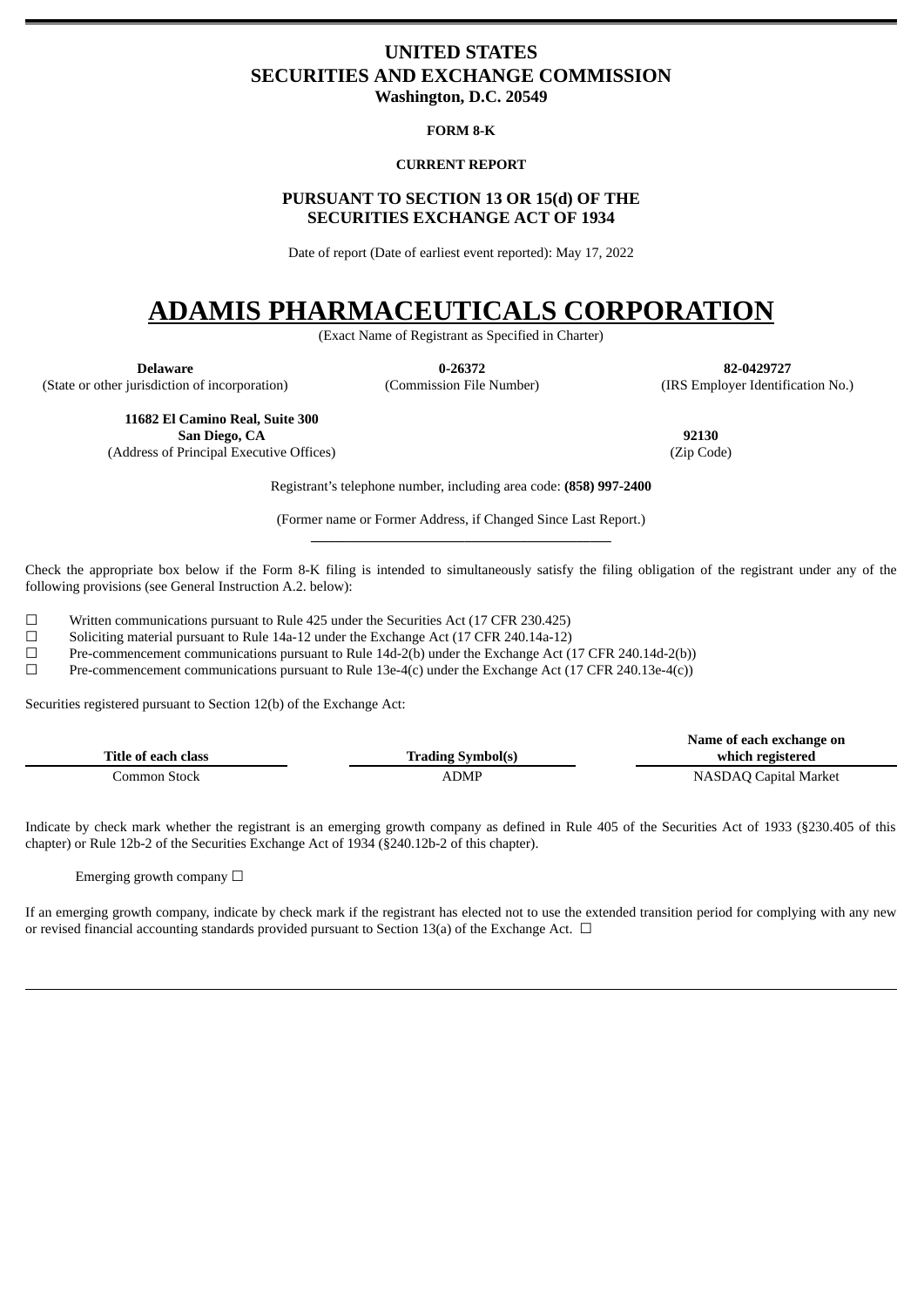#### **Item 1.01 Entry into a Material Definitive Agreement.**

The information set forth in Item 5.02 of this Current Report on Form 8-K is incorporated herein by reference.

#### Item 5.02. Departure of Directors or Certain Officers; Election of Directors; Appointment of Certain Officers; Compensatory **Arrangements of Certain Officers.**

#### *Appointment of New Chief Executive Officer*

On May 17, 2022, Adamis Pharmaceuticals Corporation (the "Company") appointed David J. Marguglio, the Company's Senior Vice President and Chief Business Officer and a director, as the President and Chief Executive Officer of the Company, such appointment to be effective May 18, 2022, upon the effectiveness of the retirement from the Company of Dennis J. Carlo, Ph.D., as described below. Mr. Marguglio has been Senior Vice President and Chief Business Officer of the Company since March 2017, joined the Company as Vice President, Business Development and Investor Relations and a director in April 2009 and has served as a director on the board of directors of the Company (the "Board") since that time, and has also served as Senior Vice President of Corporate Development. Prior to joining the Company, he held various positions with Citigroup Global Markets, Inc., Smith Barney and Merrill Lynch and founded and ran two different startup companies. He earned a degree in finance and management from the Hankamer School of Business at Baylor University.

In connection with his appointment as President and Chief Executive Officer, the Company has entered into an employment agreement with Mr. Marguglio which supersedes and replaces his existing employment agreement with the Company dated December 31, 2015. Under the new agreement, the Company has agreed to employ Mr. Marguglio as President and Chief Executive Officer. The agreement provides for an initial base salary at a rate of \$500,000 per annum, effective upon the effectiveness of his appointment. Mr. Marguglio is eligible to participate in benefit programs that are routinely made available to officers, including any stock ownership plans or equity incentive plans, profit sharing plans, incentive compensation or bonus plans, retirement plans, Company-provided life insurance, or similar benefit plans maintained or sponsored by the Company, including without limitation eligibility to receive an annual cash bonus under the Company's Bonus Plan at the target percentage of annual base salary applicable to the chief executive officer (and appropriately and proportionately pro rated for the 2022 year based on the number of days that Mr. Marguglio serves as chief executive officer during such year). Mr. Marguglio is eligible to receive such discretionary bonuses as the Board or the Compensation Committee may approve, and the Board may in its discretion make discretionary cash or equity payments, awards, changes in base salary, bonuses or other payments to its officers and employees including Mr. Marguglio. Mr. Marguglio is also eligible to participate in the Company's employee health benefit plans, including medical, dental and vision. The employment agreement is terminable at any time by either party. Under the terms of the agreement, if the Company terminates Mr. Marguglio's employment at any time, he will be entitled to receive any unpaid prorated base salary along with all required benefits and expense reimbursements. If Mr. Marguglio's employment is terminated without cause or if he terminates his employment for Good Reason (as such terms are defined in the employment agreement), then conditioned on timely execution of a general release and waiver, he is entitled to receive severance compensation at his then-annual base salary rate for a period of 18 months, and assuming eligibility and timely elections pursuant to the Consolidated Omnibus Budget Reconciliation Act ("COBRA"), the Company agrees to pay (subject to certain conditions and limitations) the same portion of premiums for such coverage that it pays for similarly-situated employees for the same level of group medical coverage, as in effect as of the effective date of termination, for the period from the effective date of termination through the earliest of 18 months after the effective date of termination or the date that Mr. Marguglio becomes eligible for group medical care coverage through other employment. In addition, in the event of a termination without cause, a number of unvested stock options will accelerate, vest and be exercisable as if Mr. Marguglio had remained employed during the severance period, and all options will remain exercisable for a period of one year after the date of termination. Under the agreement, upon termination of employment by reason of death or disability, any options that are vested and exercisable on the termination date will remain exercisable for 12 months after the date of cessation of service. In addition, in the event of a change in control, all unvested options held by Mr. Marguglio will accelerate and be exercisable in full and any unvested shares will vest in full.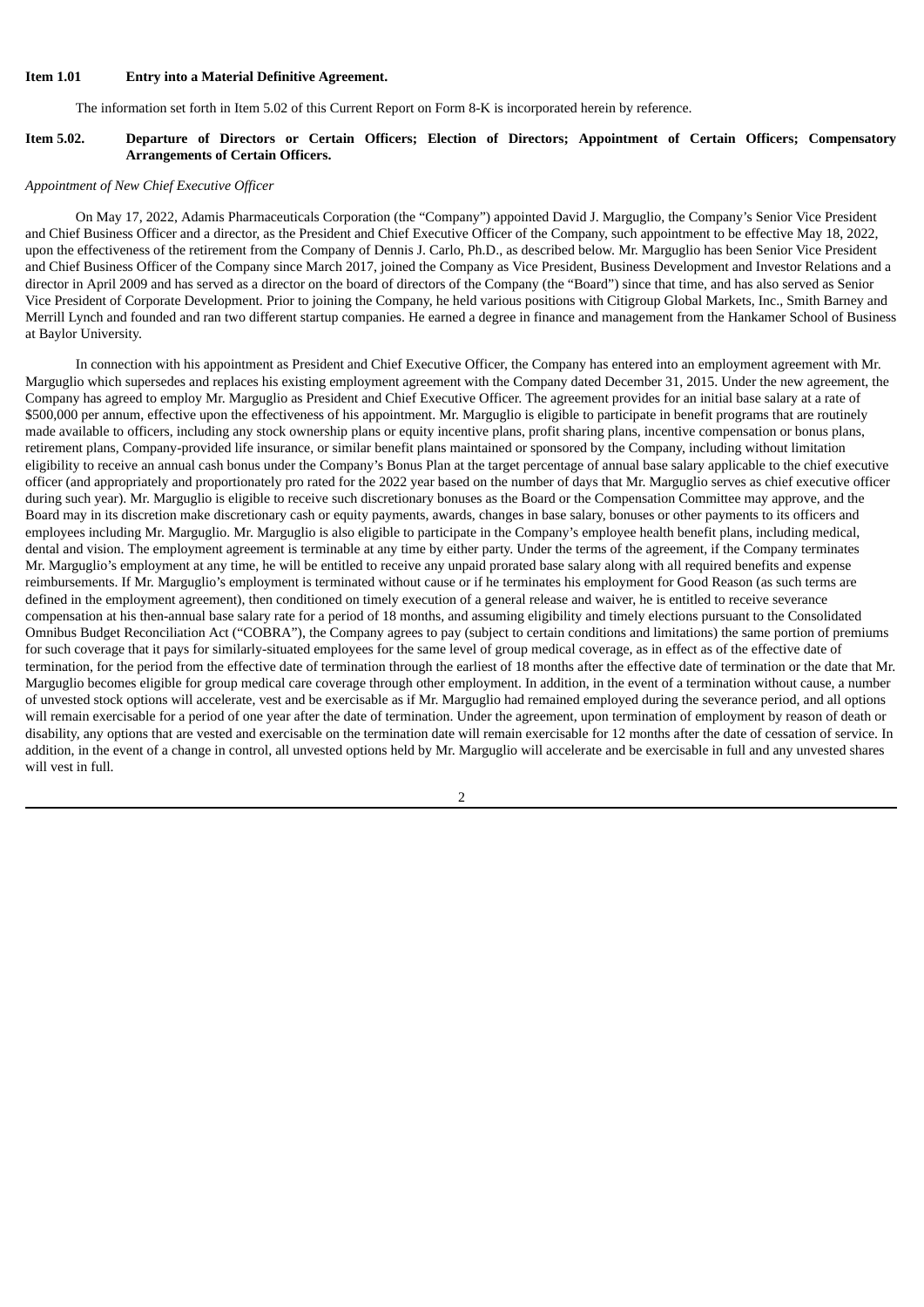The Company also has previously entered into its standard form of indemnity agreement with Mr. Marguglio, pursuant to which, among other things, the Company as agreed to indemnify Mr. Marguglio to the fullest extent permitted by law, including indemnification against expenses and liabilities incurred in legal proceedings to which he was, or is threatened to be made, a party by reason of the fact that he is or was a director, officer, employee or agent of the Company, provided that he acted in good faith and in a manner that he reasonably believed to be in, or not opposed to, the best interest of the Company. There are no family relationships between Mr. Marguglio and any director or executive officer of the Company, and, except as set forth above, Mr. Marguglio does not have any other direct or indirect material interest in any transaction or proposed transaction required to be reported under Item 404(a) of Regulation S-K. Except as described above, there are no arrangements or understandings between Mr. Marguglio and any other persons pursuant to which he was selected as Chief Executive Officer.

#### *Resignation of Chief Executive Officer and Director*

On May 18, 2022, the Company and Dennis J. Carlo, Ph.D., the Company's chief executive officer and a director, entered into a Separation Agreement and Release (the "Separation Agreement"). Pursuant to the terms of the Separation Agreement, Dr. Carlo resigned from his positions as Chief Executive Officer and as an officer, director and employee of the Company and all subsidiaries effective May 18, 2022 (the "Separation Date"). Dr. Carlo's resignation from the Board was not due to any disagreement with the Company on any matter relating to the Company's operations, policies or practices.

Pursuant to the Separation Agreement, in consideration for Dr. Carlo entering into and not revoking the Separation Agreement, the Company agreed to pay Dr. Carlo a cash severance payment equal to \$1,433,000, less applicable withholdings, taxes and other lawful deductions, payable in a lump sum within 14 days after the Separation Date and after the expiration of the applicable revocation period (or otherwise as provided in the Separation Agreement). The Separation Agreement provides that in the event that Dr. Carlo timely elects continuation coverage of health benefits under the Company's health plan pursuant to COBRA, the Company will, subject to certain limitations and conditions, pay the same portion of premiums for such coverage that it pays for similarly-situated employees for the same level of group medical coverage, as in effect as of the Separation Date, for the period from the Separation Date through the earliest of 18 months from the Separation Date, or the date that Dr. Carlo becomes eligible for group medical care coverage through other employment or is no longer eligible under COBRA for continuation coverage for medical care. In addition, pursuant to the Separation Agreement the vesting of restricted stock units held by Dr. Carlo covering 250,000 shares of common stock will be accelerated so that they are fully vested. Outstanding stock options held by Dr. Carlo, all of which are vested, will remain exercisable for a period of one year after the Separation Date. In the Separation Agreement, Dr. Carlo agreed to cooperate with and assist the Company regarding certain matters and transitioning his employment duties and responsibilities. Subject to certain exceptions and limitations, the Separation Agreement includes a mutual general release of claims by Dr. Carlo and the Company in favor of the other party and certain related persons and parties, and customary confidentiality, nondisparagement and cooperation provisions. The Separation Agreement also includes certain other customary representations, warranties and covenants of Dr. Carlo, and provides for reimbursement of certain expenses incurred by Dr Carlo. The Separation Agreement supersedes all other agreements or arrangements between Dr. Carlo and the Company regarding the subject matter of the agreement including concerning severance payments and benefits, including without limitation the employment agreement previously entered into between Dr. Carlo and the Company.

The foregoing description of the Separation Agreement does not purport to be complete and is qualified in its entirety by reference to the Separation Agreement and Release filed as an exhibit to this Report and incorporated herein by reference.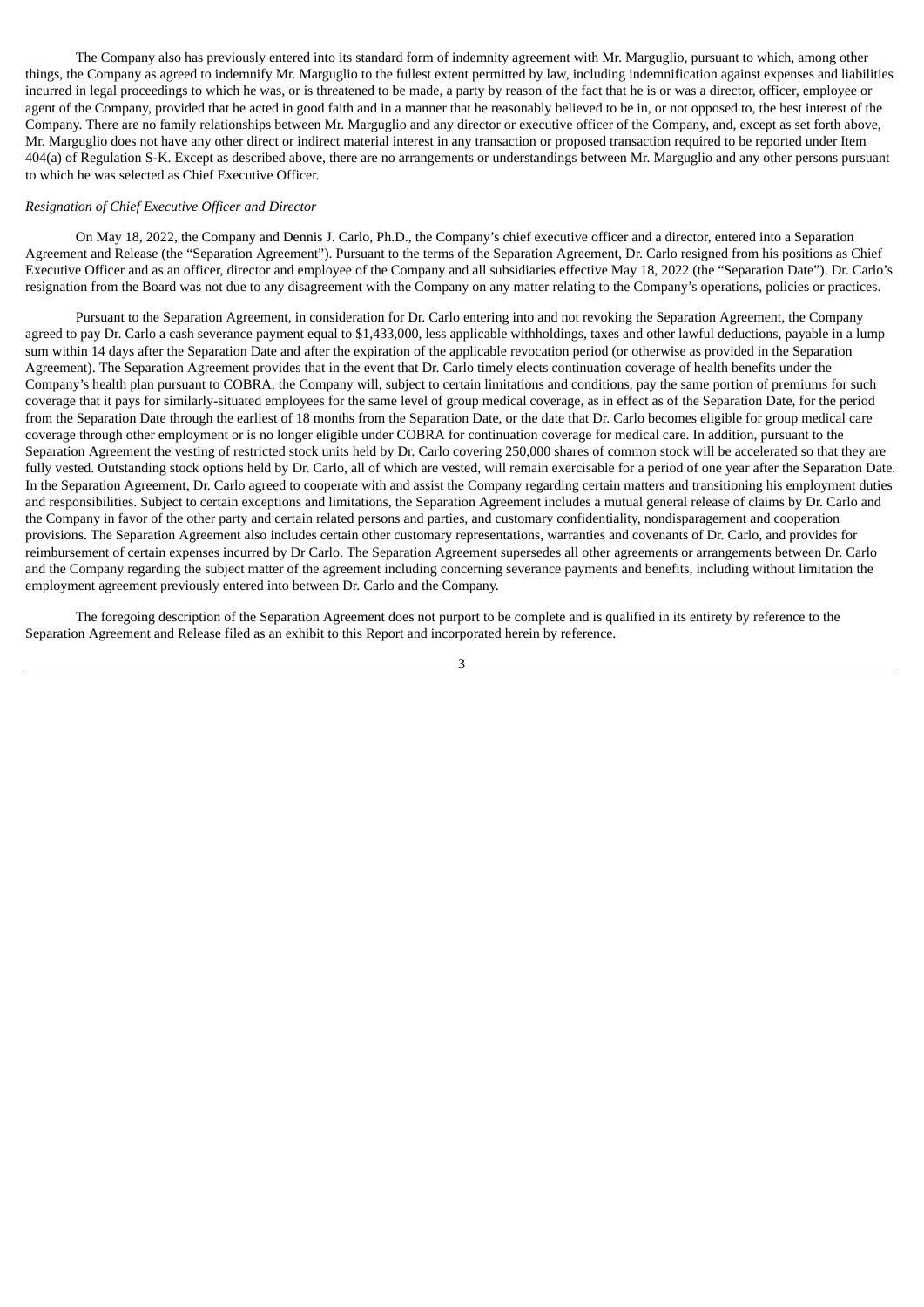#### **Item 7.01 Regulation FD Disclosure**

On May 18, 2022, the Company issued a press release relating to the matters described in Item and 5.02 above. A copy of the press release, which is attached to this Current Report on Form 8-K as Exhibit 99.1 and incorporated herein solely for purposes of this Item 7.01 disclosure, is furnished pursuant to this Item 7.01. The information in this Item 7.01 and Exhibit 99.1 are furnished and shall not be deemed "filed" for purposes of Section 18 of the Securities Exchange Act of 1934, as amended (the "Exchange Act"), or otherwise subject to the liabilities of that Section, nor shall it be deemed incorporated by reference into any registration statement or other filing under the Securities Act of 1933, as amended, or the Exchange Act, regardless of any general incorporation language in such filing, except as shall be expressly incorporated by specific reference in such filing.

*Cautionary Note Regarding Forward-Looking Statements.* This Current Report on Form 8-K and the press release furnished as Exhibit 99.1 hereto may contain forward-looking statements which involve certain risks and uncertainties that could cause actual results to differ materially from those expressed or implied by these statements. Please refer to the note in the press release under the heading "Forward-Looking Statements."

#### **Item 9.01 Financial Statements and Exhibits**

| (d)<br><b>Exhibits</b> |                                                                                                            |
|------------------------|------------------------------------------------------------------------------------------------------------|
| <b>Exhibit No.</b>     | <b>Description</b>                                                                                         |
| <u>10.1</u>            | Separation Agreement and Release dated as of May 18, 2022.                                                 |
| 10.2                   | <b>Executive Employment Agreement between the Company and David J. Marguglio dated as of May 18, 2022.</b> |
| 99.1                   | Press release dated May 18, 2022.                                                                          |
| 104                    | Cover Page Interactive Data File (embedded within the Inline XBRL document)                                |
|                        |                                                                                                            |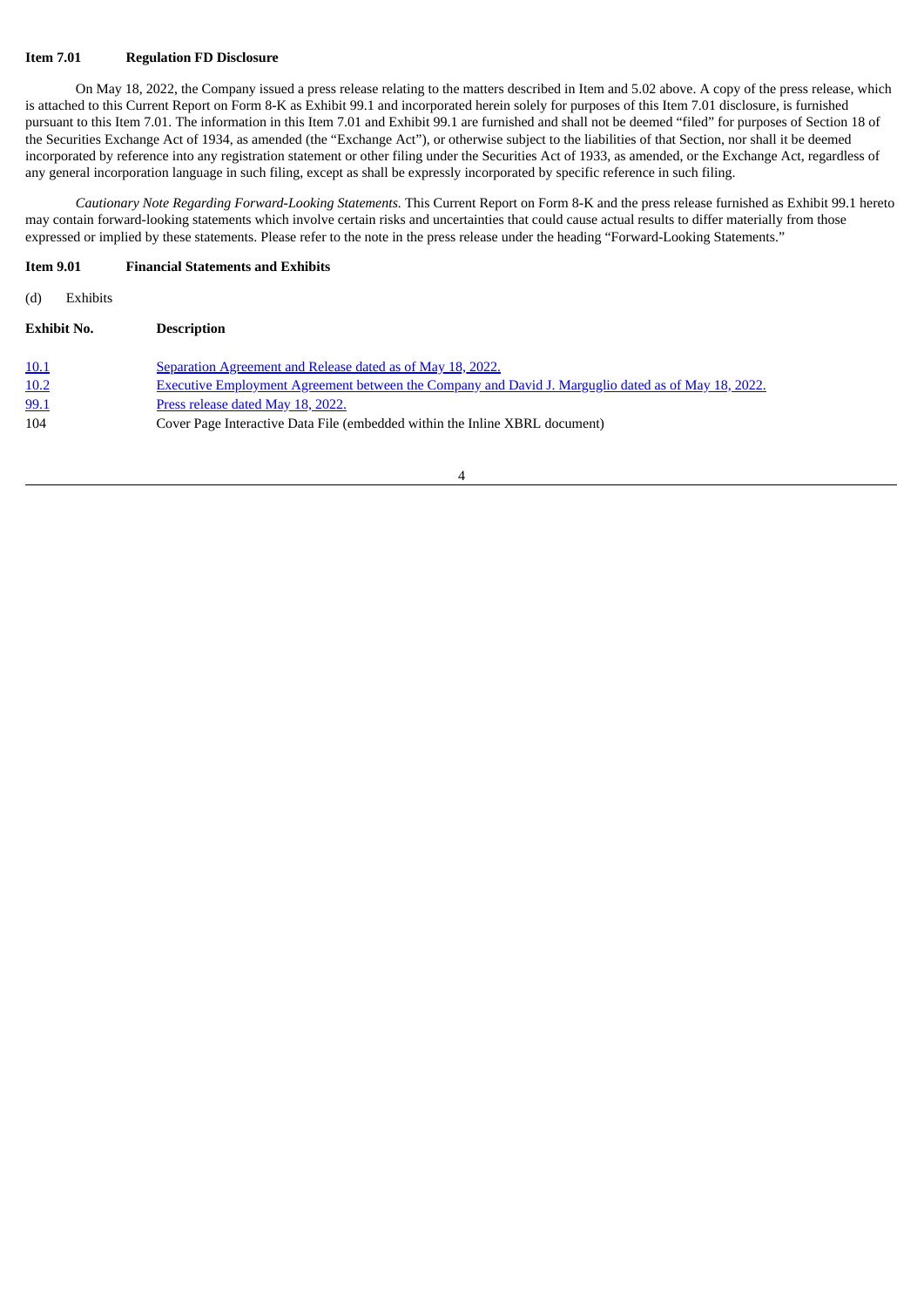# **SIGNATURES**

Pursuant to the requirements of the Securities Exchange Act of 1934, the Registrant has duly caused this report to be signed on its behalf by the undersigned hereunto duly authorized.

# **ADAMIS PHARMACEUTICALS CORPORATION**

Dated: May 18, 2022 **By:** And Table 18, 2022 **By:** Assume that the set of the set of the set of the set of the set of the set of the set of the set of the set of the set of the set of the set of the set of the set of the s Name: David C. Benedicto Title: Chief Financial Officer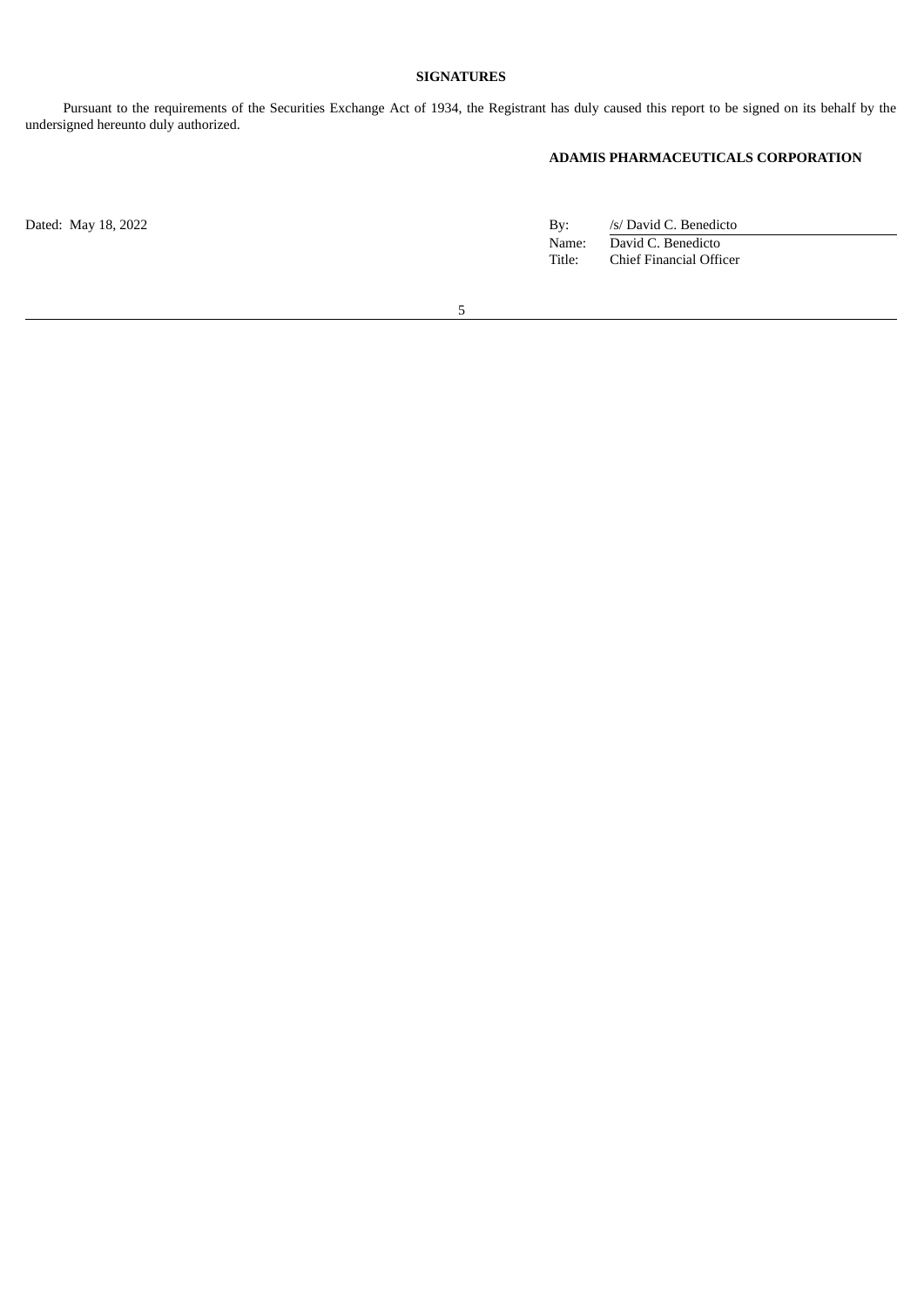<span id="page-5-0"></span>May 18, 2022

Dennis J. Carlo, Ph.D. P.O. Box 1176 Rancho Santa Fe, CA 92067

#### **Re: Separation Agreement and Release**

Dear Dennis:

This letter agreement (this "Agreement") sets forth the terms and conditions of your separation from employment with Adamis Pharmaceuticals Corporation ("Adamis" or the "Company"). Your separation from employment with the Company, and as an officer and employee of all subsidiaries of the Company, is effective as of May 18, 2022 (the "Last Day of Employment").

Regardless of whether you sign this Agreement, the Company will pay to you your earned wages and any unused accrued vacation through your Last Day of Employment.

This letter will also serve to inform you of the terms of the Separation Payment and benefits which you may receive in connection with your separation from employment with the Company. However, the Company's offer to pay you the Separation Payment or provide you with any other benefit based upon this Agreement shall expire upon the expiration of the Consideration Period (as that term is defined below). Should you accept this offer by signing this Agreement during the Consideration Period and not revoke your acceptance during the Revocation Period (as that term is defined below), the Company will provide you with the consideration in this Agreement, including without limitation providing you with the Separation Payment (as that term is defined below).

#### **AGREEMENT**

In consideration of the mutual covenants and promises set forth in this Agreement, you and the Company agree as follows:

1. Separation Date; Resignation from Board; Characterization of Separation; Coordination of Communications. Your separation from employment with the Company and all subsidiaries is effective as of the Last Day of Employment. Pursuant to Section 3(g) of your Employment Agreement, you shall be deemed to have resigned voluntarily from the board of directors of the Company (the "Board") and any Committee of the Board, and from the board of directors (and any committee thereof) of all subsidiaries of the Company upon your Last Day of Employment.

You acknowledge and agree that, between the date you sign this Agreement and the Last Day of Employment, you will in good faith respond to, assist, and/or otherwise cooperate with the Company and/or outside counsel regarding: (i) your employment with the Company; (ii) the duties and responsibilities of your position; and/or (iii) any other reasonable work-related topic, issue, concern, question, or inquiry, as the Company may, in its good faith sole discretion, deem reasonably necessary, including but not limited to completing and executing any SEC filings, as well as transitioning your employment duties and responsibilities.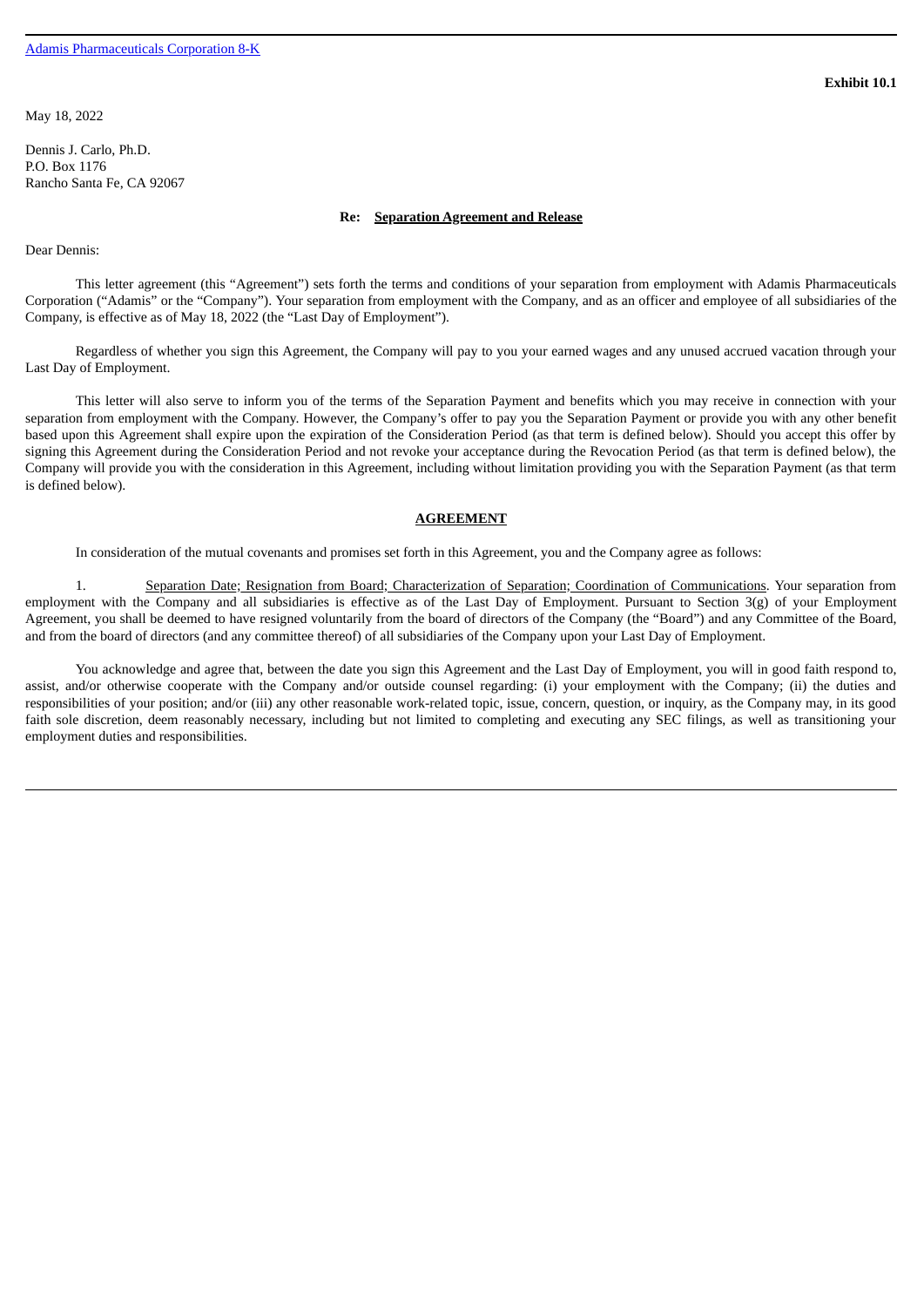Upon receipt of this Agreement as executed by you and the expiration of the Revocation Period (as that term is defined below), the Company shall characterize your separation from employment as a voluntary resignation. Notwithstanding the foregoing, you acknowledge and agree that except as provided in this Agreement, you are not entitled to, nor shall the Company provide, any severance or other benefits that may be provided for pursuant to the employment agreement executed by and between you and the Company effective as of dated December 31, 2015 (the "Employment Agreement") including but not limited to those benefits set forth in Section 3 of the Employment Agreement.

The parties acknowledge and agree that they shall work together in good faith to coordinate internal and external communications concerning your separation from employment. Subject to, and notwithstanding, the terms of this Agreement, if you and/or the Company is asked about your separation from employment with the Company, the parties shall agree on the material content to be included in a press release issued by the Company regarding your separation. Notwithstanding the foregoing, nothing in this paragraph shall prevent the Company from making truthful statements as (including with regards to the terms of this Agreement) as is reasonably necessary in the ordinary course of business, or as shall be required under applicable law, subpoena, or the like, or as shall be permitted hereunder and to enforce or effectuate the terms of this Agreement.

2. Separation Payment; Stock Options. In consideration for your signing and not revoking this Agreement, the Company agrees that it will pay you a separation payment in a gross amount equal to \$1,433,000.00 (the "Separation Payment"). All applicable tax withholding and other lawful deductions will be taken from the gross amount of the Separation Payment. The Separation Payment will be made by direct deposit and will be reported to taxing authorities as wage income on an IRS Form W-2 and any applicable state or local equivalent form(s). Subject to the terms and conditions of the Consideration and Revocation Periods set forth below, the Separation Payment will be made in one installment within fourteen (14) days after the Last Day of Employment and after the expiration of the Revocation Period.

The parties acknowledge and agree that, except as expressly set forth herein, nothing contained in this Agreement shall be construed as a representation, warranty, or statement, whether direct or implied, by Adamis regarding your entitlement, if any, to post-employment benefits, including but not necessarily limited to pension, disability, or unemployment insurance benefits, from any entity, organization, or provider, or from any federal, state, or local agency. You acknowledge and agree that, except as expressly set forth herein, neither the Company, nor any employee or agent thereof, has proffered to you, whether in writing or otherwise, any such representations, warranties, or statements, and that you have not relied upon any such representations, warranties, or statements in entering into and performing under this Agreement.

In further consideration for your signing and not revoking this Agreement, the Company shall pay you a gross amount equal to the reasonable actual legal expenses incurred in reviewing and finalizing this agreement ("Legal Expense Allowance"). Notwithstanding the foregoing, and except as set forth in this paragraph and in Section 22 of this Agreement, you acknowledge and agree that the Adamis Releasees (as that term is defined below) have no obligation with respect to the payment of any of your attorneys' fees or legal costs, if any, whether in connection with this matter or otherwise. You further acknowledge and agree that, except as set forth in this paragraph and in Section 22 of this Agreement, you shall protect, indemnify, defend, and hold harmless the Adamis Releasees from and against any and all liability or claims (including attorneys' fees and costs to defend against any claim) imposed or asserted, as applicable, against any of the Adamis Releasees for their failure to pay any portion of the Separation Payment or any other monies to any attorney who has represented you in connection with your actual, threatened, or potential claims against any of the Adamis Releasees. Notwithstanding the foregoing, nothing herein shall preclude you from exercising your rights against the Company should it fail to comply with its obligations under this Section 2 of the Agreement. You expressly acknowledge and agree that the Company's provision of the Legal Expense Allowance is not intended to, nor should be construed to, waive any of the terms and conditions set forth in this Section 2.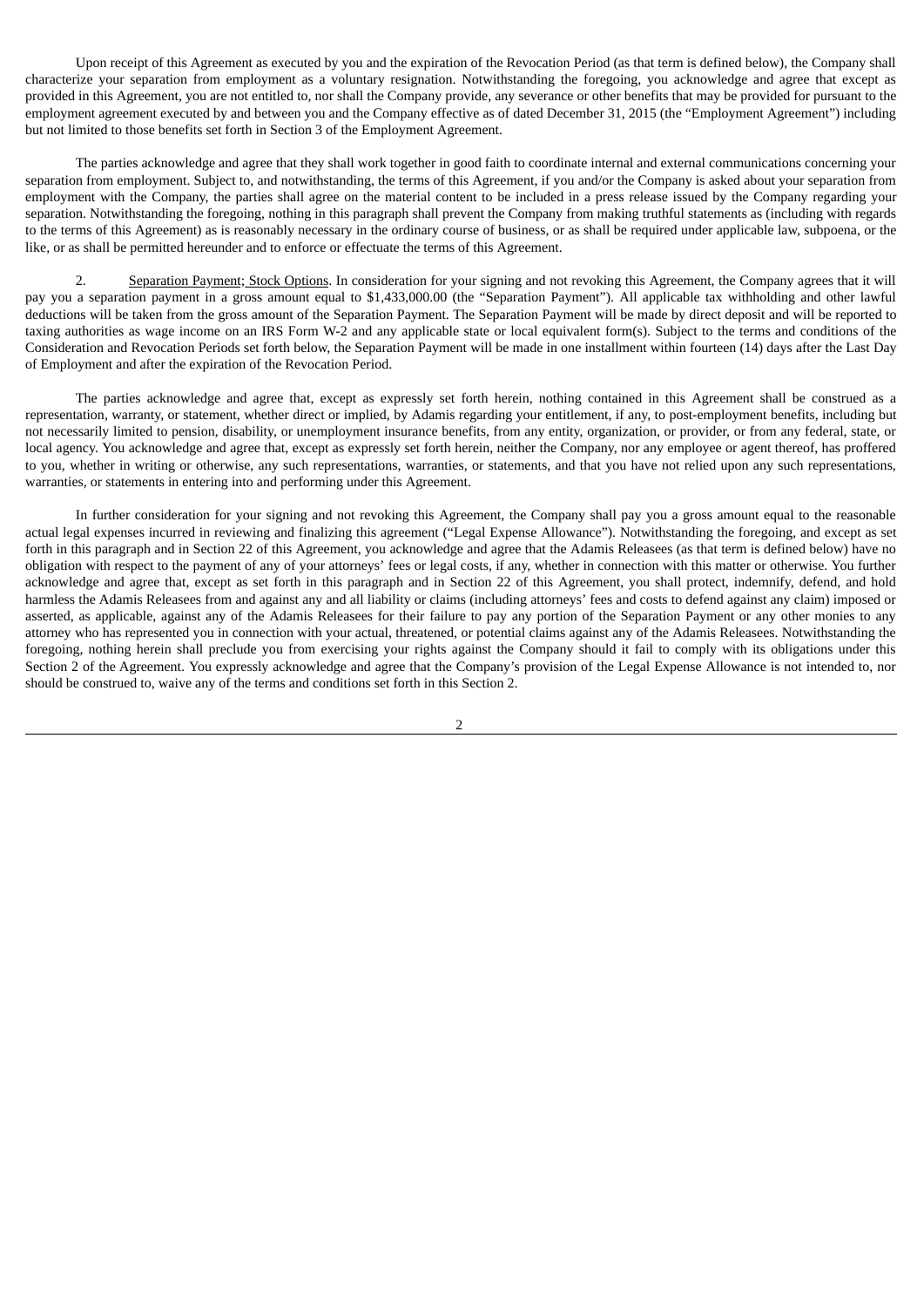You have previously been granted restricted stock units (the "RSU") of the Company, pursuant to the terms and conditions described in a restricted stock unit award grant notice and award agreement (the "RSU Agreement") dated March 1, 2017, covering 250,000 shares (the "RSU Shares") of common stock of the Company (the "2017 RSU"), and options ("Options") to purchase 1,453,904 shares of the Company, pursuant to the terms and conditions of stock option agreements entered into by and between you and the Company (each, an "Option Agreement"), with the RSUs and Options granted pursuant to the Company's 2009 Equity Incentive Plan (the "Plan"). As of the Last Day of Employment, all such Options have vested in accordance with the terms and conditions of the Option Agreements (the "Vested Options"). You hereby understand, acknowledge and agree that as of the Last Day of Employment, the Vested Options will remain outstanding and exercisable for a period of (i) one year following the Last Day of Employment, or (ii) if earlier, the expiration of the 10-year term of the Vested Option as stated in the applicable Option Agreement, subject to the terms and conditions of the Option Agreement and the Plan.

The Company agrees that effective as of the Last Day of Employment and subject to the last sentence of this paragraph, the RSU shall fully vest. The RSU will be settled and paid in whole RSU Shares no later than five (5) business days after the date on which the Separation Payment is made. As provided in the RSU Agreement, you are responsible for Tax-Related Items (as defined in the RSU Agreement) which the Company determines must be withheld and paid with respect to the vesting of the RSU and issuance of the RSU Shares following vesting. Accordingly, you authorize the Company to withhold and deduct from the Separation Payment an amount equal to such Tax-Related Items as determined by the Company. You agree and acknowledge that until such time as you have not been an "affiliate" of the Company (as defined in Rule 144 of the Securities Act of 1933, as amended ("Rule 144") for at least three months preceding the date of any sale of RSU Shares or any shares that you may acquire upon exercise of your Options ("Option Shares"), any sale of RSU Shares or Option Shares must be effected in compliance with Rule 144. In addition, you agree and acknowledge that even after your Last Day of Employment, you must comply with applicable securities laws and the Company's insider trading policy concerning prohibitions on trading in Company securities while in possession of material nonpublic information, and you acknowledge that the Company is currently in a quarterly closed blackout period until the close of trading on the second full trading day after the Company's filing of its next Quarterly Report on Form 10-Q. Other than with respect to the Vested Options and the RSU, you do not have any other rights or entitlements with respect any compensatory equity award or other equity ownership interest in the Company or any of its affiliates. Notwithstanding the foregoing, the acceleration and vesting of the RSU, as set forth in this paragraph, is conditioned upon your timely execution and non-revocation of this Agreement, and in the event you do not execute and/or revoke your consent to this Agreement, you shall have no right or entitlement to the accelerated vesting of the RSU as set forth in this paragraph.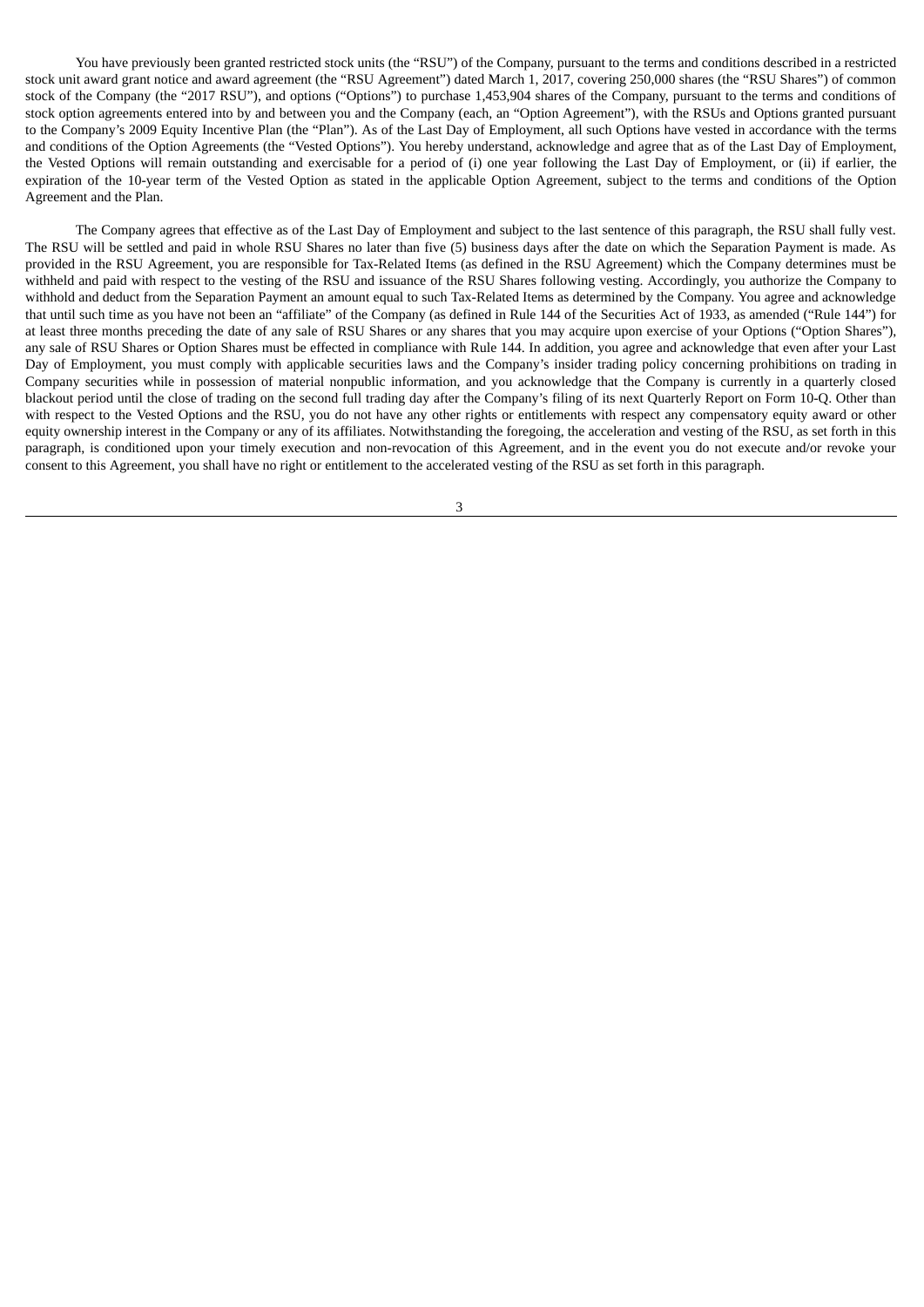3. COBRA. You may be able to continue your health benefits under the Company's health plan, at your own expense, pursuant to the Consolidated Omnibus Budget Reconciliation Act ("COBRA"). You will receive additional information regarding COBRA under separate cover. In further consideration for your signing and not revoking this Agreement, in the event that you timely elect COBRA continuation coverage by completing and returning the applicable COBRA election notice that has been or will be provided following the Last Day of Employment, the Company will pay the same portion of premiums for such coverage that it pays for similarly-situated employees for the same level of group medical coverage, as in effect as of the Last Day of Employment, for the period from the Last Day of Employment through the earliest of: (i) eighteen (18) months after the Last Day of Employment; (ii) the date you become eligible for group medical care coverage through other employment; or (iii) the end of your eligibility under COBRA for continuation coverage for medical care. No COBRA payment will be made or be payable directly to you. You agree to notify the Company promptly if you become eligible for group medical care coverage through another employer. You also agree to respond promptly and fully to any reasonable written requests for information (email to suffice) by the Company concerning his eligibility for such coverage. Notwithstanding the foregoing, if the Company's making COBRA premium payments under this section of this Agreement would violate the nondiscrimination rules applicable to non-grandfathered plans under the Patient Protection and Affordable Care Act of 2010, as amended or replaced (the "Affordable Care Act"), or result in the imposition of penalties under the Affordable Care Act (or any similar statute) and the related regulations and guidance promulgated thereunder, the parties agree to reform this section of the offer in a manner as is necessary to comply with the Affordable Care Act.

4. Consideration. You acknowledge: (i) the sufficiency of the consideration set forth herein for this Agreement generally and specifically for the release of your claims; (ii) that the Company is not, in the absence of this Agreement, otherwise required to provide any such consideration to you; (iii) that such consideration is being provided to you because of your agreement to fulfill the promises and to provide the releases that are stated herein; (iv) that such consideration is in excess of any payment, benefit, or other thing of value to which you might otherwise be entitled from the Company; and (v) that you accept the consideration set forth in this Agreement as adequate and as the full, final, and complete settlement of all possible claims that you have or might have as described in the Release set forth below.

5. No Other Payments, Benefits, or Claims. Except for the payments and benefits set forth herein, all compensation and benefits from the Company ceased or shall cease, as applicable, as of your Last Day of Employment, and no other payment or benefits shall thereafter be made or provided by the Company to you. Except as provided for in and subject to Section 7 (Retention of Rights Regarding Government Agencies) of this Agreement, you acknowledge that, except for the payments and benefits set forth herein, you have no entitlement, nor any right, to make any claim for any additional payments, benefits, bonuses, commissions, or compensation of any kind or nature whatsoever from the Company.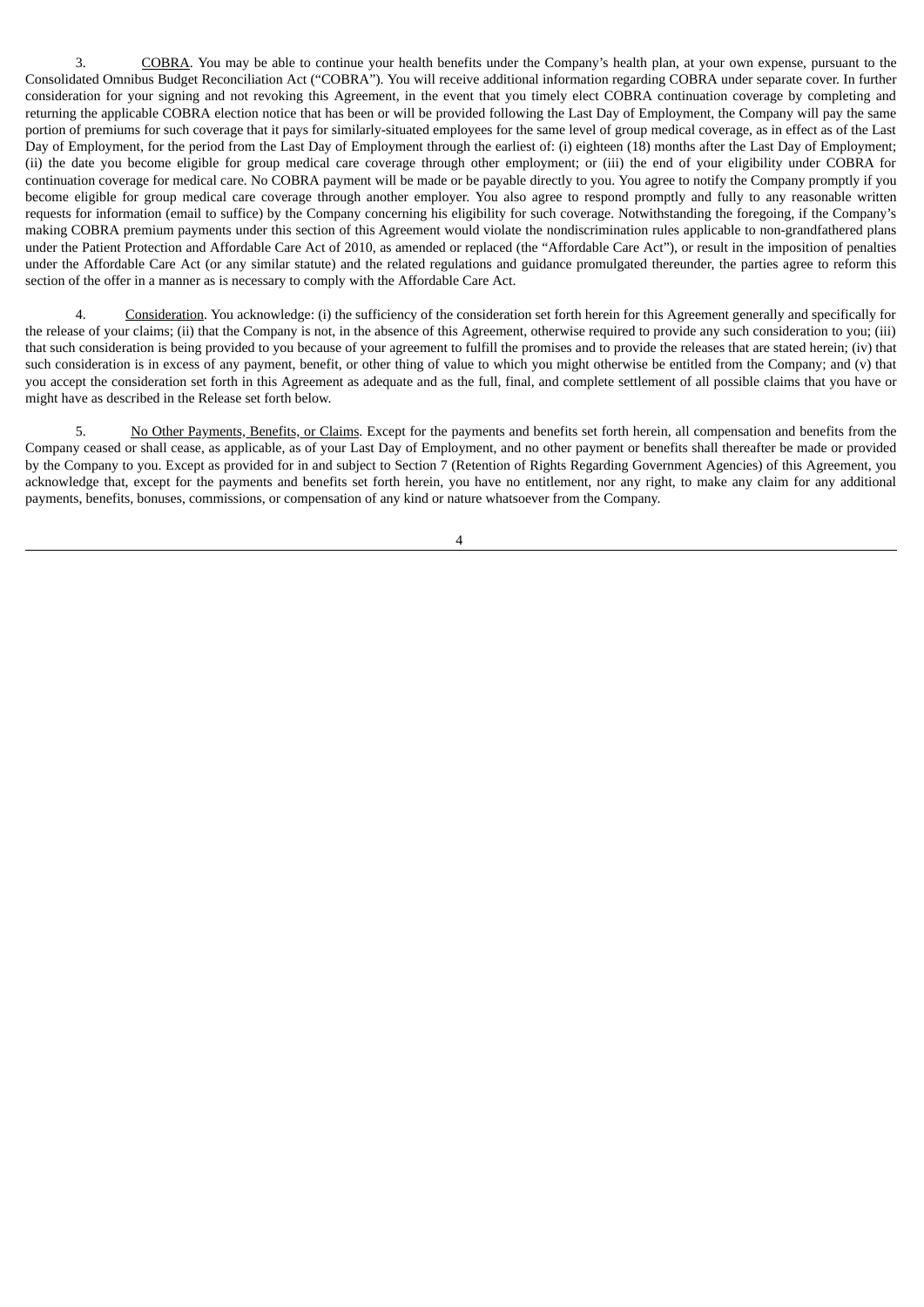6. Release. Except as provided for in and subject to Section 7 (Retention of Rights Regarding Government Agencies) of this Agreement, you hereby irrevocably and unconditionally release and forever discharge, for yourself and for your heirs, estate, spouse and child or children (if any), attorneys, representatives, heirs, executors, administrators, successors, assigns, and agents, Adamis and each of its past and present affiliates, parents, subsidiaries, related companies, co-employers, professional employer organizations, directors, employees, predecessors, and successors, and each of their respective past and present directors, officers, benefit plans, management committees, members, agents, employees, trustees, representatives, attorneys, shareholders, partners, benefit plan fiduciaries and administrators, and assigns, and all persons acting by, through, under, or in concert with any of them (collectively, the "Adamis Releasees"), from any and all actions, complaints, rights, claims, charges, causes of action, liabilities, costs, and damages, known or unknown, asserted or unasserted, suspected or not, fixed or contingent, and in law or in equity, which you now have, or may ever have had, against any of the Adamis Releasees, including but not limited to any and all actions, complaints, rights, claims, charges, causes of action, liabilities, costs, and damages concerning, relating to, predicated upon, or arising out of, directly or indirectly, your employment with the Company and/or separation therefrom.

Except as provided for in and subject to Section 7 (Retention of Rights Regarding Government Agencies) of this Agreement, this Release expressly includes any and all actions, complaints, rights, claims, charges, causes of action, liabilities, costs, and damages based upon any conduct occurring up to and including, or that have accrued as of, the date that you sign the Agreement (and any obligations or causes of action arising from or predicated upon such claims), including but not limited to any and all claims:

- arising under your Employment Agreement;
- arising under common law, including wrongful or retaliatory discharge, breach of contract, or based upon a violation of public policy;
- sounding in tort, including fraud, conversion, libel, slander, defamation, or intentional infliction of emotional distress;
- arising under the Age Discrimination in Employment Act of 1967, the Older Workers Benefit Protection Act, the Civil Rights Acts of 1866 and 1867, Title VII of the Civil Rights Act of 1964, the Civil Rights Act of 1991, the Employee Retirement Income Security Act, the Fair Labor Standards Act, the Americans with Disabilities Act, the National Labor Relations Act, the Worker Adjustment and Retraining Notification Act, the Occupational Safety and Health Act, the Genetic Information Nondiscrimination Act, the Lilly Ledbetter Fair Pay Act of 2009, the Fair Credit Reporting Act, the Family and Medical Leave Act, the Equal Pay Act of 1963, as amended, the Consolidated Omnibus Budget Reconciliation Act, the Rehabilitation Act, Section 1981 of the Civil Rights Act of 1866, the California Civil Code, the California Worker Adjustment and Retraining Notification Act, the California Fair Employment and Housing Act, the California Family Rights Act, the California Labor Code and Industrial Welfare Commission Orders, the California Constitution, the California Family Rights Act, the California Business and Professions Code, and the City of San Diego Earned Sick Leave and Minimum Wage Ordinance;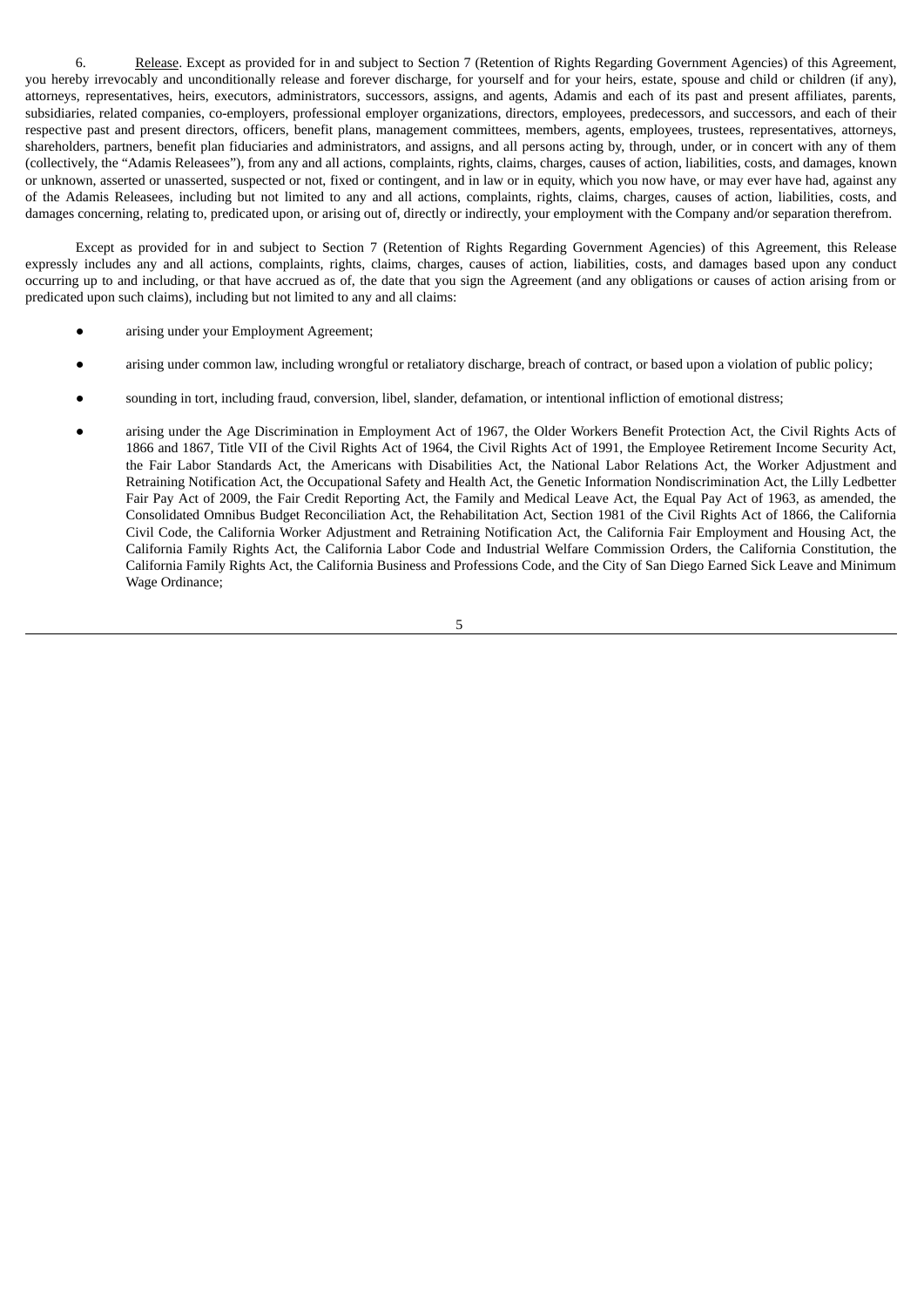- of discrimination, harassment, retaliation, improper wage payment, or any other unlawful employment practice under federal, state, municipal, local, or foreign law;
- arising under any federal, state, municipal, local, or foreign law, rule, or regulation that in any way prohibits discrimination, harassment, retaliation, improper wage payment, or any other unlawful employment practice, or that is in any way related to employment and/or the separation therefrom; and
- arising under any other federal, state, municipal, local, or foreign law, rule, or regulation, including but not limited to civil rights laws, wage-hour, wage-payment, pension, or labor laws, rules, and regulations, constitutions, ordinances, public policy, contract or tort laws, or any other action.

You also acknowledge and affirm that, except for the payments and benefits set forth herein, you have been fully paid all wages and other compensation owed to you by the Company, including all overtime wages, incentive compensation, expense reimbursement payments, equity compensation, separation compensation, severance compensation, bonuses, and commissions, and to the extent you ever claim or allege that you have not been fully paid all such wages and other compensation, you hereby waive and forfeit, through this Release, your entitlement to any and all such wages and other compensation, except as set forth in Section 22 (Indemnification and Advancement of Expenses). To the extent any other compensation and/or benefits other than under this Agreement may exist or be claimed to exist for or by you, this Agreement and the consideration hereunder expressly are agreed to and shall constitute an accord and satisfaction of any and all such claims and/or obligations. In addition, you also acknowledge and affirm that, as of the date of your execution of this Agreement, you have been afforded all required periods of family, medical, and other leave, as well as any right to reinstatement upon conclusion of any leave taken. You further acknowledge and affirm that you have no known workplace injuries or occupational diseases.

Except as provided for in and subject to of this Agreement, you further acknowledge and understand that you are waiving any right you may have to sue any of the Adamis Releasees for any of the claims you have released, or to receive any compensation, recovery, monetary relief, damages, settlement, or other individual relief arising as a result of any action, claim, lawsuit, grievance, complaint, or proceeding commenced by anyone else against any of the Adamis Releasees.

You represent and warrant that you have not, either individually or on a collective basis, commenced, maintained, or prosecuted, in any action, claim, lawsuit, grievance, complaint, or proceeding of any kind against any of the Adamis Releasees in any court or arbitral forum, or before any administrative or investigative body or agency. Further, to the extent that you have, and except as provided for in and subject to Section 7 (Retention of Rights Regarding Government Agencies) of this Agreement, you agree that you shall withdraw or dismiss, and shall undertake all measures necessary to effectuate the withdrawal or dismissal of, any such action, claim, lawsuit, grievance, complaint, or proceeding, with prejudice, within five (5) business days following your receipt of the Separation Payment. In the event that you are unable to unilaterally withdraw or dismiss any such action, claim, lawsuit, grievance, complaint, or proceeding, you represent and warrant that you shall request, to the fullest possible extent, the withdrawal or dismissal with prejudice of such action, claim, lawsuit, grievance, complaint, or proceeding. In the event that any action, claim, lawsuit, grievance, complaint, or proceeding is commenced by you or on your behalf, you hereby waive any right to compensation, recovery, monetary relief, damages, settlement, or other individual relief.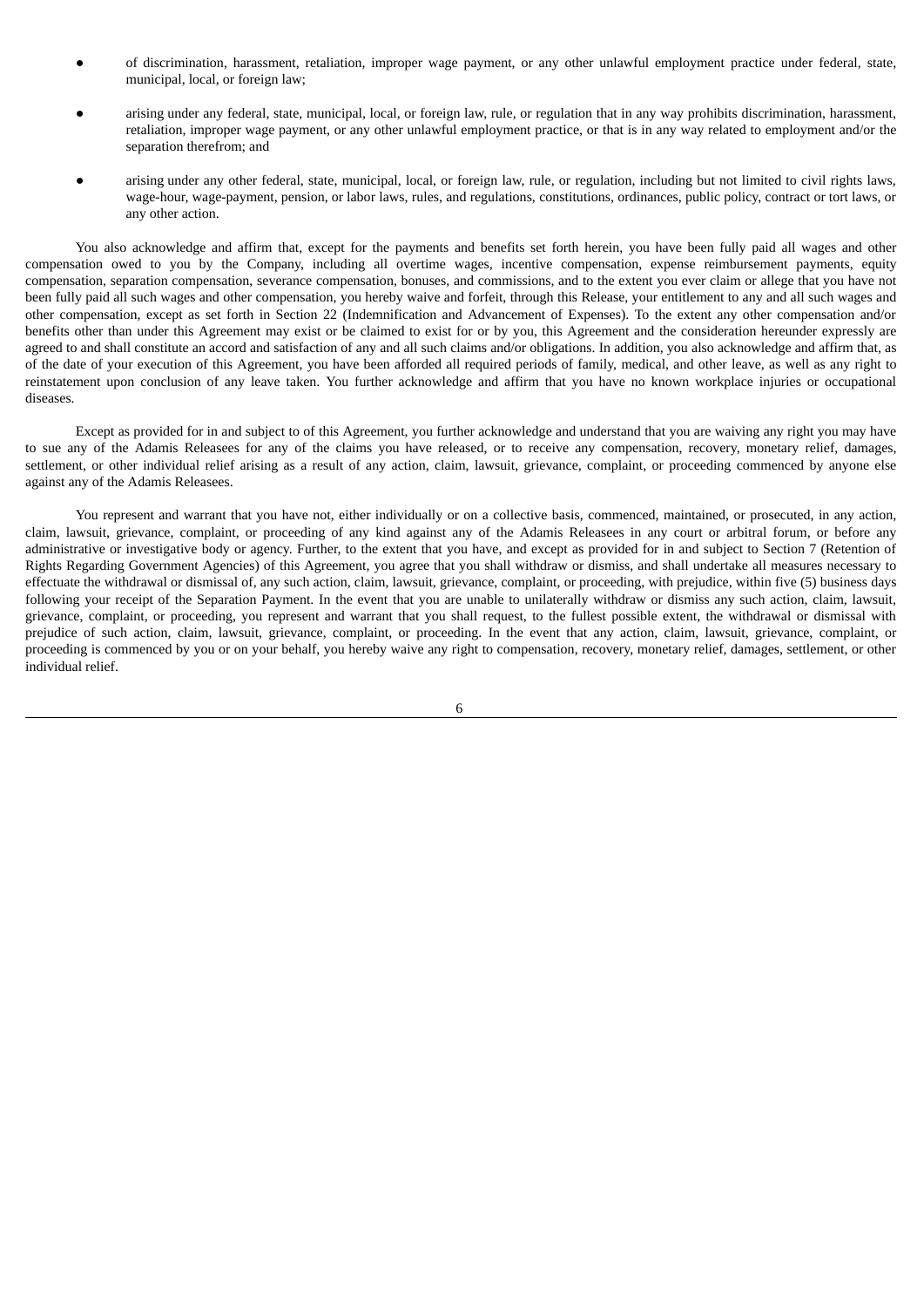In a like manner, the Company releases you from any and all actions, complaints, rights, claims, charges, causes of action, liabilities, costs, and damages, known or unknown, asserted or unasserted, suspected or not, fixed or contingent, and in law or in equity, which the Company now has, or may ever have had, against you, including but not limited to any and all actions, complaints, rights, claims, charges, causes of action, liabilities, costs, and damages concerning, relating to, predicated upon, or arising out of, directly or indirectly, your employment with the Company and/or separation therefrom.

Except as provided for in and subject to Section 7 (Retention of Rights Regarding Government Agencies) of this Agreement, the parties expressly acknowledge that this Agreement is also intended to include in its effect, without limitation, any and all claims which the parties do not know of or suspect may exist in their favor at the time of execution of this Agreement, and that this Agreement will also extinguish any such claim.

**Civil Code Section 1542.** It is understood and agreed that this is a full, complete and final general release of any and all claims described as aforesaid, and that you agree that it shall apply to all unknown, unanticipated, unsuspected and undisclosed claims, demands, liabilities, actions or causes of action, in law, equity or otherwise, as well as those which are now known, anticipated, suspected or disclosed. This release includes a release under § 1542 of the Civil Code of the State of California. Section 1542 reads as follows:

#### A general release does not extend to claims that the creditor or releasing party does not know or suspect to exist in his or her favor at the time of executing the release and that, if known by him or her, would have materially **affected his or her settlement with the debtor or released party.**

The parties hereby expressly waive and relinquish **all rights** and benefits under Section 1542 and any law or legal principle of similar effect in any jurisdiction with respect to the releases granted in this Agreement.

Notwithstanding the foregoing, by entering into this Agreement, you and the Company are not releasing claims that may not be waived or released as a matter of law, including but not necessarily limited to any claims for enforcement of this Agreement, claims that arise after the date that you and the Company sign the Agreement, or any rights or claims you may have to receive workers' compensation or unemployment insurance benefits or under Labor Code Section 2802. Further, nothing in this Agreement shall prevent you (or your attorneys) from exercising your rights under the Older Workers Benefit Protection Act to challenge the validity of your above waiver of claims under the Age Discrimination in Employment Act of 1967, nor does this Agreement impose any condition precedent, penalties, or costs for doing so, unless specifically authorized by applicable law.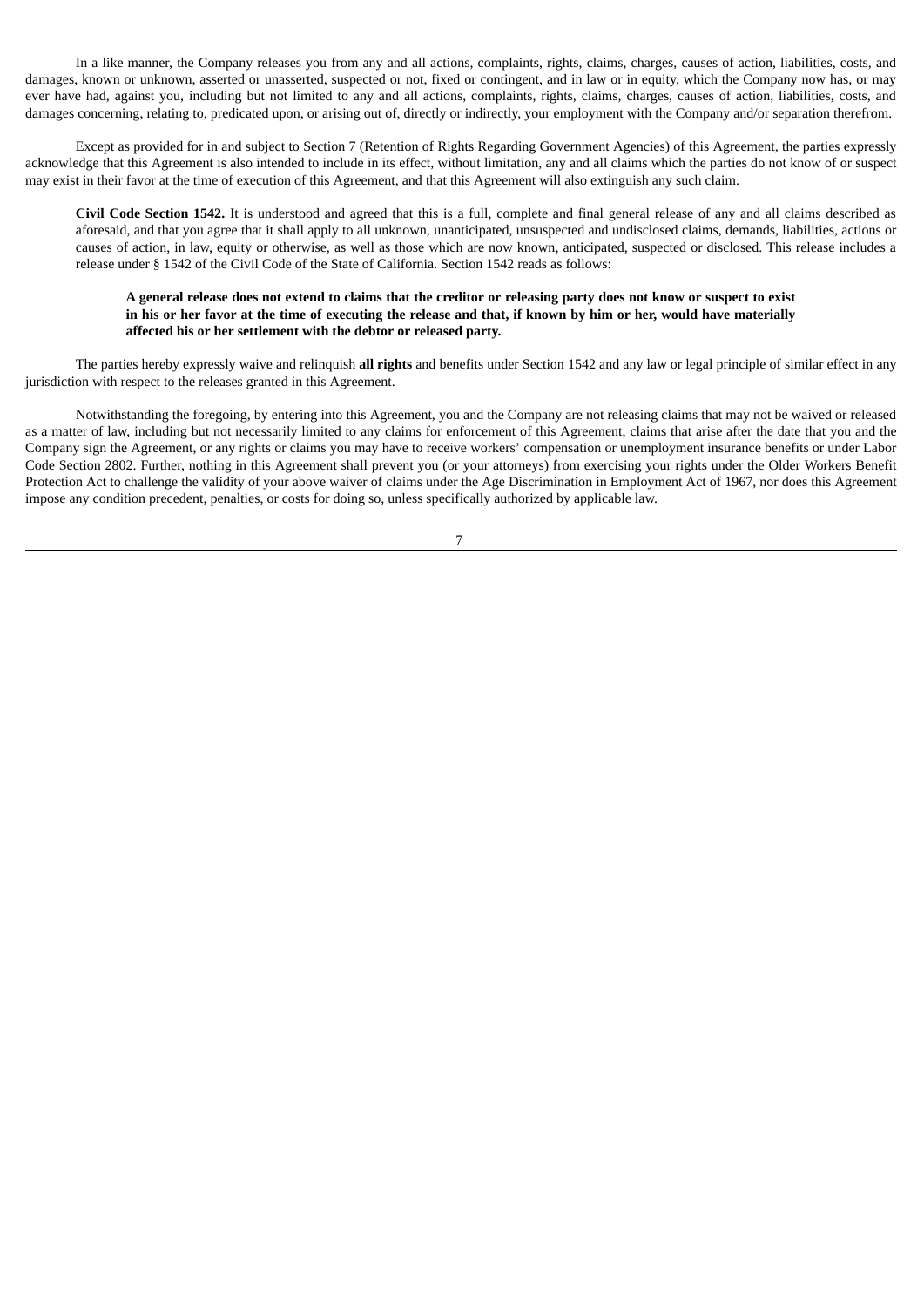7. Retention of Rights Regarding Government Agencies. Nothing in this Agreement is intended to, or shall, limit or interfere, in any way, with your right or ability, under federal, state, or local law, to file or initiate a charge, claim, or complaint of discrimination, or any other unlawful employment practice, that cannot legally be waived, or to communicate, with any federal, state, or local government agency charged with the enforcement and/or investigation of claims of unlawful conduct, including but not necessarily limited to the California Department of Fair Housing and Employment or the U.S. Equal Employment Opportunity Commission and any other state or city fair employment practices agency. Further, nothing in this Agreement is intended to, or shall, limit or interfere, in any way, with your right or ability to participate in or cooperate with any investigation or proceeding conducted by any such agency, including without limitation the Department of Justice. Further, nothing in this Agreement shall be construed as, or shall interfere with, abridge, limit, restrain, or restrict your (or your attorney's) right, without prior authorization from or notification to the Company, to engage in any activity or conduct protected by Section 7 (Retention of Rights Regarding Government Agencies) or any other provision of the National Labor Relations Act; to report possible violations of federal, state, or local law or regulation to any government agency or entity, including but not limited, to the extent applicable, to the U.S. Department of Labor, the Department of Justice, the Securities and Exchange Commission (the "SEC"), the Congress, and/or any agency Inspector General, or make other disclosures that are protected under the whistleblower provisions of federal, state, or local law or regulation; or to communicate directly with, respond to any inquiry from, or provide testimony before, to the extent applicable, the SEC, the Financial Industry Regulatory Authority, any other self-regulatory organization, or any other federal, state, or local regulatory authority, regarding this Agreement or its underlying facts or circumstances. You and the Company acknowledge and agree that your right and ability to engage and participate in the activities described in this paragraph shall not be limited or abridged, in any way, by any term, condition, or provision of, or obligation imposed by, this Agreement, including but not limited to the confidentiality and non-disparagement clauses. You and the Company further acknowledge and agree that nothing in this Agreement is intended to deter you from engaging or participating in any of the activities described in this paragraph. To the extent that any term or condition of this Agreement is inconsistent with this paragraph of the Agreement, this paragraph shall supersede and invalidate such term or condition to the extent necessary to ensure that your rights under federal, state, and local law are fully protected and guaranteed. Notwithstanding the foregoing, you understand that the waivers and releases in this Agreement shall be construed and enforced to the maximum **extent permitted by law.**

However, you also understand and acknowledge that, by signing this Agreement, you have completely waived your right to receive any individual relief, including monetary damages, in connection with any such claim, charge, complaint, investigation, or proceeding, and if you are awarded individual relief and/or monetary damages in connection therewith, you hereby unconditionally assign to the Company, and agree to undertake any and all measures necessary to effectuate such assignment of, any right or interest you may have to receive such individual relief and/or monetary damages. Notwithstanding the foregoing, this Agreement does not limit your right to receive an award for information provided **to the SEC.**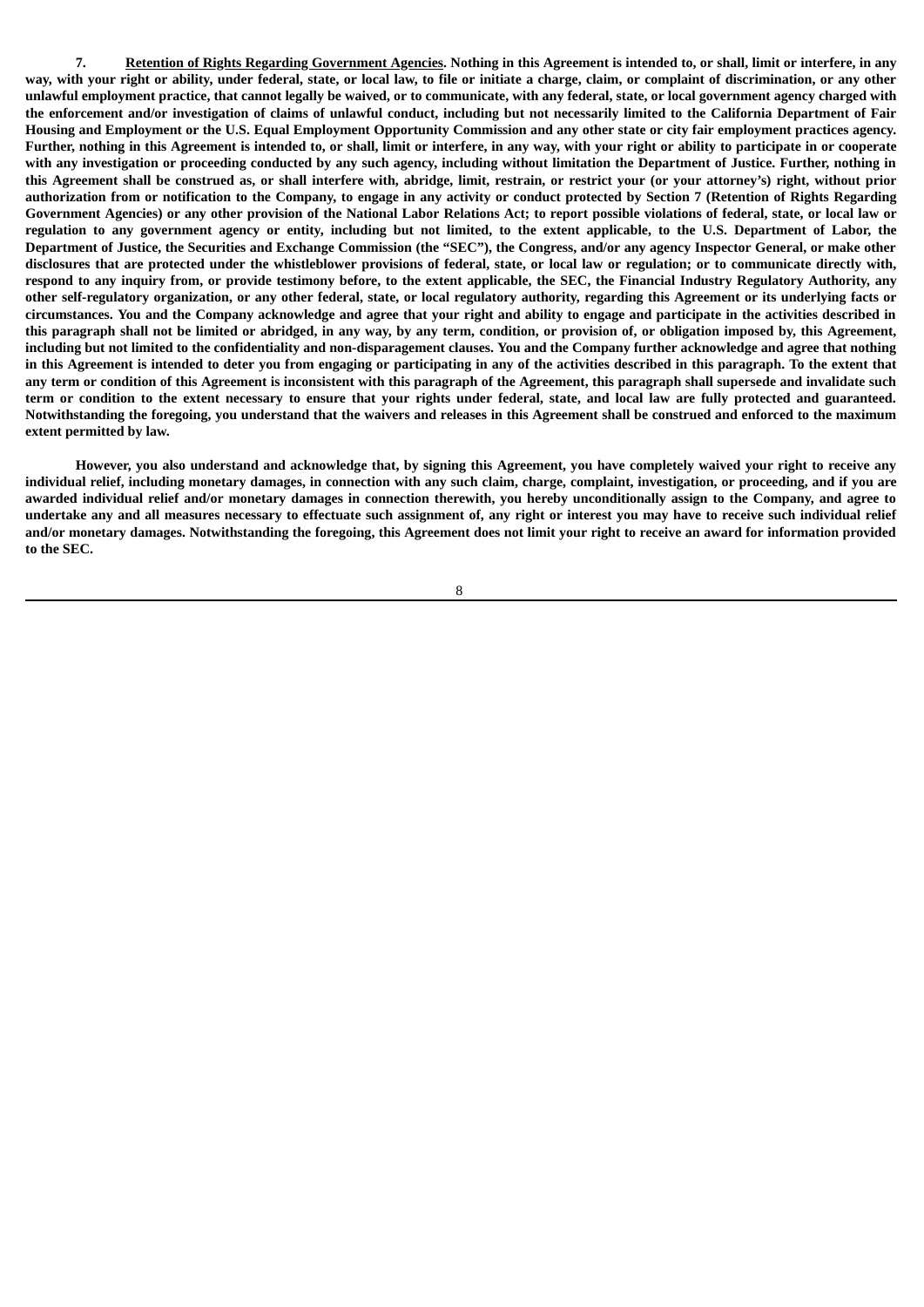In addition, you shall not be held criminally or civilly liable under any federal or state trade secret law for the disclosure of a trade secret that: (A) is made (i) in confidence to a federal, state, or local government official, either directly or indirectly, or to an attorney, and (ii) solely for the purpose of reporting or investigating a suspected violation of law; or (B) is made in a complaint or other document filed in a lawsuit or other proceeding, if such filing is made under seal. Further, in the event that you file a lawsuit for retaliation by the Company for reporting a suspected violation of law, you may disclose the trade secret to your attorney and use the trade secret information in the court proceeding, if you: (A) file any document containing the trade secret under seal; and (B) do not disclose the trade secret, except pursuant to court order.

8. Return of Company Property; Expenses. Without limitation of any of your obligations set forth in any agreements or documents, or sections thereof, that survive the execution of this Agreement, you agree that, prior to your execution of this Agreement, you have returned all of the Company's property and equipment in your possession or under your control, including but not limited to any and all computers, laptops, computer hardware or software, blackberrys, cell phones, iPhones, iPads, credit cards, keys, manuals, notebooks, financial statements, reports, passwords, company ID's, and any other property of the Company, including any and all copies of Company documents, materials, and information not specifically addressed and relating to you.

You must also immediately submit to the Company any and all outstanding business expenses you incurred on or before the Last Day of Employment for reconciliation and reimbursement in accordance with the Company's customary procedures and Section 3(h) of your Employment Agreement.

9. Legal Representation. You acknowledge and represent that you have had ample opportunity to receive the advice of independent legal counsel prior to the execution of this Agreement – and the Company hereby advises you to do so – and ample opportunity to receive an explanation from such legal counsel of the legal nature and effect of this Agreement, that you have fully exercised that opportunity to the extent you desired, and that you fully understand the terms and provisions of this Agreement, including but not limited to Sections 11 and 12, as well as its nature and effect. You further acknowledge and represent that you are entering into this Agreement completely freely and voluntarily.

10. No Admission of Liability. Nothing contained in this Agreement, nor the fact that the Company has signed this Agreement, shall be considered an admission of any liability or wrongdoing whatsoever by you or any of the Adamis Releasees.

#### 11. Confidentiality; Works for Hire; Confidential Information.

a. Confidentiality. Except as provided for in and subject to Section 7 (Retention of Rights Regarding Government Agencies) of this Agreement, you agree that you will not disclose, disseminate, or publicize, or cause or permit to be disclosed, disseminated, or publicized, directly or indirectly, specifically or generally, to any person, corporation, association, governmental agency, or other entity, (1) the amount of this Agreement, (2) any non-public information regarding your employment with the Company, except that such information may be disclosed: (a) to your accountant, attorneys, domestic partner, and/or spouse, provided that, to the maximum extent permitted by applicable law, rule, code, or regulation, they agree to maintain the confidentiality of the Agreement; (b) to the extent necessary to report income to appropriate taxing authorities; (c) in response to an order of a court of competent jurisdiction or a subpoena issued under authority thereof; (d) in response to any subpoena issued by a state or federal governmental agency; or (e) as otherwise required by law. To the extent that you are subpoenaed by any person or entity (including but not limited to any government agency) to give testimony or produce documents (in a deposition, court proceeding, or otherwise) which in any way relates to your employment by the Company and/or any of the Adamis Releasees and/or this Agreement, you will, except as provided for in and subject to Section 7 (Retention of Rights Regarding Government Agencies) of this Agreement, give prompt notice of such request to Kevin Kelso of Weintraub Tobin, 400 Capitol Mall, 11th Floor, Sacramento, CA 95814. Nothing in this agreement prevents you from discussing or disclosing information about unlawful acts in the workplace, such as harassment or discrimination or any other conduct that you have reason to believe is unlawful.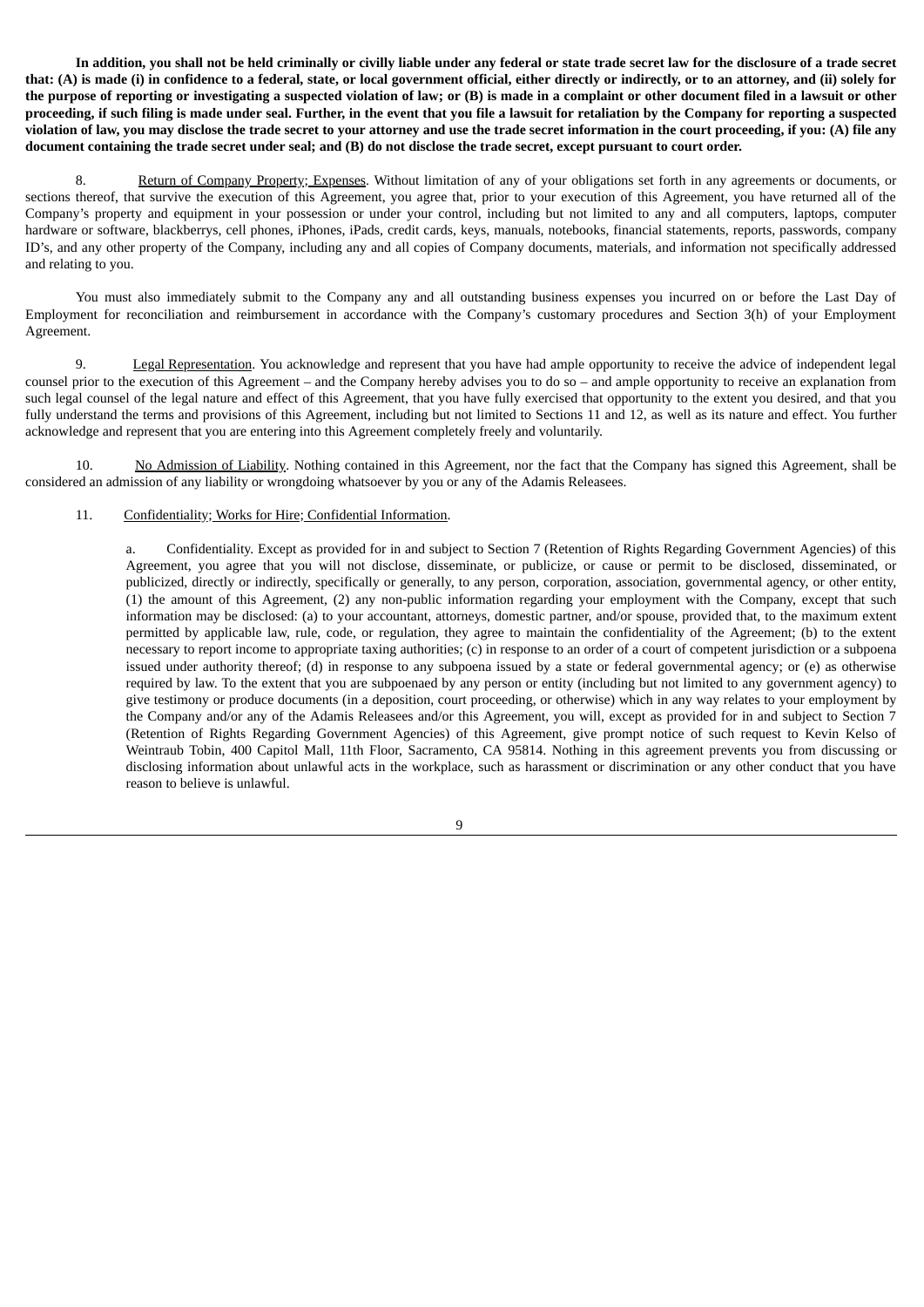The parties acknowledge and agree that the Company has certain disclosure and filing obligations under federal securities laws and other applicable law. As such, the parties further acknowledge and agree that the Company may disclose this Agreement and its terms, and may file this Agreement as an exhibit to its reports and other filings with the SEC, as it determines in good faith is necessary or appropriate under federal securities laws or other applicable law.

b. Intellectual Property. As it is used in this Section 11 of the Agreement, the term "Intellectual Property" means all discoveries, procedures, designs, creations, developments, improvements, methods, techniques, practices, methodologies, data models, databases, scripts, know-how, processes, algorithms, application program interfaces, software programs, software source documents and training manuals, codes, formulae, works of authorship, mask-works, reports, memoranda, ideas, inventions, customer lists, business and/or financial information, and contributions of any kind, whether or not they are patentable, registrable, or protectable under federal or state patent, copyright, or trade secret laws, or similar statutes, or protectable under common-law principles, and regardless of their form or state of development, that are made, conceived, generated, or reduced to practice, in whole or in part, either alone or jointly with others, or while you served as an officer, director, employee, or consultant of, or in any other capacity with, the Company. Notwithstanding anything else in this Agreement, and as it used in this Section 11, the term "Intellectual Property" excludes any software program, application program interface, equipment, supplies, resources, facilities, data, products, information, materials, or trade secrets used by the Company, and which was developed entirely on your own time, unless said Intellectual Property: (i) relates to the Company's business or potential business; or (ii) results from tasks assigned to you by the Company or from work performed by you for the Company.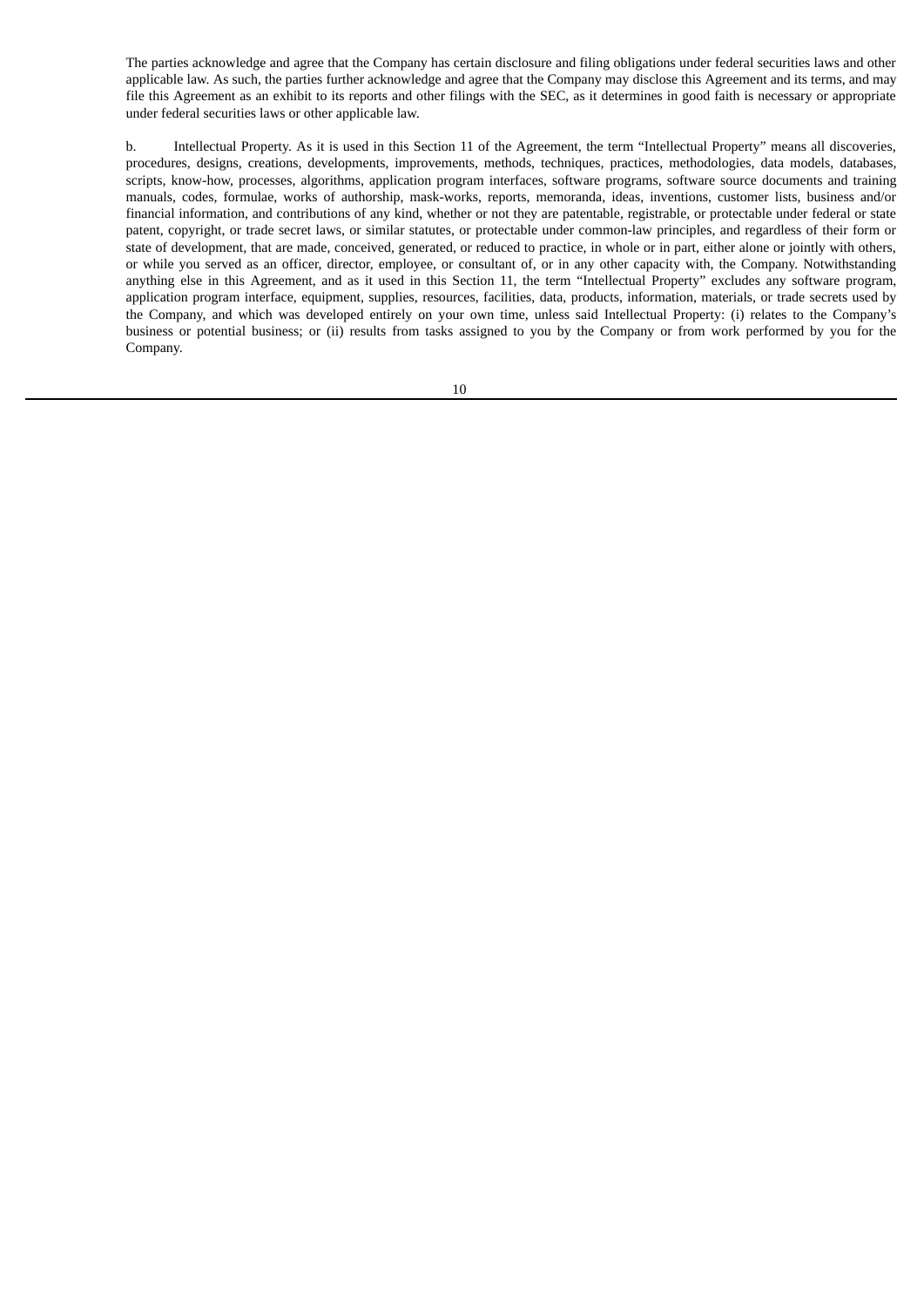All Intellectual Property is exclusively the property of the Company and will belong solely to the Company from conception. You acknowledge and agree that you have disclosed, and will disclose, in writing, in full detail to persons authorized by the Company, all Intellectual Property which you conceived, created, made, or developed during your employment with the Company and for a period of one (1) year immediately following the end of your employment with the Company, which relate either to your work assignment with the Company, or the trade secrets, confidential or proprietary information, business, or potential business of the Company, for the purpose of determining the Company's rights in such Intellectual Property. You agree that you will not file any patent application, or other application seeking intellectual property rights relating to any such Intellectual Property without the prior written consent of the Company. If you do not prove that you conceived or made the Intellectual Property entirely after leaving the Company's employment, the Intellectual Property is presumed to have been conceived or made during the period of time you were employed by the Company, and you agree to assign said Intellectual Property to the Company.

The Company shall be the sole owner of all issued patents, pending patent applications, before any relevant authority worldwide (including any additions, continuations, continuation-in-part, divisional, reissue, reexaminations, renewals or extensions based thereon), copyrights and other works of authorship, domain names, trade secrets, trademarks, service marks, and all other intellectual property or other rights (collectively, the "Proprietary Rights") in connection with all Intellectual Property in the United States and/or in any other country. You further acknowledge and agree that such Intellectual Property and other works of authorship shall be deemed "works made for hire" as defined in the U.S. Copyright Law, 17 U.S.C. § 101 et seq. (as amended), and were prepared by you within the scope of your employment with the Company, for purposes of the Company's rights under copyright laws, and are owned by the Company. To the extent that title to any Intellectual Property or any materials comprising or including any Intellectual Property, e.g., derivative work, including all Proprietary Rights embodied therein, does not, by operation of law, vest in the Company, or is not considered "works made for hire," you hereby irrevocably assign to the Company all of his rights, title and interest to that Intellectual Property, including all Proprietary Rights embodied therein, free of all encumbrances and restrictions. You agree to cooperate, and take any action, including signing whatever written documents of assignment the Company deems reasonably necessary, to formally evidence your irrevocable assignment to the Company of any Intellectual Property and all related Proprietary Rights, and, upon the Company's request, you shall deliver to the Company any documents which the Company deems necessary to effect the transfer or prosecution of rights for all Intellectual Property and Proprietary Rights in the United States and/or in any other country. You agree to cooperate and assist the Company in obtaining, maintaining and renewing patent, copyright, trademark and other appropriate protection for any Intellectual Property, in the United States and in any other country, at the Company's expense. In the event that the Company is unable, after reasonable effort, to secure your signature on any document or documents needed to apply for or prosecute any patent, copyright, domain name, trademark, or other right or protection relating to Intellectual Property, for any other reason whatsoever, you hereby irrevocably designate and appoint the Company and its duly authorized officers and agents as your agent and attorney-in-fact, to act for and on your behalf to execute and file any such application or applications, and to do all other lawfully permitted acts to further the prosecution and issuance of patents, copyrights, domain names, trademarks, or similar protections thereon with the same legal force and effect as if executed by you. With respect to Intellectual Property owned by the Company, you hereby waive all rights of publicity, moral rights or droit morale, and agrees not to enforce or permit others to enforce such rights against the Company or its successors in interest.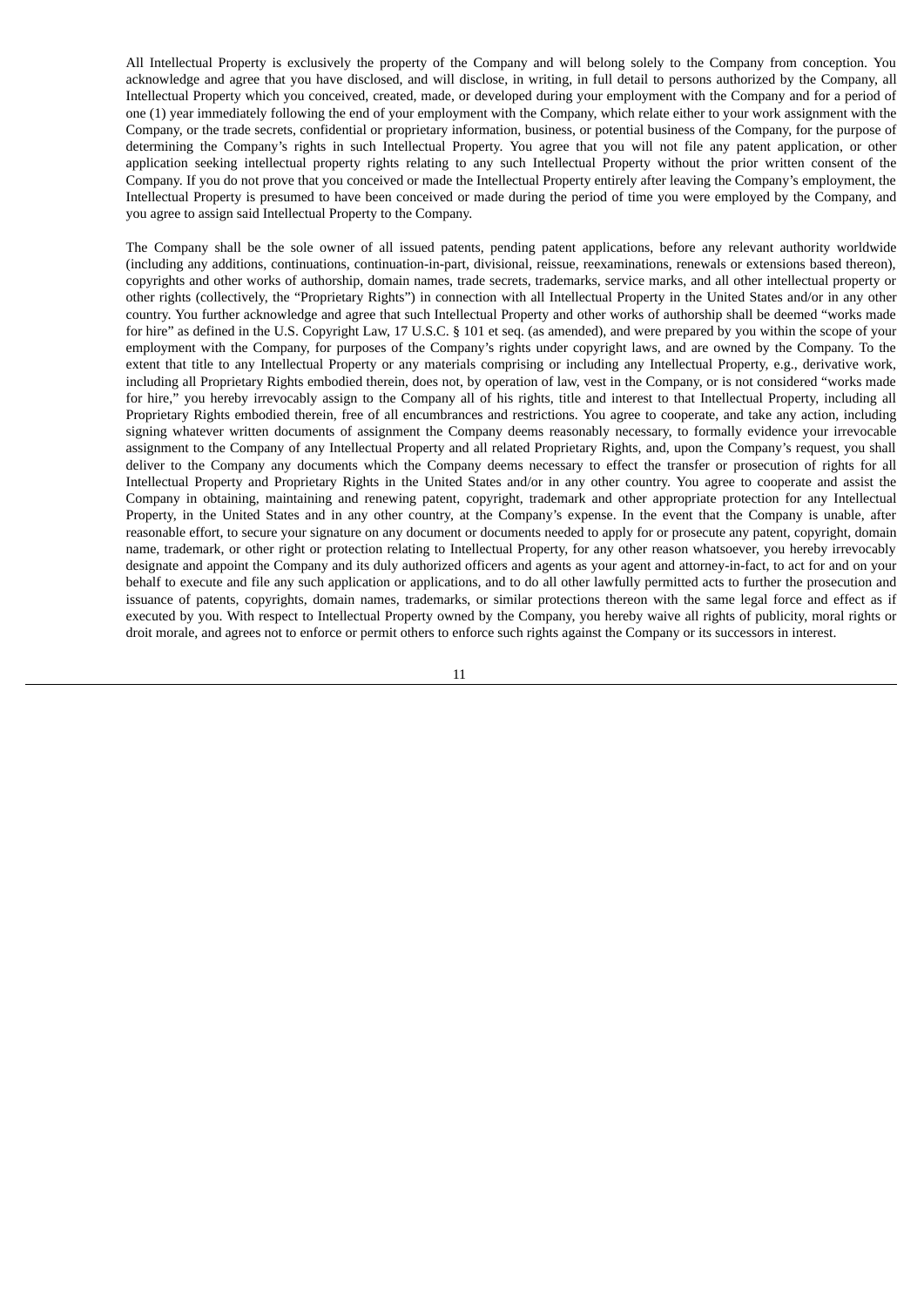You acknowledge and agree that you have completely identified (without disclosing any trade secret, proprietary or other confidential information) Intellectual Property you conceived or made before your employment with the Company in which you have an ownership interest and which is not the subject matter of an issued patent or a printed publication at the time you sign this Agreement. If you become aware of any projected or actual use of any such Intellectual Property by the Company, you will promptly notify the Company in writing of said use. Except as to the Intellectual Property described in the first sentence of this paragraph, you will not assert any rights against the Company with respect to any Intellectual Property made before your employment with the Company.

California Labor Code Section 2870. Employment Agreements; Assignment of Rights:

(a) Any provision in an employment agreement which provides that an employee shall assign, or offer to assign, any of his or her rights in an invention to his or her employer shall not apply to an invention that the employee developed entirely on his or her own time without using the employer's equipment, supplies, facilities, or trade secret information except for those inventions that either:

(1) Relate at the time of conception or reduction to practice of the invention to the employer's business, or actual or demonstrably anticipated research or development of the employer; or

(2) Result from any work performed by the employee for the employer.

(b) To the extent a provision in an employment agreement purports to require an employee to assign an invention otherwise excluded from being required to be assigned under subdivision (a), the provision is against the public policy of this state and is unenforceable.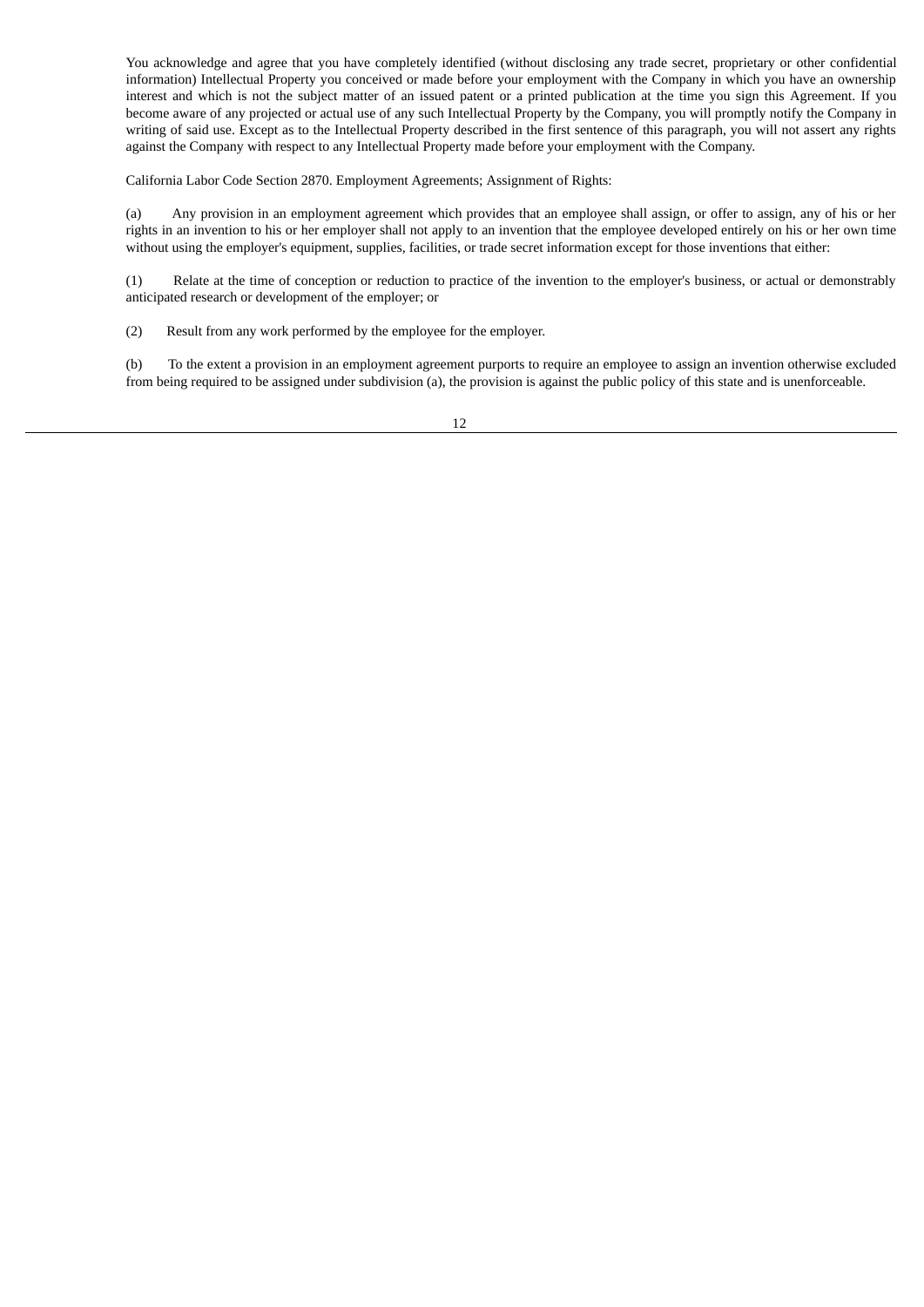No assignment in this Agreement shall extend to INVENTIONS, the assignment of which is prohibited by California Labor Code Section 2870 (as described above).

> c. Confidential Information. You acknowledge that during your employment with the Company, and by the nature of your duties and obligations thereto, you have come into close contact with confidential information of the Company and its subsidiaries, affiliates, and/or other related entities, as applicable, including but not limited to: trade secrets, know-how, Intellectual Property (as that term is defined above), business plans, client/customer lists, pricing, sales and marketing information, products, research, algorithms, market intelligence, services, technologies, concepts, methods, sources, methods of doing business, patterns, processes, compounds, formulae, programs, devices, tools, compilations of information, development, manufacturing, purchasing, engineering, computer programs (whether in source code or object code), theories, techniques, procedures, strategies, systems, designs, works of art, the identity of and any information concerning affiliates or customers, or potential customers, information received from others that the Company is obligated to treat as confidential or proprietary, and any other technical, operating, non-public financial, and other business information that has commercial value, whether relating to the Company, its business, potential business, or operations, or the business of any of the Company's affiliates, subsidiaries, related entities, clients, customers, suppliers, vendors, licensees, or licensors, that you may have developed or of which you may have acquired knowledge during your employment with the Company, or from your colleagues while working for the Company, and all other business affairs, methods, and information not readily available to the public (collectively, "Confidential Information"). Confidential Information does not include: (i) your general skills and experience; (ii) information that was lawfully in your possession prior to his employment with the Company (other than through breach by a third party of any confidentiality obligation to the Company); (iii) information that is or becomes publicly available without any direct or indirect act or omission on your part; (iv) information that is required to be disclosed pursuant to any applicable law, regulation, judicial or administrative order or decree, or request by other regulatory organization having authority pursuant to the law; provided, however, that, except as set forth in and subject to this Agreement, you shall first have given reasonable notice to the Company prior to making such disclosure; or (v) information that is generally known within the industries or trades in which the Company transacts business.

> You acknowledge and agree that each and every part of the Company's Confidential Information: (a) has been developed by the Company at significant effort and expense; (b) is sufficiently secret to derive economic value from not being generally known to other parties; (c) is proprietary to and a trade secret of the Company and, as such, is a valuable, special, and unique asset of the Company; and (d) constitutes a protectable business interest of the Company. You further acknowledge and agree that any unauthorized use or disclosure of any Confidential Information by you will cause irreparable harm and loss to the Company. You acknowledge and agree that the Company owns the Confidential Information. You agree not to dispute, contest, or deny any such ownership rights.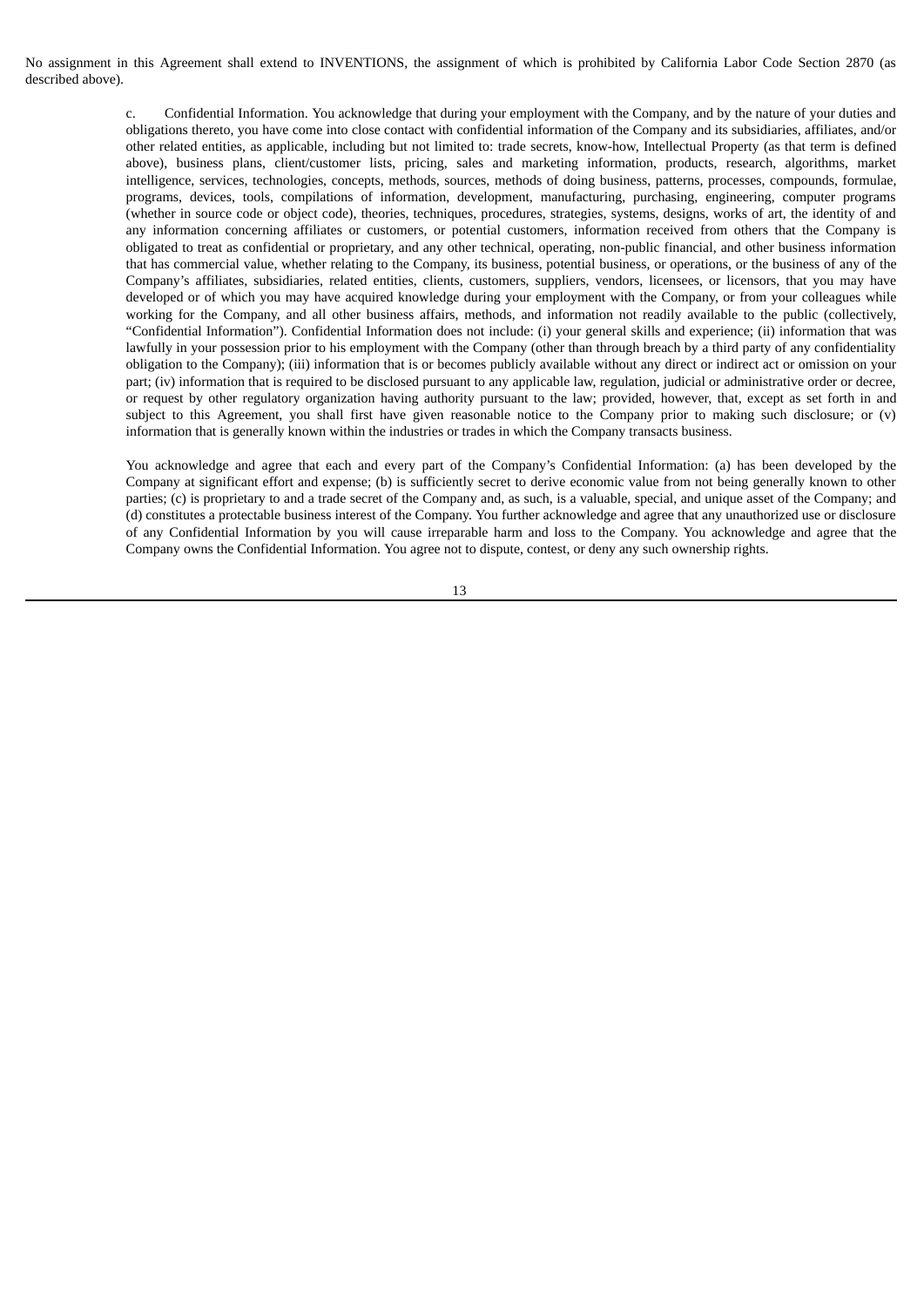In recognition of the foregoing, and except as set forth elsewhere in this Agreement, you covenant and agree as follows: (i) you have not used and will not use Confidential Information, directly or indirectly, at any time during or after your employment with the Company, for your personal benefit, for the benefit of any other person or entity, or in any manner adverse to the interests of the Company; (ii) you will keep secret all Confidential Information and will not make use of, divulge, or otherwise disclose Confidential Information, directly or indirectly, to anyone outside of the Company, except with the Company's prior written consent; (iii) you will take all necessary and reasonable steps to protect Confidential Information from being disclosed to anyone within the Company who does not have a need to know the information and to anyone outside of the Company, except with the Company's prior written consent; and, (iv) you shall return to the Company within three (3) business days after your separation date any and all Confidential Information in your possession, custody, or control, including but not limited to all memoranda, notes, records, plans, reports, forecast, marketing information, financial records and information, employee or contractor records and files, client lists, training materials, trade secrets, and all other documents (and all copies thereof), whether in electronic or hard copy form, which you obtained while employed by the Company or otherwise serving or acting on behalf of the Company, or which you may then possess or have under your control.

Except as provided for in and subject to Section 7 (Retention of Rights Regarding Government Agencies) of this Agreement, you acknowledge and agree that your obligations under this Section 11(c) of the Agreement shall remain in effect forever. In addition, you shall not be held criminally or civilly liable under any federal or state trade secret law for the disclosure of a trade secret that: (A) is made (i) in confidence to a federal, state, or local government official, either directly or indirectly, or to an attorney; and (ii) solely for the purpose of reporting or investigating a suspected violation of law; or (B) is made in a complaint or other document filed in a lawsuit or other proceeding, if such filing is made under seal. Further, in the event that you file a lawsuit for retaliation by the Company for reporting a suspected violation of law, you may disclose the trade secret to his attorney and use the trade secret information in the court proceeding, if you: (A) file any document containing the trade secret under seal; and (B) do not disclose the trade secret, except pursuant to court order.

You agree that it would be difficult to measure any damages caused to the Company which might result from any breach by you of the covenants and agreements set forth in Sections 11(b) and 11(c) of this Agreement, and that in any event money damages would be an inadequate remedy for any such breach. Accordingly, and notwithstanding any other provision of this Agreement, you agree that if you breach, or the Company reasonably believes that you are likely to breach, Sections 11(b) and/or 11(c) of this Agreement, the Company shall be entitled, in addition to all other remedies that it may have, to an injunction or other appropriate equitable relief to restrain any such breach, without showing or proving any actual damage to the Company. Any award or relief to the Company may, in the discretion of the court, include the Company's costs and expenses of enforcement (including reasonable attorneys' fees, court costs, and expenses). Nothing contained in this Section 11 of the Agreement or in any other provision of the Agreement shall restrict or limit in any manner the Company's right to seek and obtain any form of relief, legal or equitable, and shall not waive the Company's right to any other relief related to any dispute arising out of this Agreement or related to your employment with the Company.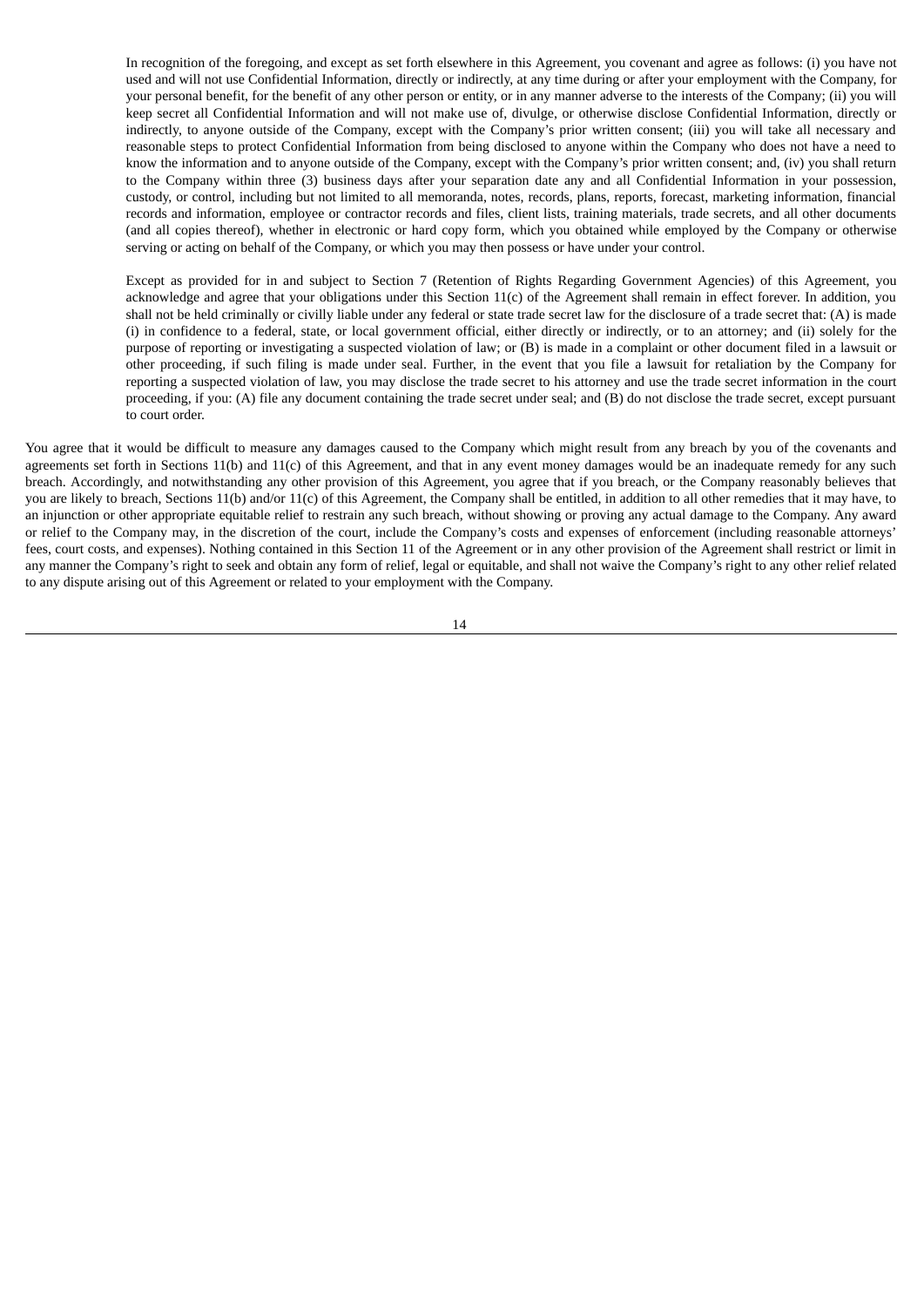The parties acknowledge and agree that this Section 11 of the Agreement shall be in addition to, and shall not be considered or construed as superseding or in conflict with, any other obligation, whether contractual or otherwise, that you owe or may owe to the Company. For the avoidance of doubt, the parties further acknowledge and agree that this Section 11 is subject to the terms, conditions, and exceptions set forth in Section 7 (Retention of Rights Regarding Government Agencies) of this Agreement.

12. Non-Disparagement. Except as provided for in and subject to Section 7 (Retention of Rights Regarding Government Agencies) of this Agreement, you agree that you will not make any false, negative, or disparaging comments about, and will refrain from directly or indirectly making any comments or engaging in publicity or any other action or activity which reflects adversely upon, the Company or any of the Adamis Releasees. This Non-Disparagement provision applies to comments made verbally, in writing, electronically, or by any other means, including but not limited to blogs, postings, message boards, texts, video, or audio files, and all other forms of communication. For the avoidance of doubt, nothing in this agreement prevents you from discussing or disclosing information about unlawful acts in the workplace, such as harassment or discrimination or any other conduct that you have reason to believe is unlawful.

The Company agrees to instruct all current officers and directors to not make any false, negative, or disparaging comments about, and to refrain from directly or indirectly making any comments or engaging in negative publicity or any other action or activity which reflects adversely upon, you. This Non-Disparagement provision applies to comments made verbally, in writing, electronically, or by any other means, including but not limited to blogs, postings, message boards, texts, video, or audio files, and all other forms of communication. Notwithstanding the foregoing, nothing in this Agreement shall prevent such individuals from making truthful statements (including with regards to the terms of this Agreement) as is reasonably necessary in the ordinary course of business, or as shall be required under applicable law, subpoena, or the like, or as shall be permitted hereunder and to enforce or effectuate the terms of this Agreement.

The parties acknowledge and agree that this Section 12 of the Agreement shall be in addition to, and shall not be considered or construed as superseding or in conflict with, any other obligation, whether contractual or otherwise, that you owe or may owe to the Company. For the avoidance of doubt, the parties further acknowledge and agree that this Section 12 is subject to the terms, conditions, and exceptions set forth in Section 7 (Retention of Rights Regarding Government Agencies) of this Agreement.

13. Cooperation. Except as provided for in and subject to Section 7 (Retention of Rights Regarding Government Agencies) of this Agreement, you agree that you will cooperate with the Company regarding any investigation, or the defense or prosecution of any claims, proceedings, arbitrations, or actions now pending or in existence, or which may be brought in the future, against or on behalf of the Company, which relate to events or occurrences that transpired during your employment with the Company. Your cooperation shall include, but not necessarily be limited to: (i) attending meetings with and truthfully answering questions posed by representatives and/or attorneys of the Company; (ii) providing or producing documents relevant to such claim, proceeding, arbitration, or action, as applicable, to the extent that such documents are in your possession, custody, or control and as may be requested, from time to time, by representatives and/or attorneys of the Company; (iii) executing truthful and complete declarations or affidavits; and (iv) appearing as a witness at depositions, trials, arbitration hearings, or other proceedings without the necessity of a subpoena and testifying truthfully and completely. The Company agrees to reimburse you for all of your reasonable, out-of-pocket expenses associated with such cooperation, including reasonable travel expenses, in accordance with any applicable Company policy as in effect from time to time, so long as you provide advance written notice of your request for reimbursement and provide satisfactory documentation of the expenses. Nothing in this provision shall be construed or applied so as to obligate you to violate any law or legal obligation. Nothing herein is intended to unduly interfere with your other business or personal activities, and the Company shall use reasonable efforts to ensure any cooperation requested thereby does not unduly interfere with any subsequent employment and, to the extent that such cooperation does unreasonably interfere with your subsequent employment, it will be requested only if, upon a good faith determination by the Company, it is reasonably necessary.

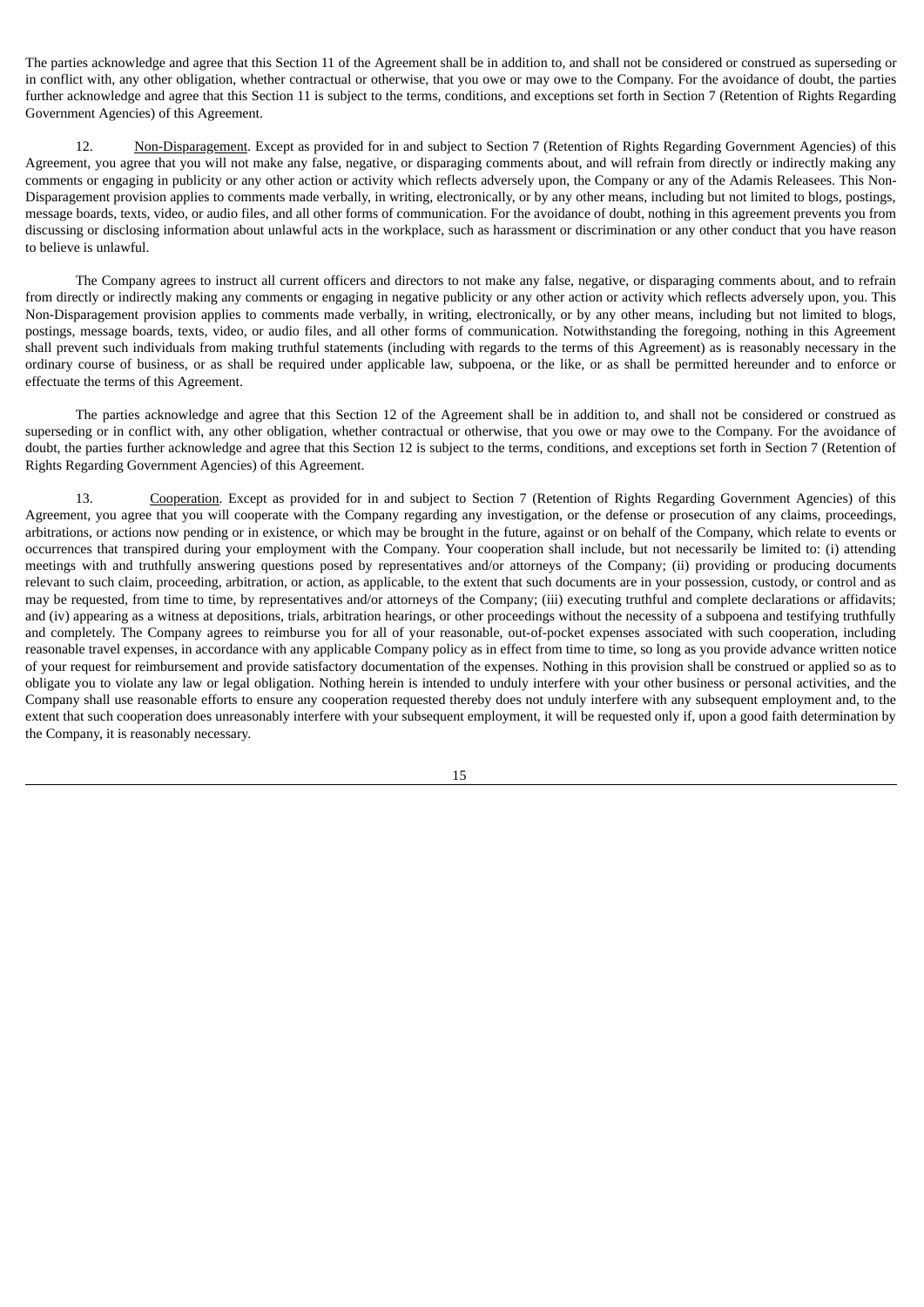14. Professional References. As it relates to your procurement from Adamis of a professional reference, Adamis agrees to provide neutral references upon request, which is to only provide dates of employment and job title(s).

15. No Reemployment. The parties acknowledge and agree that you will not apply for or seek employment or reemployment, as applicable, with the Company or any of its respective parents, partners, affiliates, subsidiaries, related entities, employees, successors, or assigns, now or ever in the future. You acknowledge and agree that none of these entities or individuals will ever be obligated to employ or reemploy you. You further acknowledge and agree that the denial or rejection of any employment or other application or inquiry that you may submit to the Company or any of its respective parents, partners, affiliates, subsidiaries, related entities, employees, successors, or assigns, is expected and permissible, and is not and will not be considered discriminatory, retaliatory, or a breach of any other duty that may be owed to you by the Company or any of the Adamis Releasees.

16. Entire Agreement; Modification. You and the Company understand, covenant, and agree that, except as expressly set forth herein: (i) this Agreement constitutes the full, complete, and exclusive agreement between you and the Company relating to the matters covered by this Agreement; (ii) there are no other agreements, understandings, covenants, promises, or arrangements between you and the Company relating to the matters covered by this Agreement; (iii) this Agreement supersedes and cancels any and all other agreements, offers, offer letters, understandings, covenants, promises, and arrangements, whether oral or in writing, or express or implied, between you and the Company and/or its employees, agents, or representatives; (iv) in entering into and performing under this Agreement, no party has relied upon any promises or statements except as set forth herein; and (v) this Agreement is binding upon all parties, and their respective heirs, executors, administrators, successors, and assigns.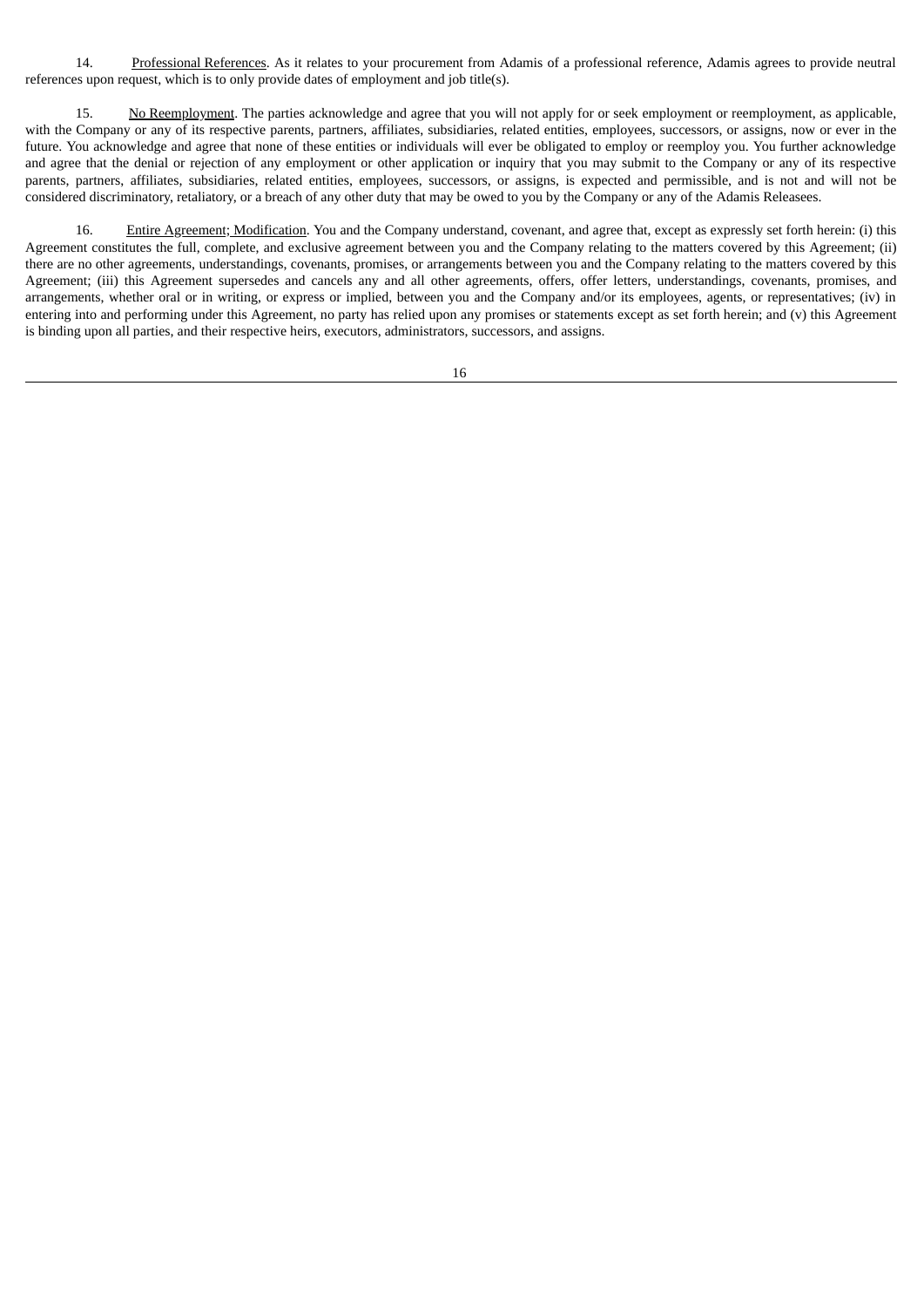The parties acknowledge and agree that no modification of this Agreement shall be valid or binding except through a writing personally executed by you and a duly-authorized representative of the Company, which writing must reference and attach a copy of this Agreement to be effective. Neither email correspondence, text messages, nor any other electronic communications shall constitute a writing for the purposes of this provision of the Agreement.

17. Construction. The parties acknowledge and agree that this Agreement is the product of negotiations between you and the Company, and that the language of this Agreement shall not be presumptively construed either in favor of or against any of the parties.

18. Waiver. No waiver of any of the provisions of this Agreement shall be deemed, or shall constitute, a waiver of any other provision, whether or not similar. No waiver shall constitute a continuing waiver. No waiver shall be binding unless executed in writing by the party charged with the waiver.

19. Severability. Should any provision of this Agreement be declared illegal or unenforceable by any court, administrative agency, arbitrator, or other entity, the parties agree that said court, administrative agency, arbitrator, or other entity shall possess full discretion to interpret or modify all such provisions to the minimum extent necessary to be declared enforceable. If such interpretation or modification is not possible, such provision shall immediately become null and void, leaving the remainder of the Agreement in full force and effect. However, in the event a court, administrative agency, arbitrator, or other entity finds the release set forth above to be illegal, void, or unenforceable, you agree, at the Company's option, to execute a release, waiver, and/or covenant that is legal and enforceable to effectuate the terms of this Agreement.

20. Successors and Assigns. This Agreement shall not be assignable by you, but shall be binding upon you and upon your heirs, administrators, representatives, executors, and successors. This Agreement shall be freely assignable by the Company without restriction and, without limitation of the foregoing, shall be deemed automatically assigned by the Company with your consent in the event of any sale, merger, share exchange, consolidation, or other business reorganization. This Agreement shall inure to the benefit of the Company, the Adamis Releasees, and their successors and assigns.

21. Fees and Costs. You and the Company agree that, in the event of litigation or arbitration relating to this Agreement or its subject matter, the prevailing party shall be entitled to its reasonable attorneys' fees and costs.

22. Indemnification and Advancement of Expenses. Notwithstanding anything in this Agreement to the contrary, the Company acknowledges and agrees that you remain eligible for indemnification and the advance of expenses in connection with legal proceedings in accordance with any applicable plan, program, agreement, or arrangement of the Company (including but not limited to the Company's Bylaws, the Indemnity Agreement entered into by and between you and the Company, applicable laws, and/or coverage or defense under any directors and officers liability insurance policy, if and as applicable.

23. Governing Law; Arbitration. This Agreement shall in all respects be interpreted, enforced, and governed by and in accordance with the internal substantive laws (and not the laws of choice of laws) of the State of California. Except in the event that injunctive or other equitable relief is sought by the Company to enforce the terms and conditions of this Agreement (for which the Company may proceed in any court of competent jurisdiction), any dispute arising out of or concerning this Agreement, including without limitation, the interpretation, enforcement, or performance of this Agreement, shall be heard through binding, confidential arbitration before a single arbitrator held in San Diego, California and conducted by the American Arbitration Association ("AAA"), under its then-existing rules and procedures. The parties shall be entitled to conduct adequate discovery, and they may obtain all remedies available to the parties as if the matter had been tried in court. The arbitrator shall issue a written decision which specifies the findings of fact and conclusions of law on which the arbitrator's decision is based. Judgment upon the award rendered by the arbitrator may be entered by any court having jurisdiction thereof. Unless a different allocation is required by law, the parties shall each pay one-half of all fees and costs of the arbitration. Punitive damages shall not be awarded. Unless otherwise required by law, the arbitrator will award reasonable expenses (including reimbursement of the assigned arbitration costs) to the prevailing party. Nothing in this section or in this Agreement is intended to prevent either you or the Company from obtaining injunctive relief in a court of competent jurisdiction to prevent irreparable harm pending the conclusion of any such arbitration. Notwithstanding the above, both you and the Company retain the right to seek or obtain, and shall not be prohibited, limited or in any other way restricted from seeking or obtaining, equitable relief from a court having jurisdiction over any disputes or claims relating to or arising out of the misuse or misappropriation of the Company's intellectual property.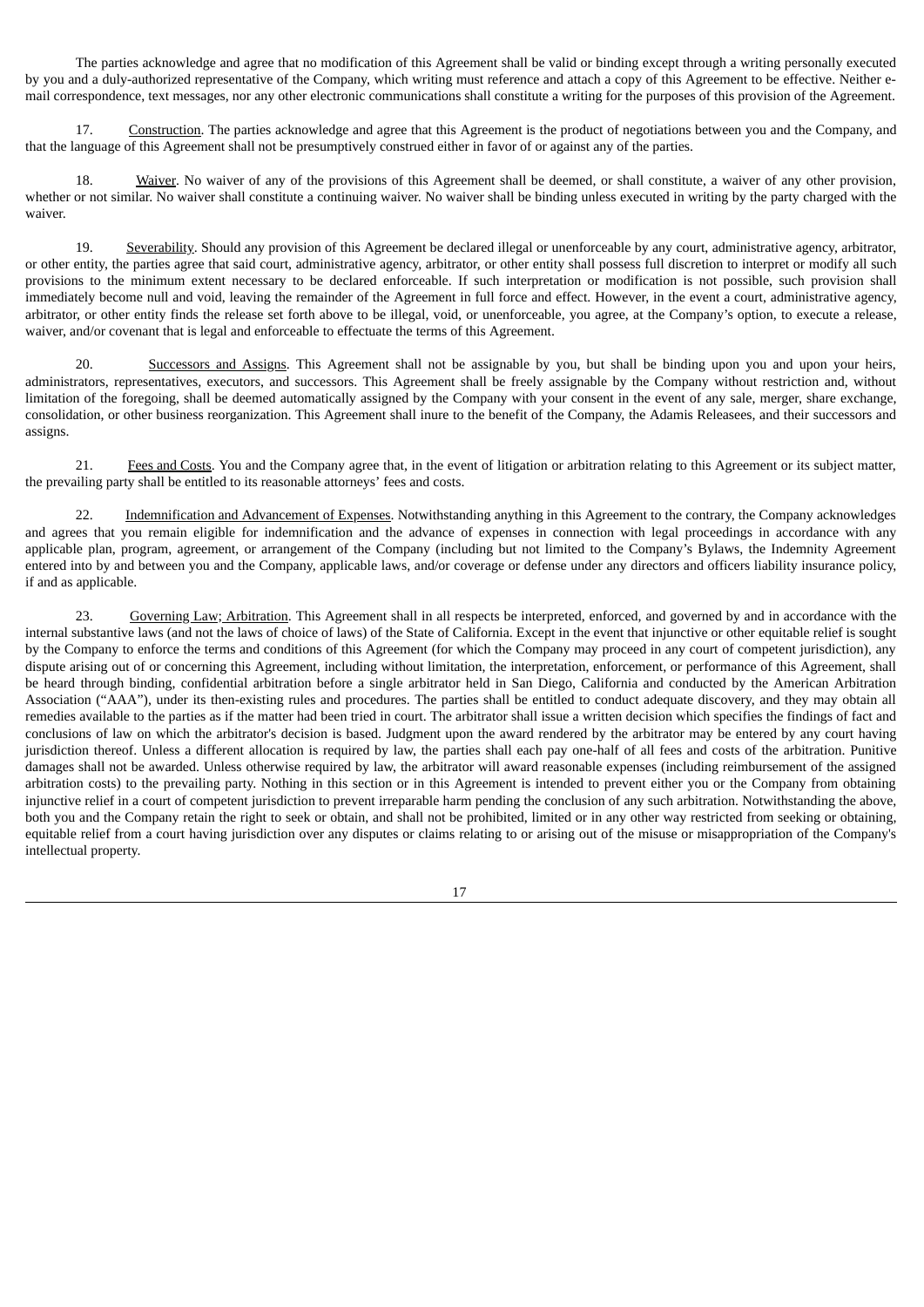24. Further Action. Each party agrees to execute all such further and additional documents and instruments, as shall be necessary or expedient to carry out the provisions of this Agreement, and shall promptly and in good faith undertake all reasonable acts to effectuate the provisions of this Agreement.

25. Section Headings. The section and paragraph headings contained in this Agreement are for reference purposes only and shall not affect in any way the meaning or interpretation of this Agreement.

26. Taxes. The parties acknowledge and agree that each party shall be responsible for his, her, or its own taxes, assessments, interest, and penalties determined to be due by any federal, state, or local government agency or other tax authority, court, or tribunal, in connection with any payment or payments made pursuant to this Agreement, including but not limited to any federal, state, and local income tax withholding, Social Security and Medicare taxes and any other applicable payroll taxes. Furthermore, you agree that you shall protect, indemnify, defend, and hold harmless the Company from and against any and all liability, claims, or audits for any federal, state and local taxes, including but not limited to income tax withholding, Social Security and Medicare taxes and any other employment related taxes, assessments, and any interest, and/or penalties imposed thereon, with respect to any payment or payments made pursuant to this Agreement, and shall reimburse the Company for all legal fees incurred in defending against such liability, claims, or audits. Upon request, you shall provide Adamis with proof that any payment or payments made pursuant to this Agreement have been properly reported to any applicable federal, state, or local government agency or other tax authority, court, or tribunal, and that all taxes, assessments, interest, and penalties determined to be due have been timely paid. You covenant that you have not relied upon the Company, or any representative or agent thereof, for advice regarding any tax liabilities or tax consequences.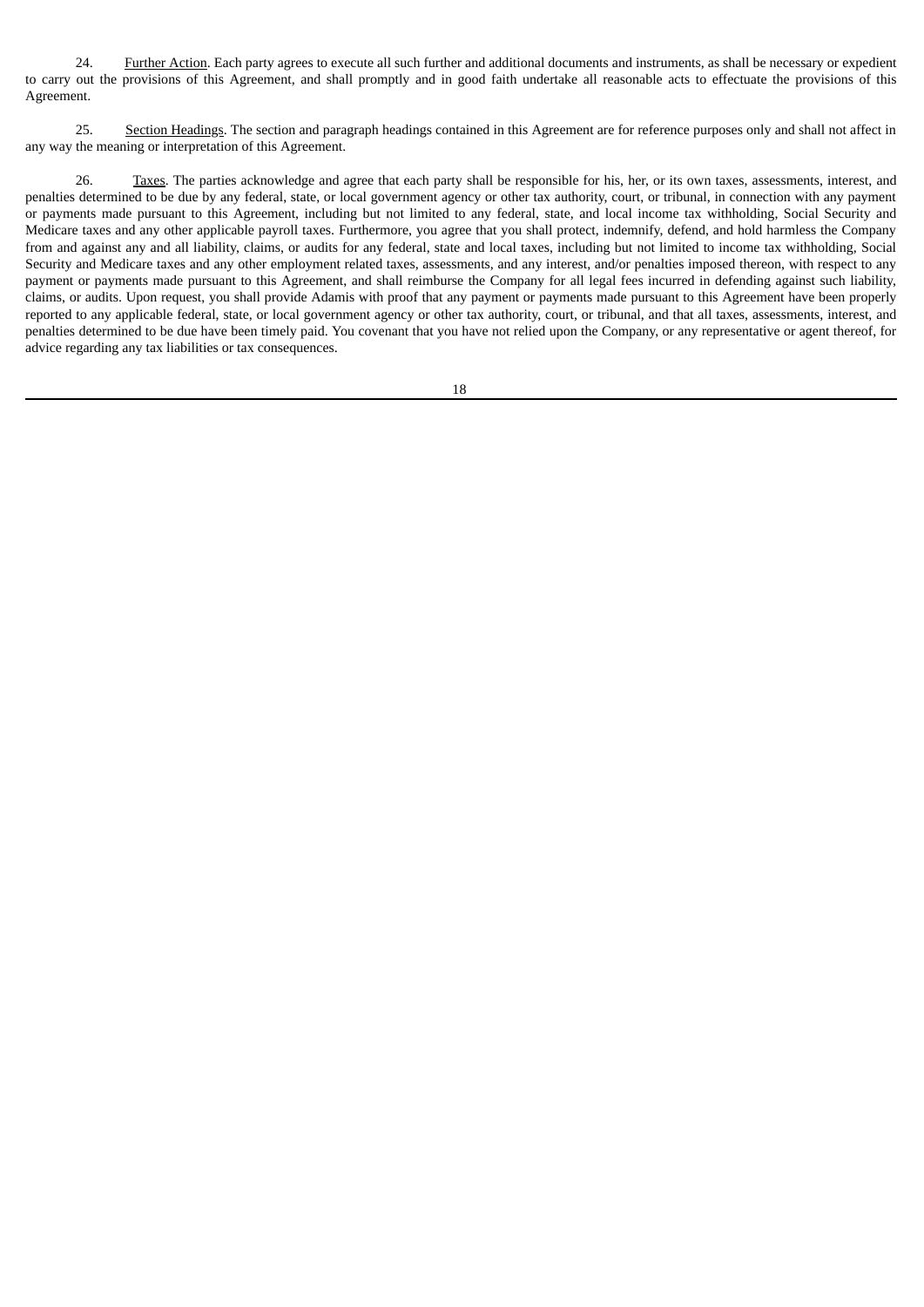27. Section 409A. Notwithstanding anything herein to the contrary, this Agreement is intended to be interpreted and applied so that the payment of the termination benefits either (i) shall be exempt from the requirements of Section 409A of the Internal Revenue Code of 1986, as amended ("Section 409A"), and the regulations promulgated thereunder, or (ii) shall comply with the requirements of such provision (including the exceptions for short-term deferrals, separation pay arrangements, reimbursements, and in-kind distributions.) In addition, each payment shall be considered a separate payment for purposes of Section 409A. Notwithstanding any other provision of this Agreement, if any payment or benefit provided to you in connection with your termination of employment is determined to constitute "nonqualified deferred compensation" within the meaning of Section 409A and you are determined to be a "specified employee" as defined in Section 409A(a)(2)(b)(i), then such payment or benefit shall not be paid until the first payroll date following the six-month anniversary of the Last Day of Employment or, if earlier, on your death (the "Specified Employee Payment Date"). The aggregate of any payments that would otherwise have been paid before the Specified Employee Payment Date shall be paid to you in a lump sum on the Specified Employee Payment Date and thereafter, any remaining payments shall be paid without delay in accordance with their original schedule.

28. ADEA/OWBPA. The general release contained herein specifically includes a waiver and release of all claims which you have or may have under the Age Discrimination in Employment Act, as amended, 29 U.S.C. Sections 621, et seq. ("ADEA"), based on your employment, the separation from that employment, or any event, transaction, occurrence, act or omission occurring on or before the date on which you execute this Agreement. To satisfy the requirements of the Older Workers' Benefit Protection Act ("OWBPA"), 29 U.S.C. Section 626(f), the parties agree as follows:

- A. You acknowledge that you have read and understand the terms of this Agreement.
- B. You acknowledge that you have been advised to consult with an attorney, if desired, concerning this Agreement and has received all advice you deem necessary concerning this Agreement.
- C. You acknowledge that pursuant to Section 28 below, you have been given twenty-one (21) days from receipt of this Agreement to consider whether or not to enter into this Agreement and has taken as much of this time as necessary to consider whether to enter into this Agreement. The parties agree that any changes to the Agreement, whether material or immaterial, do not restart this twenty-one (21) day consideration period.
- D. You acknowledge you have a revocation period, as set forth in Section 29 below.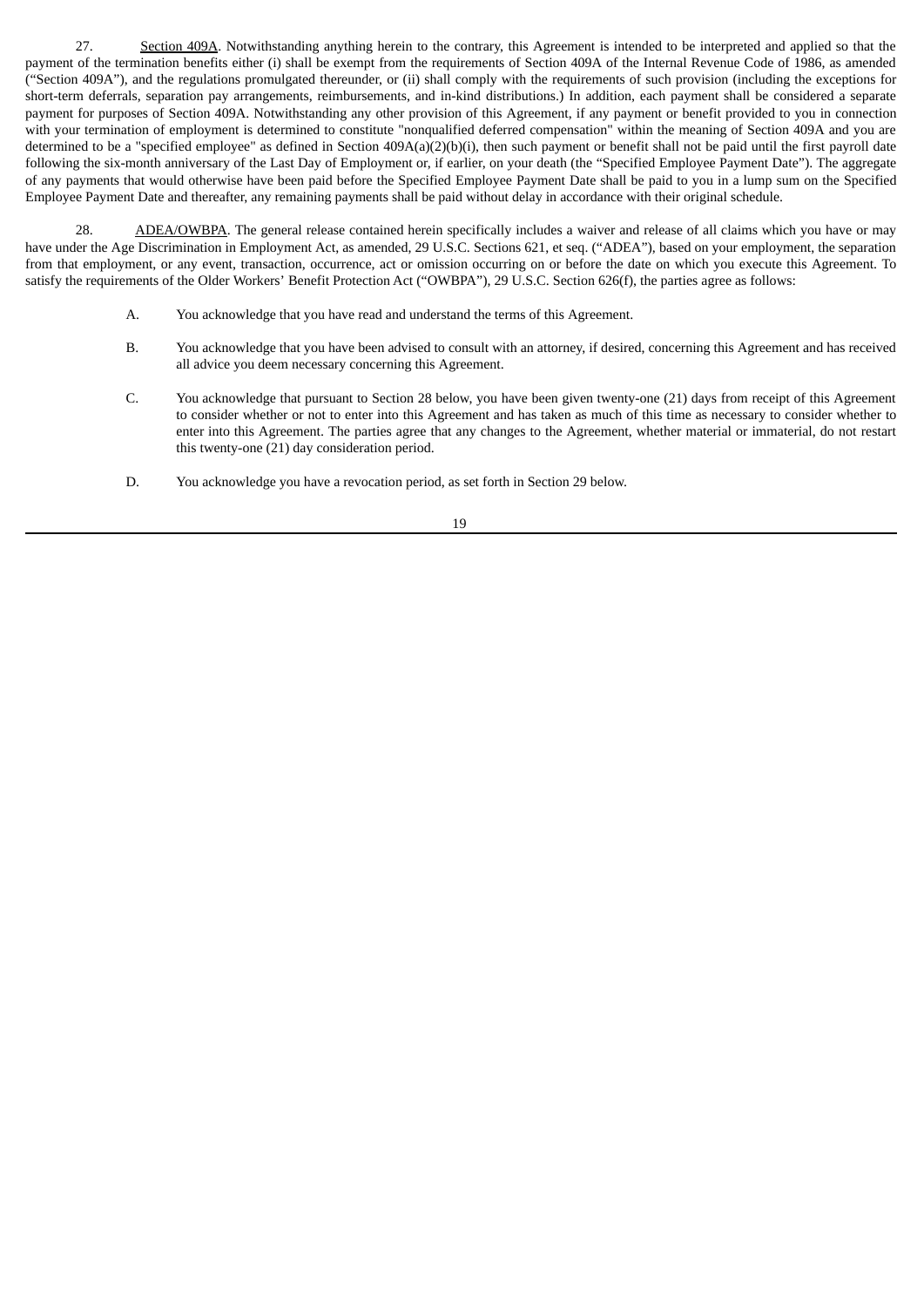E. You understand the release contained herein does not waive any rights or claims that you may have under the ADEA which may arise after the date sign this Agreement.

29. Consideration Period. You have a period of twenty-one (21) calendar days from the date on which you receive this Agreement, to consider this Agreement before signing it (the "Consideration Period"). You may use as much of the Consideration Period as you wish before signing this Agreement, and any material or immaterial changes to the Agreement will not restart the running of the Consideration Period. If the last day of the Consideration Period falls on a Saturday, Sunday, or holiday, then the last day of the Consideration Period shall be deemed to be the next business day. In the event that you do not sign this Agreement prior to the expiration of the Consideration Period (and/or you do not return the signed Agreement to the Company by the first business day following the expiration of the Consideration Period), this Agreement will expire and be rendered null, void, and unenforceable, and you will not be entitled to receive the Separation Payment or any other consideration described herein. Notwithstanding anything to the contrary herein, this Agreement shall not be effective or enforceable unless it is signed by a duly-authorized representative of the Company.

30. Revocation Period. You may revoke your consent to this Agreement for a period of seven (7) calendar days following your signing of this Agreement (the "Revocation Period"). The parties agree that such revocation shall be effective only if an originally executed written notice of revocation is delivered to Weintraub Tobin, 400 Capitol Mall, 11th Floor, Sacramento, CA 95814, Attention: Kevin Kelso, on or before the seventh calendar day after the date you execute this Agreement. If the last day of the Revocation Period falls on a Saturday, Sunday, or holiday, then the last day of the Revocation Period shall be deemed to be the next business day. This Agreement does not become effective or enforceable until the Revocation Period has expired (without revocation), at which time the Agreement becomes forever binding and fully effective and enforceable. In the event that you revoke this Agreement prior to the expiration of the Revocation Period, this Agreement will be rendered null, void, and unenforceable, and you will not be entitled to receive the Separation Payment or any other consideration described herein.

31. Voluntary Agreement. You acknowledge that you are entering into this Agreement voluntarily and that you have read and understand the provisions of this Agreement, including but not limited to Sections 11 and 12. You further acknowledge and understand that, except as provided for in and subject to Section 7 (Retention of Rights Regarding Government Agencies) of this Agreement, this Agreement contains a full and final release of all of your claims against the Company and the Adamis Releasees, as described above. You have the right to consult with an attorney. The Company hereby advises you, again, to consult with an attorney of your choice before signing this Agreement.

32. Counterparts. This Agreement may be executed in one or more counterparts or multiple originals, each of which shall be deemed an original, but all of which together shall constitute one and the same instrument or document. The parties agree that facsimile and electronic signatures shall have the same force and effect as originals thereof.

*[Signature Page Follows]*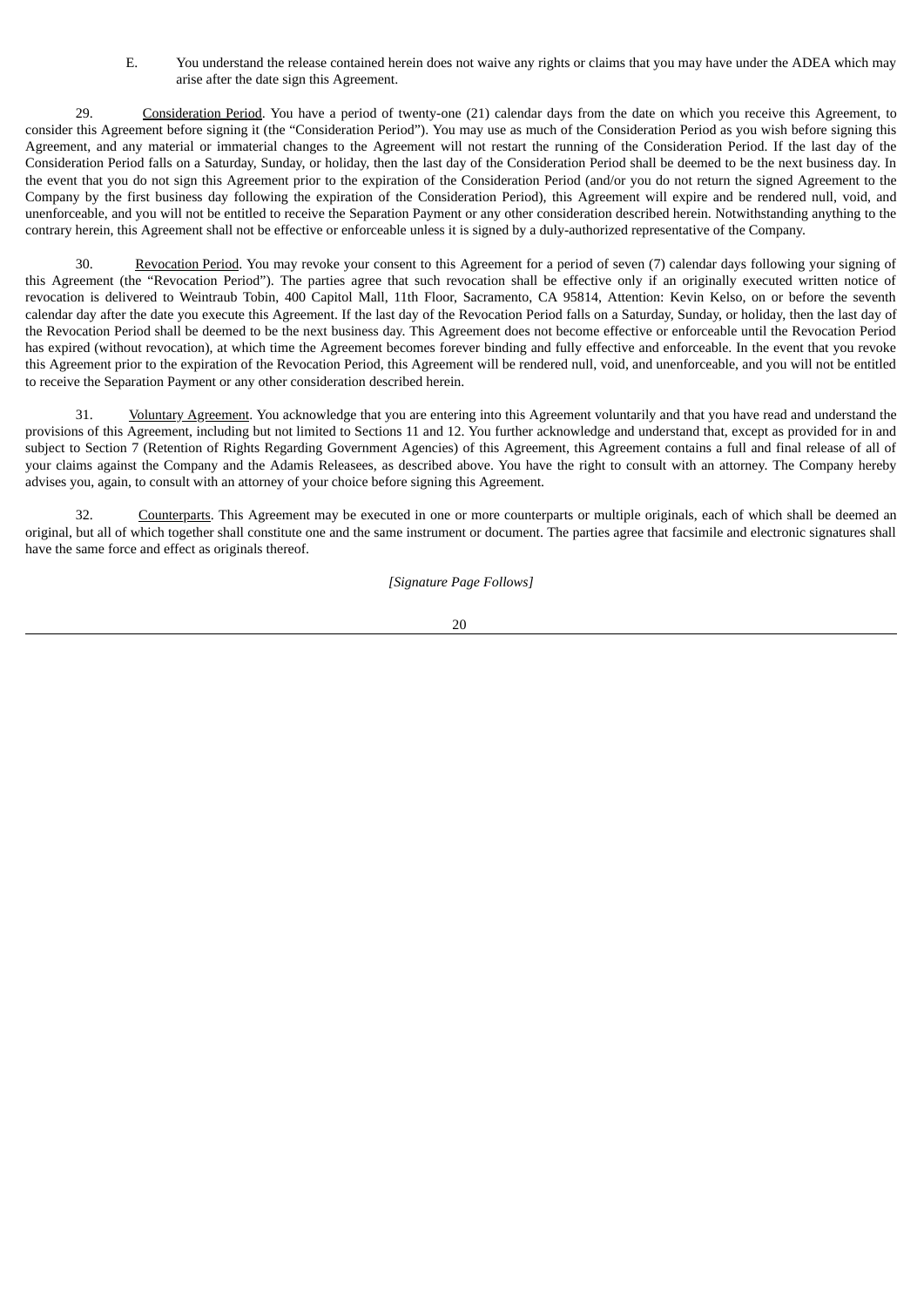Please acknowledge your understanding and acceptance of this Agreement by signing below and returning it to me by no later than the first business day following the expiration of the Consideration Period.

Sincerely,

/s/ Richard C. Williams

Richard C. Williams Chairman Adamis Pharmaceuticals Audit Committee

ACKNOWLEDGED AND AGREED:

/s/ Dennis J. Carlo, Ph.D. **Signature** 

Dennis J. Carlo, Ph.D. Name

Dated: May 18, 2022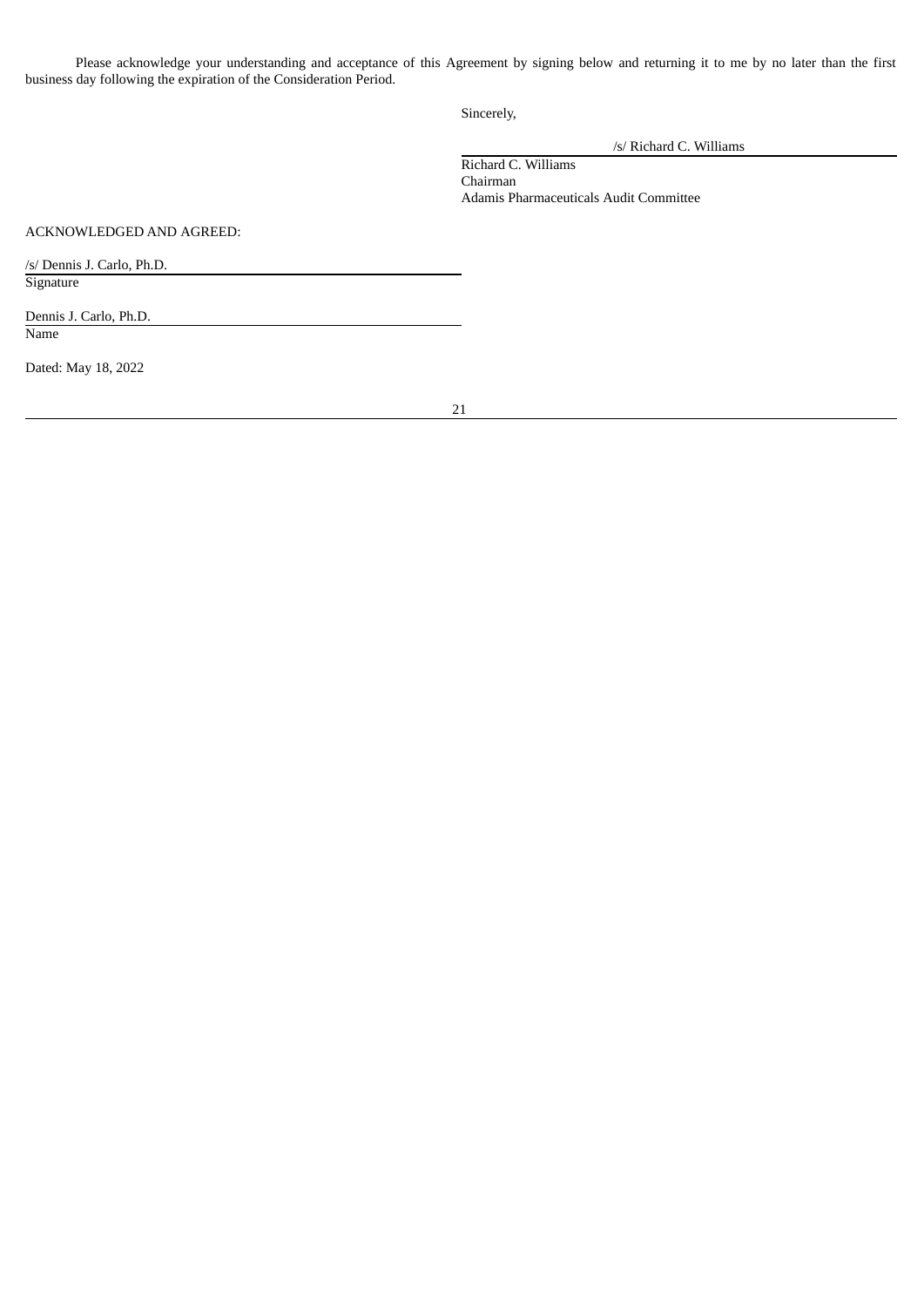#### **EXECUTIVE EMPLOYMENT AGREEMENT**

<span id="page-26-0"></span>**THIS EXECUTIVE EMPLOYMENT AGREEMENT** ("*Agreement*") is dated as of May 18, 2022 (the "*Effective Date*") and is entered into by and between **Adamis Pharmaceuticals Corporation**, a Delaware corporation ("*Company*"), and David J. Marguglio ("*Executive*").

#### RECITALS

A. Executive is currently employed by the Company as its Senior Vice President and Chief Business Officer.

B. Executive and the Company are currently parties to an Employment Agreement dated December 15, 2015 (the "*Prior Agreement*").

C. The Company and Executive desire to formally restate the terms and conditions of Executive's employment by the Company and to provide Executive with certain benefits upon a qualifying termination of such employment.

D. The Company desires to continue to employ Executive in the executive capacity hereinafter stated, and the Executive desires to continue in the employ of the Company in such capacity for the period and with the terms and conditions set forth herein.

E. This Agreement shall supersede and completely replace the Prior Agreement as of the Effective Date.

#### AGREEMENT

**NOW, THEREFORE,** in consideration of the promises and the covenants set forth in this Agreement and for other valuable consideration, the parties hereby agree as follows:

1. **Employment.** The Company hereby employs Executive as President and Chief Executive Officer assigned with responsibilities to do and perform all services, acts, or things necessary or advisable to manage and conduct the business of the Company, subject at all times to the policies set by the Board of Directors of the Company (the "*Board*"), and to the consent of the Board when required by the terms of this contract. Executive hereby accepts such employment and agrees to devote such time and energies as appropriate to fulfill all responsibilities to the Company. Executive shall be employed at will.

2. **Compensation.** In consideration for all services rendered by Executive under this Agreement, Executive shall receive the compensation described in this Section 2. All such compensation shall be paid subject to appropriate tax withholding and similar deductions.

(a) **Salary.** Executive shall be paid an initial annual salary at a rate of \$500,000 per annum, payable in equal installments in accordance with the Company's normal salary and wages practices, but not less than 24 increments annually. The Board (or the Compensation Committee) may, without limitation, in its discretion review Executive's base salary and may increase base salary from time to time based on such considerations as the Board or a duly authorized committee may deem appropriate.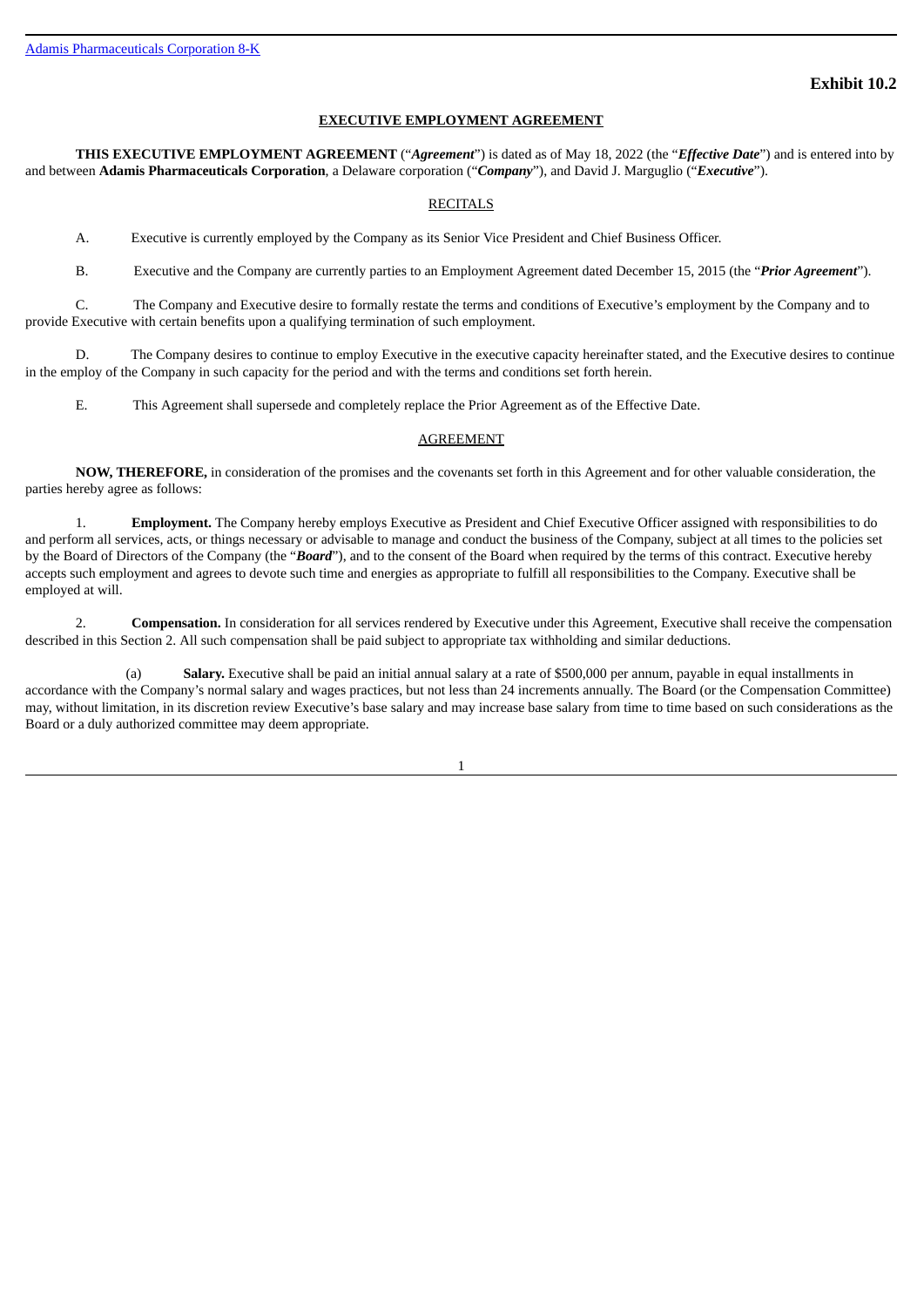(b) **Executive Benefit and Incentive Compensation Plans.** Executive shall be eligible to receive such discretionary cash or equity bonus compensation as the Board of Directors of the Company (or the Compensation Committee thereof) may approve from time to time. In addition, during employment hereunder, Executive shall be entitled to receive those benefits which are routinely made available to executive officers of the Company, including participation in any executive stock ownership plan, profit sharing plan, incentive compensation or bonus plan, retirement plan, Company-provided life insurance, directors and officers (D&O) insurance (naming Executive as an Additional Insured), and similar executive benefit plans maintained or sponsored by the Company, including without limitation eligibility to receive an annual cash bonus under the Company's Bonus Plan at the target percentage of annual base salary applicable to the chief executive officer, currently 60% of annual base salary (and appropriately and proportionately pro rated for the year of the Effective Date based on the number of days that Executive serves as chief executive officer during such year) . The Company shall not take any action that would materially diminish the aggregate value of Executive's fringe benefits as they exist as of the Effective Date of this Agreement or as the same may be increased from time to time, except for actions taken with respect to officers or employees generally.

(c) **Expense Reimbursement.** The Company shall promptly reimburse Executive for all reasonable expenses necessarily incurred during conduct of Company business, and for which adequate documentation is presented, but in no event later than the end of the calendar quarter following the calendar quarter in which the expense was incurred. Furthermore, if any reimbursements or in-kind benefits provided by the Company pursuant to this Agreement would constitute deferred compensation for purposes of Section 409A of the Internal Revenue Code of 1986, as amended (the "Code"), such reimbursements or in-kind benefits shall be subject to the following rules: (i) the amounts to be reimbursed, or the in-kind benefits to be provided, shall be determined pursuant to the terms of the applicable benefit plan, policy or agreement and shall be limited to Executive's lifetime and the lifetime of Executive's eligible dependents; (ii) the amounts eligible for reimbursement, or the in-kind benefits provided, during any calendar year may not affect the expenses eligible for reimbursement, or the in-kind benefits provided, in any other calendar year; (iii) any reimbursement of an eligible expense shall be made on or before the earlier of (A) the last day of the calendar month following the calendar month in which the expense report and any required documentation were submitted or (B) the last day of the calendar year following the calendar year in which the expense was incurred; and (iv) Executive's right to an in-kind benefit or reimbursement is not subject to liquidation or exchange for cash or another benefit.

(d) **Personal Time Off.** Executive shall be entitled to paid time off in accordance with the Company's policies applicable to

executives.

#### 3. **Termination.** Executive's employment may be terminated as follows, with the following effects:

(a) **Death.** Executive's employment shall terminate immediately upon the Executive's death, in which event the Company's only obligations hereunder shall be to pay all compensation and expense reimbursements owing for services rendered and reasonable business expenses incurred by the Executive prior to the date of his death. If Executive's employment ceases as a result of death, then all unvested options to purchase common stock, par value \$0.0001, of the Company ("Common Stock") held by Executive as of the date of Executive's death shall immediately terminate and become unexercisable and all vested options held by Executive as of the date of Executive's death shall remain exercisable by the executor of the Executive's estate until the one year anniversary of the date of cessation of service.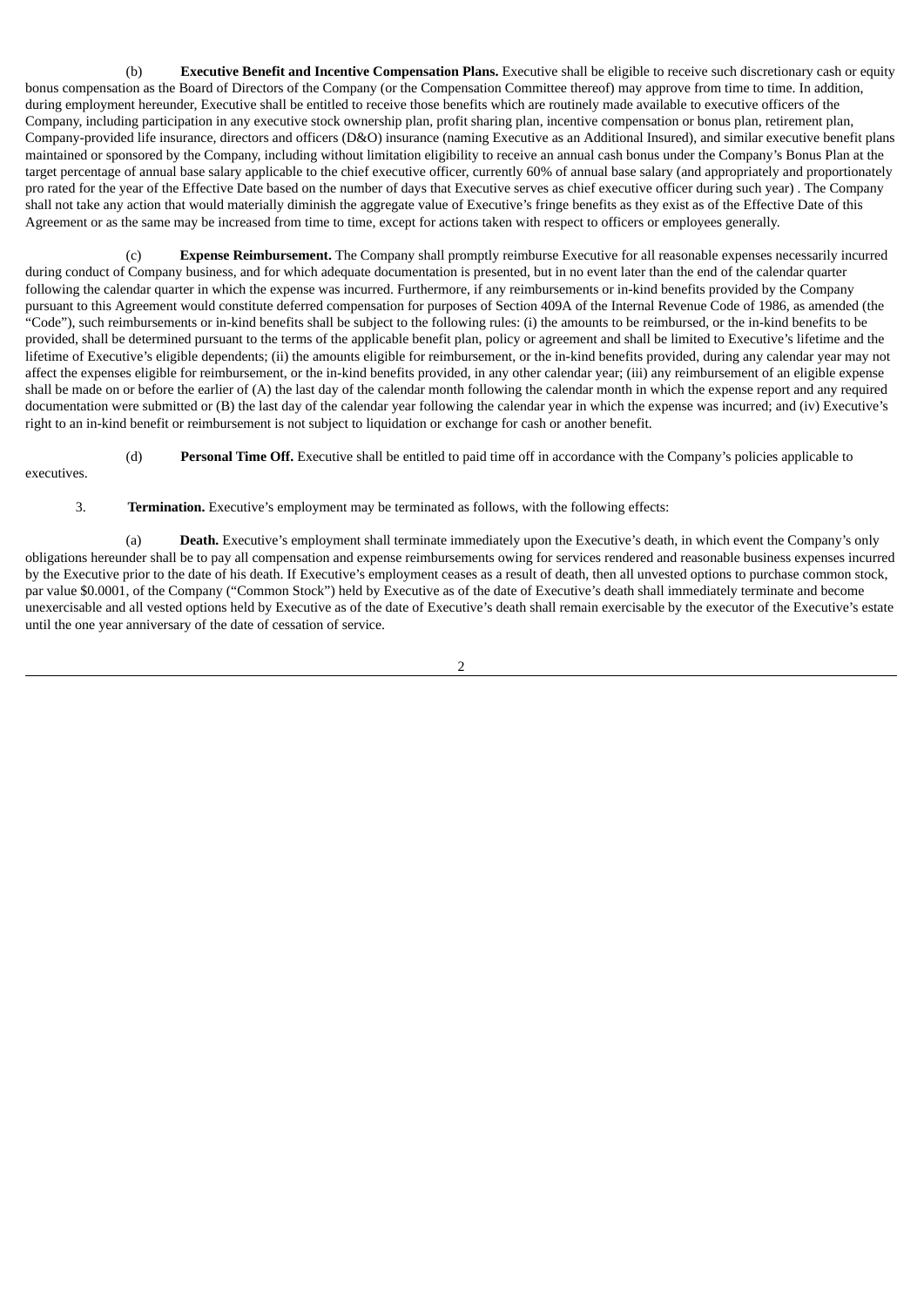(b) **Disability.** In the event the Executive is disabled from performing his assigned duties under this Agreement due to illness or injury for a period in excess of sixty (60) consecutive days or a period or periods of more than one hundred and twenty (120) days in the aggregate in any twelve month period, the Board, in its sole discretion, may terminate Executive's employment immediately upon written notice to Executive, in which event the Company's only obligations hereunder shall be to pay all compensation and expense reimbursements owing for services rendered and reasonable business expenses incurred by the Executive prior to the effective date of termination. If Executive's employment ceases as a result of disability, then all unvested options to purchase Common Stock held by Executive on the date of Executive's termination shall immediately terminate and become unexercisable and all vested options held by Executive on the date of Executive's termination shall remain exercisable until the one year anniversary of the date of cessation of service.

(c) **For Cause.** The Company may terminate Executive's employment for Cause immediately upon written notice from the Board to Executive. For purposes of this Agreement, "*Cause*" means the occurrence of any one or more of the following: (i) Executive's conviction of or plea of nolo contendere to any felony crime involving fraud, dishonesty or moral turpitude under the laws of the United States or any state thereof; (ii) Executive's attempted commission of, or participation in, a material fraud or a material act of dishonesty against the Company; (iii) Executive's intentional, material violation of any contract or agreement between Executive and the Company or of any statutory duty owed to the Company; (iv) Executive's unauthorized use or disclosure of the Company's confidential information or trade secrets; or (v) Executive's gross misconduct *provided however* that, such termination by the Board shall only be deemed for gross misconduct if: (A) the Board gives the Executive written notice of the intent to terminate for gross misconduct, which notice shall describe such conduct; and (B) the Executive fails to remedy such conduct, if such conduct is capable of being cured, within thirty days following the receipt of the written notice. In the event Executive's employment is terminated for Cause, the Company shall have no further obligations to Executive other than to pay all compensation and expense reimbursements owing for services rendered and reasonable business expenses incurred by Executive prior to the effective date of such termination. If Executive's employment ceases as a result of a termination for Cause, then all unvested options to purchase Common Stock held by Executive on the date of his termination shall immediately terminate and become unexercisable and all vested options held by Executive on the date of Executive's termination shall remain exercisable for the period of time provided for in the agreements relating to such options.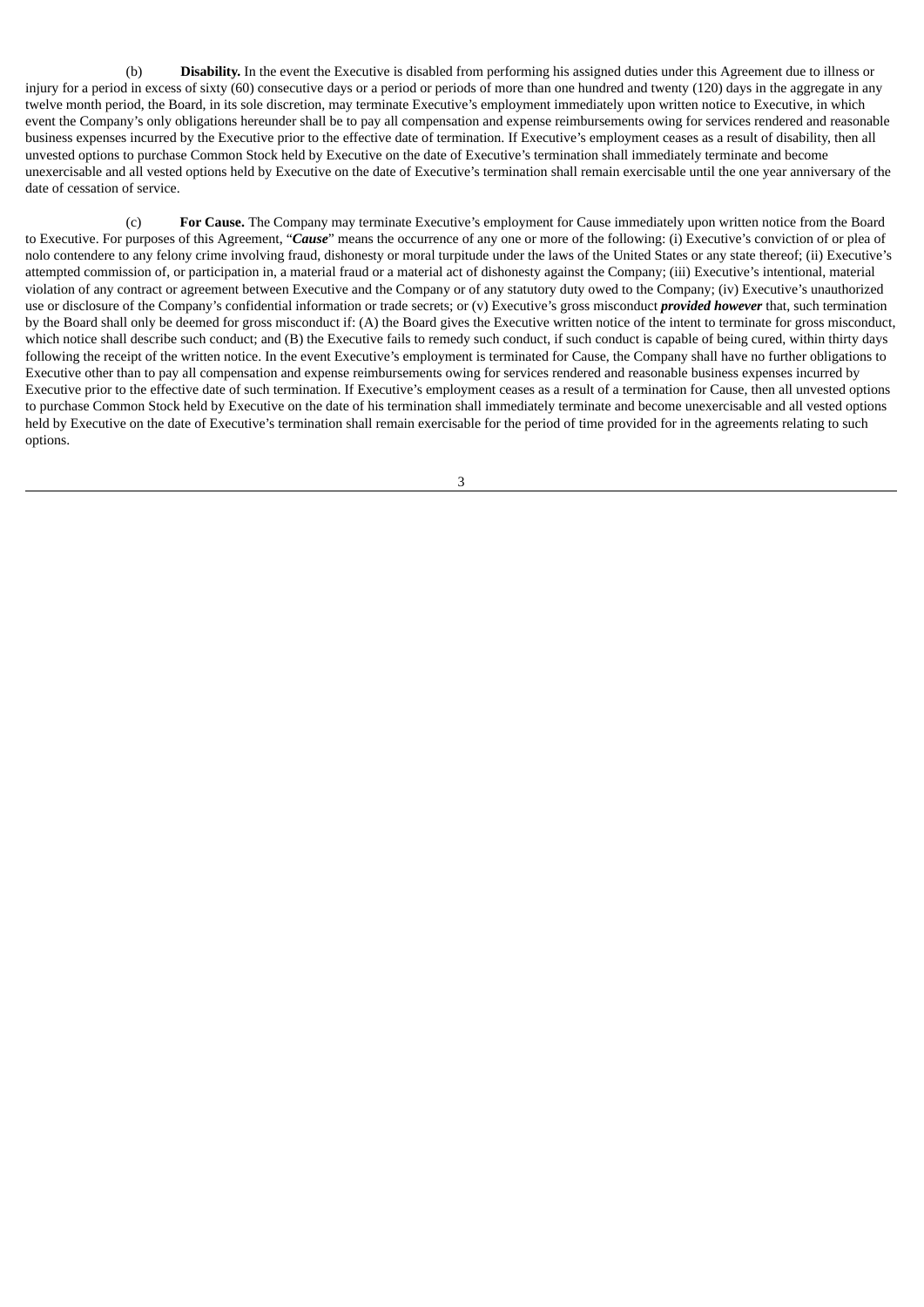(d) **Without Cause; Termination for Good Reason.** The Company in its sole discretion may terminate Executive's employment without Cause (as defined above) immediately upon written notice from the Board to Executive. In such event, or if or Executive terminates Executive's employment for Good Reason (as defined below), the Company shall pay to Executive all compensation and expense reimbursements owing for services rendered and reasonable business expenses incurred by Executive prior to the effective date of termination, and provided such termination is a "separation from service" as such term is defined in Code Section 409A(a)(2)(A)(i) and the applicable guidance thereunder, contingent upon Executive's delivery to the Company of an effective Release and Waiver as provided in Section 3(e) below, the Company shall also provide the following benefits to Executive: (i) severance consisting of continued payment of Executive's base salary at the rate in effect as of the effective date of termination, less standard deductions and withholdings, for a period of eighteen (18) months following the effective date of termination, to be paid in accordance with the Company's normal payroll practices (provided, that the initial payment will include a catch-up payment to cover the period between Executive's termination date and the date such first payment); (ii) to the extent that Executive is eligible to continue medical benefits under the Consolidated Omnibus Budget Reconciliation Act ("*COBRA*"), and upon timely election by Executive complying with COBRA and to the extent it does not result in a penalty to the Company, the Company will pay the same portion of premiums for such coverage that it had paid for similarly situated employees prior to the termination for the same level of group medical coverage, as in effect as of the day before the effective date of termination, for the period from the effective date of termination through the earliest of: (A) eighteen (18) months after the effective date of termination; (B) the date that Executive becomes eligible for group medical care coverage through other employment; or (C) the end of Executive's eligibility under COBRA for continuation coverage for medical care. Executive agrees to notify the Company promptly if Executive becomes eligible for group medical care coverage through another employer. Executive also agrees to respond promptly and fully to any reasonable written requests for information (email to suffice) by the Company concerning Executive's eligibility for such coverage. Notwithstanding the foregoing, if the Company's making COBRA premium payments under this section of the Agreement would violate any applicable law or result in the imposition of penalties under applicable law, the parties agree to reform this paragraph regarding payment of a portion of COBRA premiums in such manner as is necessary to comply with applicable law; and (iii) immediate acceleration of the vesting of all options to purchase Common Stock granted to Executive prior to the effective date of such termination (the "*Options*") such that Executive shall be deemed vested as to the same number of shares as if Executive had continued to be employed by the Company for a period of eighteen (18) months following the effective date of such termination (and, if any Options have been early exercised by Executive, the reacquisition or repurchase rights held by the Company with respect to the shares of Common Stock subject to such acceleration shall lapse to the same extent), and all vested options held by Executive shall remain exercisable until the one year anniversary of the date of cessation of service (but in all events not beyond the original term of the applicable Options). As a condition to receiving the continuing benefits specified in this Section 3(d), to the maximum extent permitted by applicable law, during the eighteen (18) month period following the Executive's termination date, Executive shall not engage in any employment or business activity that is directly competitive with the Company's business activities as of such termination date and Executive shall not induce any employee of the Company to leave the employ of the Company. Each payment under this Section 3(d) shall be considered a separate payment and not one of a series of payments for Code Section 409A. Subject to Section 5, any amount due to Executive pursuant to this Section 3(d) during the 60-day period following Executive's termination without Cause shall be paid to Executive in a single lump sum on the first payroll date immediately after the end of the 60-day period.

(e) **Release and Waiver.** As a condition to receiving the benefits specified in Sections 3(d) and 4(b) of this Agreement, Executive must deliver to the Company a waiver and release of claims in the form attached hereto as **Exhibit A** or in other form reasonably satisfactory to the Company **(**the "*Release and Waiver*") within the time frame set forth therein, but in no event later than sixty (60) days following the Executive's termination date, and any applicable revocation period must expire during the 60-day period following Executive's termination as described in Section 3(d) or 4(b) without Executive revoking such release.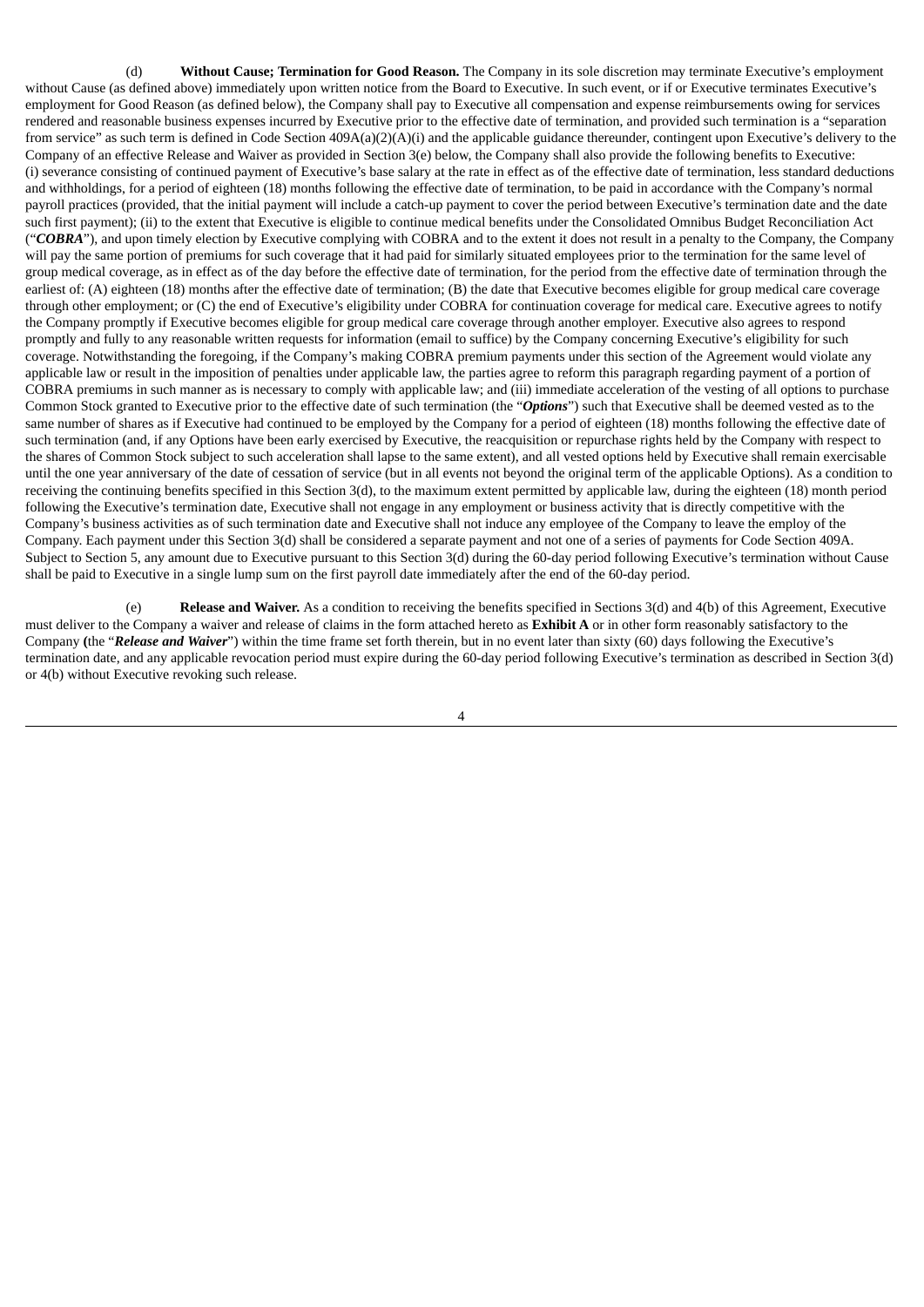(f) **Voluntary Termination by Executive.** Executive may terminate his employment hereunder at any time, whether with or without cause, effective after delivery of written notice of such termination to the Company. Upon voluntary termination pursuant to this Section, the Company shall have no further obligations to Executive other than to pay all compensation and expense reimbursements owing for services rendered and reasonable business expenses incurred by Executive prior to effective date of termination as determined by the Company. If Executive voluntarily terminates Executive's employment, then all unvested options to purchase Common Stock of the Company held by Executive as of the date of Executive's termination shall immediately terminate and become unexercisable and all vested options held by Executive as of the date of Executive's termination shall remain exercisable for the period of time provided for in the agreements relating to such options.

(g) **Resignation as a Director.** In the event of any termination of employment pursuant to this Agreement, Executive shall be deemed to have resigned voluntarily from the Board and any Committee of the Board, and from the board of directors (and any committee thereof) of all subsidiaries of the Company, upon the effective date of termination or such earlier date as may be agreed in writing between the Company and Executive, and Executive's signature on this Agreement shall, without the need to any further action, constitute Executive's resignation from such boards of directors in such circumstance.

(h) **Returning Company Documents.** In the event of any termination of Executive's employment hereunder, Executive shall, prior to or on such termination deliver to the Company (and will not maintain possession of or deliver to anyone else) any and all devices, records, data, data bases software, software documentation, laboratory notebooks, notes, reports, proposals, lists, customer lists, correspondence, specifications, drawings, blueprints, sketches, materials, equipment, other documents or property, or reproductions of any of the above aforementioned items belonging to the Company, its successors or assigns.

#### 4. **Change in Control.**

(a) **Option Acceleration Upon a Change in Control.** Effective immediately upon the closing of a Change in Control (as defined below), the vesting of all of the then unvested shares of Common Stock subject to the Options shall be accelerated in full and the Options shall become fully vested and immediately exercisable as to such additional vested shares (and, if any Options have been early exercised by Executive, the reacquisition or repurchase rights held by the Company with respect to the shares of Common Stock subject to such acceleration shall lapse in full, as appropriate).

(b) **Restricted Stock Units Acceleration Upon a Change in Control.** Effective immediately upon the closing of a Change in Control (as defined below), the vesting of all of the then unvested restricted stock units ("*RSUs*") shall be accelerated to the extent provided in the agreements relating to such RSUs.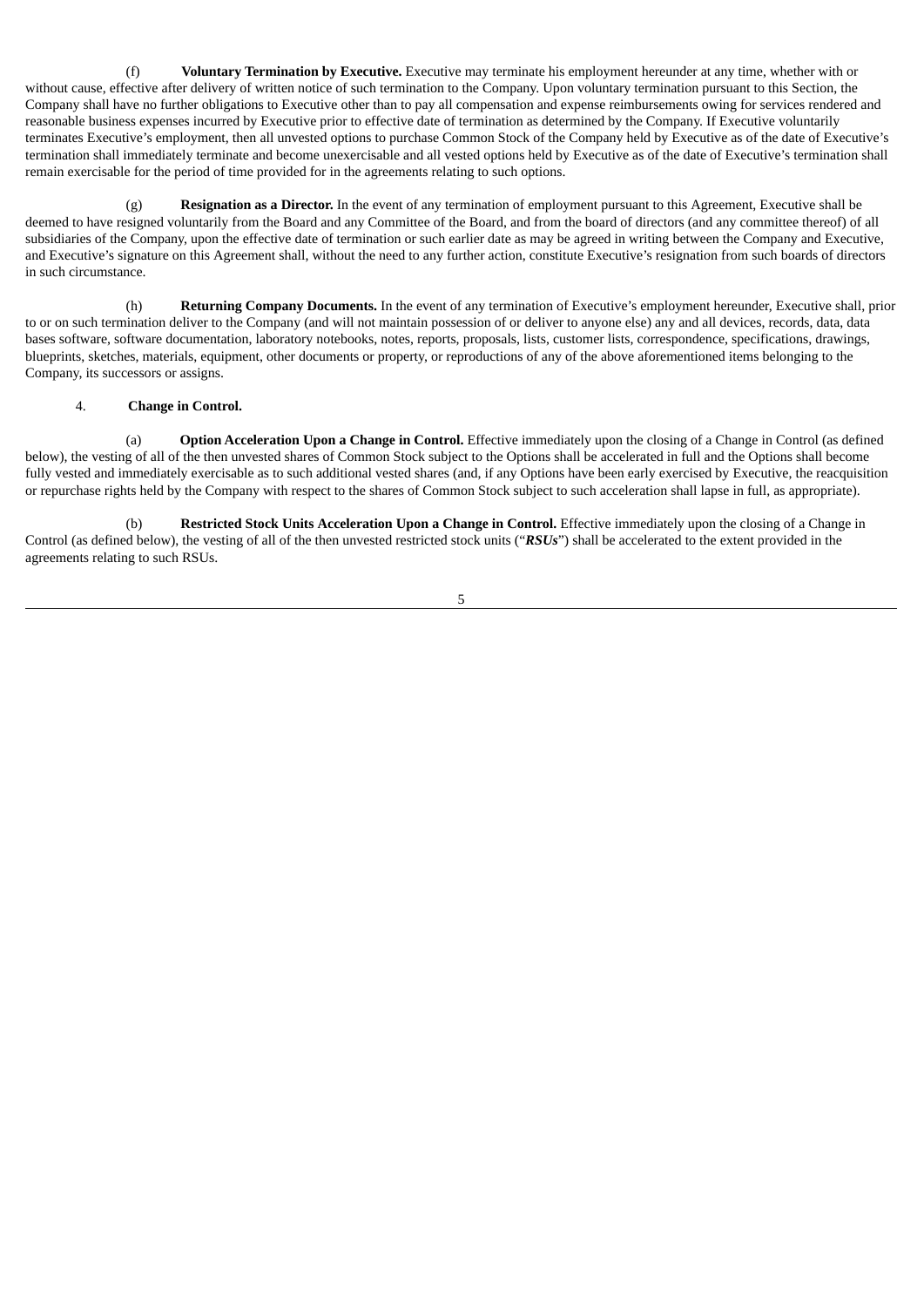(c) **Change in Control.** "*Change in Control*" means the occurrence, in a single transaction or in a series of related transactions, of any one or more of the following events:

(i) any Exchange Act Person (as defined below) becomes the beneficial owner, directly or indirectly, of securities of the Company representing more than fifty percent (50%) of the combined voting power of the Company's then outstanding securities other than by virtue of a merger, consolidation or similar transaction. Notwithstanding the foregoing, a Change in Control shall not be deemed to occur (A) on account of the acquisition of securities of the Company by an investor, any affiliate thereof or any other Exchange Act Person from the Company in a transaction or series of related transactions the primary purpose of which is to obtain financing for the Company through the issuance of equity securities or (B) solely because the level of beneficial ownership held by any Exchange Act Person (the "*Subject Person*") exceeds the designated percentage threshold of the outstanding voting securities as a result of a repurchase or other acquisition of voting securities by the Company reducing the number of shares outstanding, provided that if a Change in Control would occur (but for the operation of this sentence) as a result of the acquisition of voting securities by the Company, and after such share acquisition, the Subject Person becomes the beneficial owner of any additional voting securities that, assuming the repurchase or other acquisition had not occurred, increases the percentage of the then outstanding voting securities beneficially owned by the Subject Person over the designated percentage threshold, then a Change in Control shall be deemed to occur (for purposes of this Section 4(c), "*Exchange Act Person*" means any natural person, entity or "group" (within the meaning of Section 13(d) or 14(d) of the Securities Exchange Act of 1934, as amended ("*Exchange Act*")), except that "Exchange Act Person" shall not include (A) the Company or any subsidiary of the Company, (B) any employee benefit plan of the Company or any subsidiary of the Company or any trustee or other fiduciary holding securities under an employee benefit plan of the Company or any subsidiary of the Company, (C) an underwriter temporarily holding securities pursuant to an offering of such securities, (D) an entity beneficially owned, directly or indirectly, by the stockholders of the Company in substantially the same proportions as their beneficial ownership of stock of the Company; or (E) any natural person, entity or "group" (within the meaning of Section 13(d) or 14(d) of the Exchange Act) that, as of the date of this Agreement, is the beneficial owner, directly or indirectly, of securities of the Company representing more than fifty percent (50%) of the combined voting power of the Company's then outstanding securities); and provided, that for purposes of this paragraph, the acquisition of additional stock by any one Exchange Act Person who is considered to own more than fifty percent (50%) of the total voting power of the stock of the Company will not be considered a Change in Control;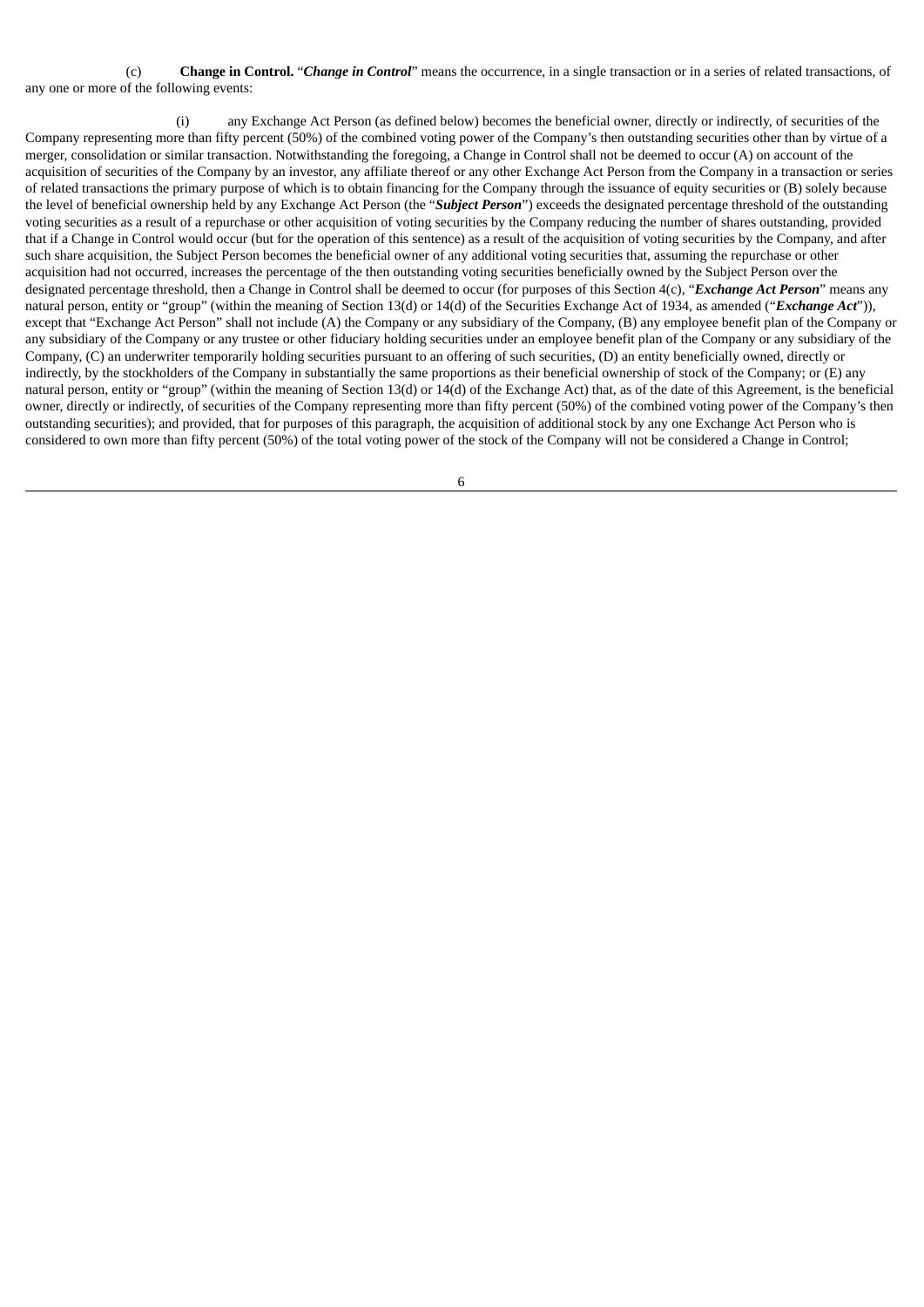(ii) there is consummated a merger, consolidation or similar transaction involving (directly or indirectly) the Company and, immediately after the consummation of such merger, consolidation or similar transaction, the stockholders of the Company immediately prior thereto do not beneficially own, directly or indirectly, either (A) outstanding voting securities representing more than fifty percent (50%) of the combined outstanding voting power of the surviving entity in such merger, consolidation or similar transaction or (B) more than fifty percent (50%) of the combined outstanding voting power of the parent of the surviving entity in such merger, consolidation or similar transaction, in each case in substantially the same proportions relative to each other as their beneficial ownership of the outstanding voting securities of the Company immediately prior to such transaction;

(iii) the stockholders of the Company approve or the Board approves a plan of complete dissolution or liquidation of the Company, or a complete dissolution or liquidation of the Company shall otherwise occur, except for a liquidation into a parent corporation;

(iv) a change in the ownership of a substantial portion of the Company's assets which occurs on the date that any Exchange Act Person acquires (or has acquired during the 12 month period ending on the date of the most recent acquisition by such Exchange Act Person), by means of a sale, lease, exclusive license or other disposition, all or substantially all of the consolidated assets of the Company and its subsidiaries (and which have a total gross fair market value equal to or more than 50% of the total gross fair market value of all of the assets of the Company immediately prior to such acquisition or acquisitions), other than a sale, lease, license or other disposition of all or substantially all of the consolidated assets of the Company and its subsidiaries to an entity, more than fifty percent (50%) of the combined voting power of the voting securities of which are beneficially owned by stockholders of the Company in substantially the same proportions relative to each other as their beneficial ownership of the outstanding voting securities of the Company immediately prior to such sale, lease, license or other disposition; provided, that for purposes of this subparagraph, the following will not constitute a change in the ownership of a substantial portion of the Company's assets: (A) a transfer to an entity that is controlled by the Company's stockholders immediately after the transfer, or (B) a transfer of assets by the Company to: (1) a stockholder of the Company (immediately before the asset transfer) in exchange for or with respect to the Company's stock, (2) an entity, fifty percent (50%) or more of the total value or voting power of which is owned, directly or indirectly, by the Company, (3) an Exchange Act Person, that owns, directly or indirectly, fifty percent (50%) or more of the total value or voting power of all the outstanding stock of the Company, or (4) an entity, at least fifty percent (50%) of the total value or voting power of which is owned, directly or indirectly, by an Exchange Act Person described in this subparagraph. For purposes of this subparagraph, gross fair market value means the value of the assets of the Company, or the value of the assets being disposed of, determined without regard to any liabilities associated with such assets; or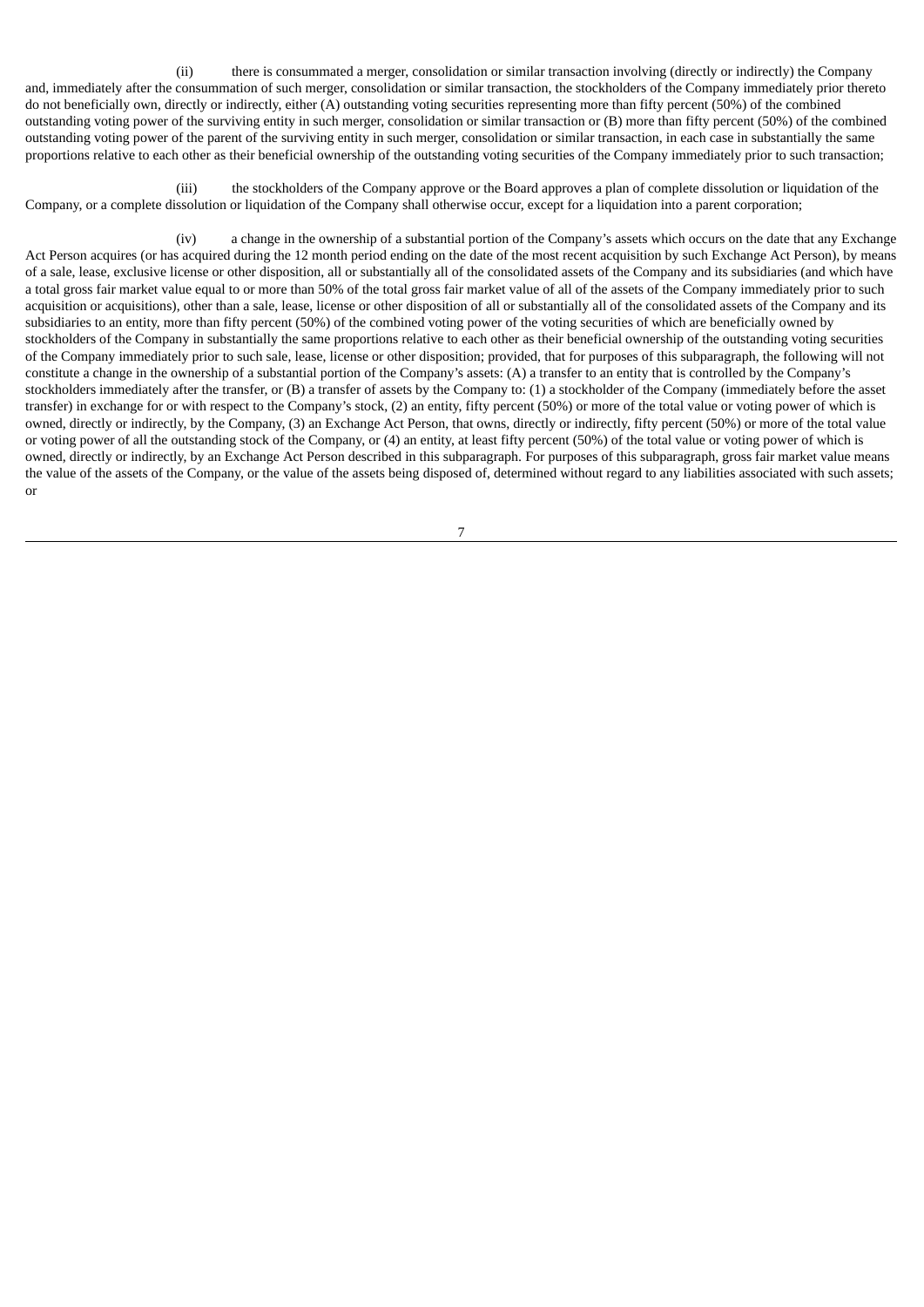(v) a change in the effective control of the Company which occurs on the date that individuals who, on the date of this Agreement, are members of the Board (the "*Incumbent Board*") cease for any reason to constitute during any 12-month period at least a majority of the members of the Board; (*provided, however,* that if the appointment or election (or nomination for election) of any new Board member was approved or recommended by a majority vote of the members of the Incumbent Board then still in office, such new member shall, for purposes of the Plan, be considered as a member of the Incumbent Board). For purposes of this subparagraph, if any Exchange Act Person is considered to be in effective control of the Company, the acquisition of additional control of the Company by the same Exchange Act Person will not be considered a Change of Control;

Notwithstanding the foregoing, a transaction will not be deemed a Change of Control unless the transaction qualifies as a change in control event within the meaning of Code Section 409A, as it has been and may be amended from time to time, and any proposed or final Treasury Regulations and Internal Revenue Service guidance that has been promulgated or may be promulgated thereunder from time to time.

(d) **Good Reason.** "**Good Reason**" for the Executive to terminate the Executive's employment hereunder shall mean the occurrence of any of the following events without the Executive's consent:

(i) a material adverse change in the nature of the Executive's authority, duties, direct reports, or responsibilities, as they exist on the Effective Date of this Agreement;

(ii) a material adverse change in the Executive's reporting level requiring that the Executive report to a corporate officer or executive instead of reporting directly to the Board;

(iii) the relocation of the Company's executive offices or principal business location to a point more than sixty (60) miles from their location as of the Effective Date of this Agreement; or

(iv) a material reduction by the Company of the Executive's base salary as initially set forth herein or as the same may be increased from time to time, except for across-the-board salary reductions based on the Company's financial performance similarly affecting all or substantially all senior officers of the Company and does not exceed 15% of Executive's base salary.

*Provided however* that, such termination by the Executive shall only be deemed for Good Reason pursuant to the foregoing definition if: (i) the Executive gives the Company written notice of the intent to terminate for Good Reason within thirty (30) days following reasonable knowledge by the Executive of the condition(s) that the Executive believes constitutes Good Reason, which notice shall describe such condition(s); (ii) the Company fails to remedy such condition(s), if such condition(s) is/are capable of being cured, within thirty (30) days following receipt of the written notice (the "*Cure Period*"); and (iii) the Executive terminates employment within thirty (30) days following the end of the Cure Period.

5. **Application of Internal Revenue Code Section 409A**. (a) Notwithstanding anything to the contrary contained in this Agreement, if any payment or reimbursement, or the provision of any benefit under this Agreement that is paid or provided upon Executive's "separation from service" with the Company within the meaning of Code Section 409A(a)(2)(A)(i) would constitute a "deferral of compensation" under Code Section 409A and Executive is a "specified employee" (as determined pursuant to procedures adopted by the Company in compliance with Code Section 409A) on the date of Executive's "separation from service" with the Company within the meaning of Code Section 409A(a)(2)(A)(i), Executive will receive payment or reimbursement of such amounts or the provision of such benefits upon the earlier of (i) the first day of the seventh month following the date of Executive's "separation from service" with the Company within the meaning of Section 409A(a)(2)(A)(i) of the Code or (ii) Executive's death.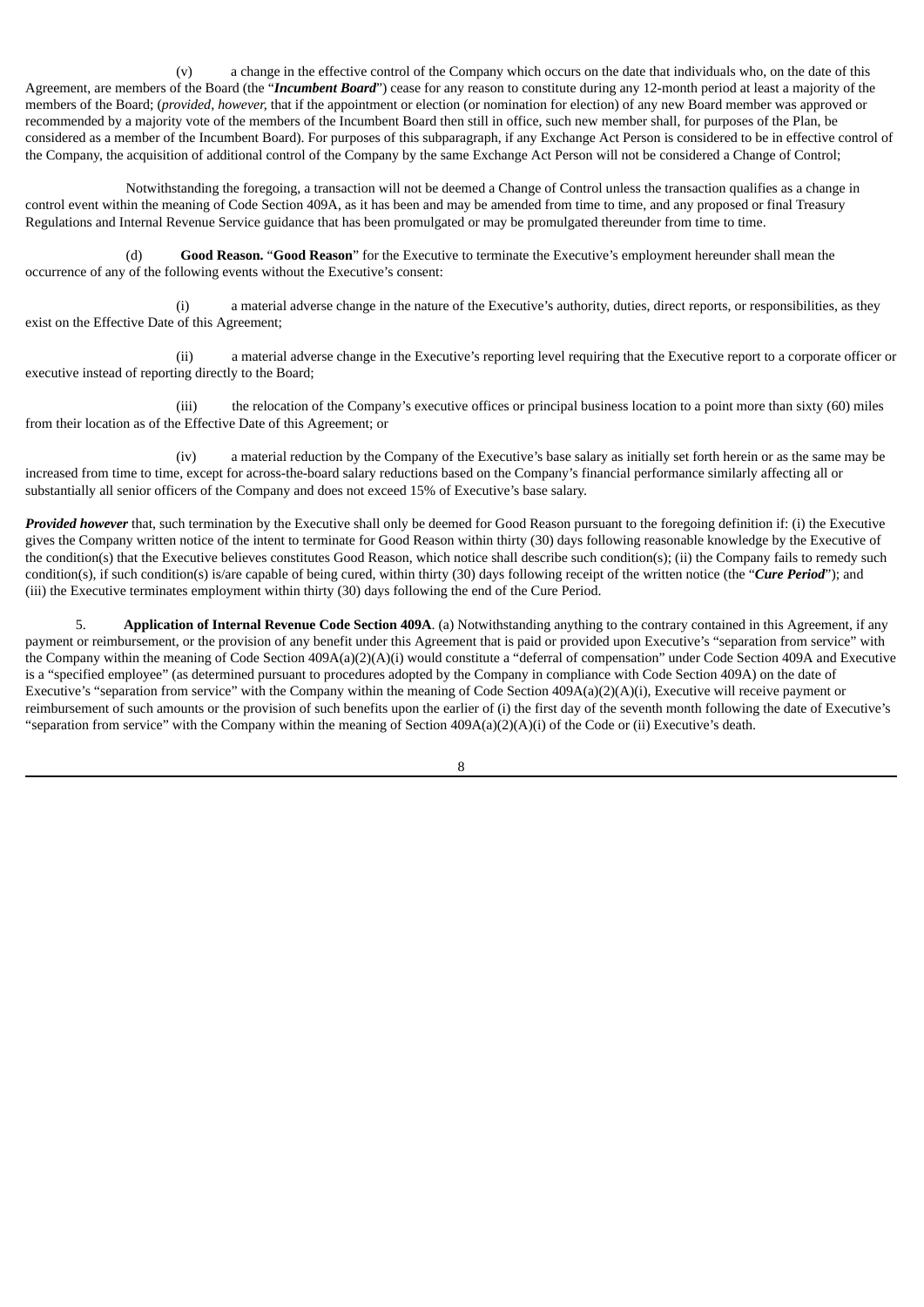(b) To the extent applicable, it is intended that this Agreement comply with the provisions of Code Section 409A, so that the income inclusion provisions of Code Section 409A(a)(1) do not apply to Executive. This Agreement shall be administered in a manner consistent with this intent. Reference to Code Section 409A is to Section 409A of the Internal Revenue Code of 1986, as amended, and will also include any regulations or any other formal guidance promulgated with respect to such Section by the U.S. Department of the Treasury or the Internal Revenue Service.

6. **Code Section 280G.** If any payment or benefit Executive would receive pursuant to a Corporate Transaction from the Company or otherwise ("*Payment*") would (i) constitute a "parachute payment" within the meaning of Code Section 280G, and (ii) but for this sentence, be subject to the excise tax imposed by Code Section 4999 (the "*Excise Tax*"), then the Company shall cause to be determined, before any amounts of the Payment are paid to Executive, which of the following two amounts would maximize Executive's after-tax proceeds: (i) payment in full of the entire amount of the Payment (a "*Full Payment*"), or (ii) payment of only a part of the Payment so that Executive receives the largest payment possible without the imposition of the Excise Tax (a "*Reduced Payment*"), whichever amount results in Executive's receipt, on an after-tax basis, of the greater amount of the Payment notwithstanding that all or some portion of the Payment may be subject to the Excise Tax. For purposes of determining whether to make a Full Payment or a Reduced Payment, the Company shall cause to be taken into account all applicable federal, state and local income and employment taxes and the Excise Tax (all computed at the highest applicable marginal rate, net of the maximum reduction in federal income taxes which could be obtained from a deduction of such state and local taxes). If a Reduced Payment is made, (i) the Payment shall be paid only to the extent permitted under the Reduced Payment alternative, and Executive shall have no rights to any additional payments and/or benefits constituting the Payment, and (ii) reduction in payments and/or benefits shall occur in the following order: reduction of cash payments, cancellation of accelerated vesting of stock awards, and reduction of other benefits. In the event that acceleration of compensation from Executive's equity awards is to be reduced, such acceleration of vesting shall be canceled in the reverse order of the date of grant unless Executive elects in writing a different order for cancellation.

The independent registered public accounting firm engaged by the Company for general audit purposes as of the day prior to the effective date of the Corporate Transaction shall make all determinations required to be made under this Section 6. If the independent registered public accounting firm so engaged by the Company is serving as accountant or auditor for the individual, entity or group effecting the Corporate Transaction, the Company shall appoint a different nationally recognized independent registered public accounting firm to make the determinations required hereunder. The Company shall bear all expenses with respect to the determinations by such independent registered public accounting firm required to be made hereunder. The independent registered public accounting firm engaged to make the determinations hereunder shall provide its calculations, together with detailed supporting documentation, to the Company and Executive within fifteen (15) calendar days after the date on which Executive's right to a Payment is triggered (if requested at that time by the Company or Executive) or at such other time as requested by the Company. If the independent registered public accounting firm determines that no Excise Tax is payable with respect to a Payment, either before or after the application of the Reduced Amount, it shall furnish the Company and Executive with an opinion reasonably acceptable to Executive that no Excise Tax will be imposed with respect to such Payment. Any good faith determinations of the accounting firm made hereunder shall be final, binding and conclusive upon the Company and Executive.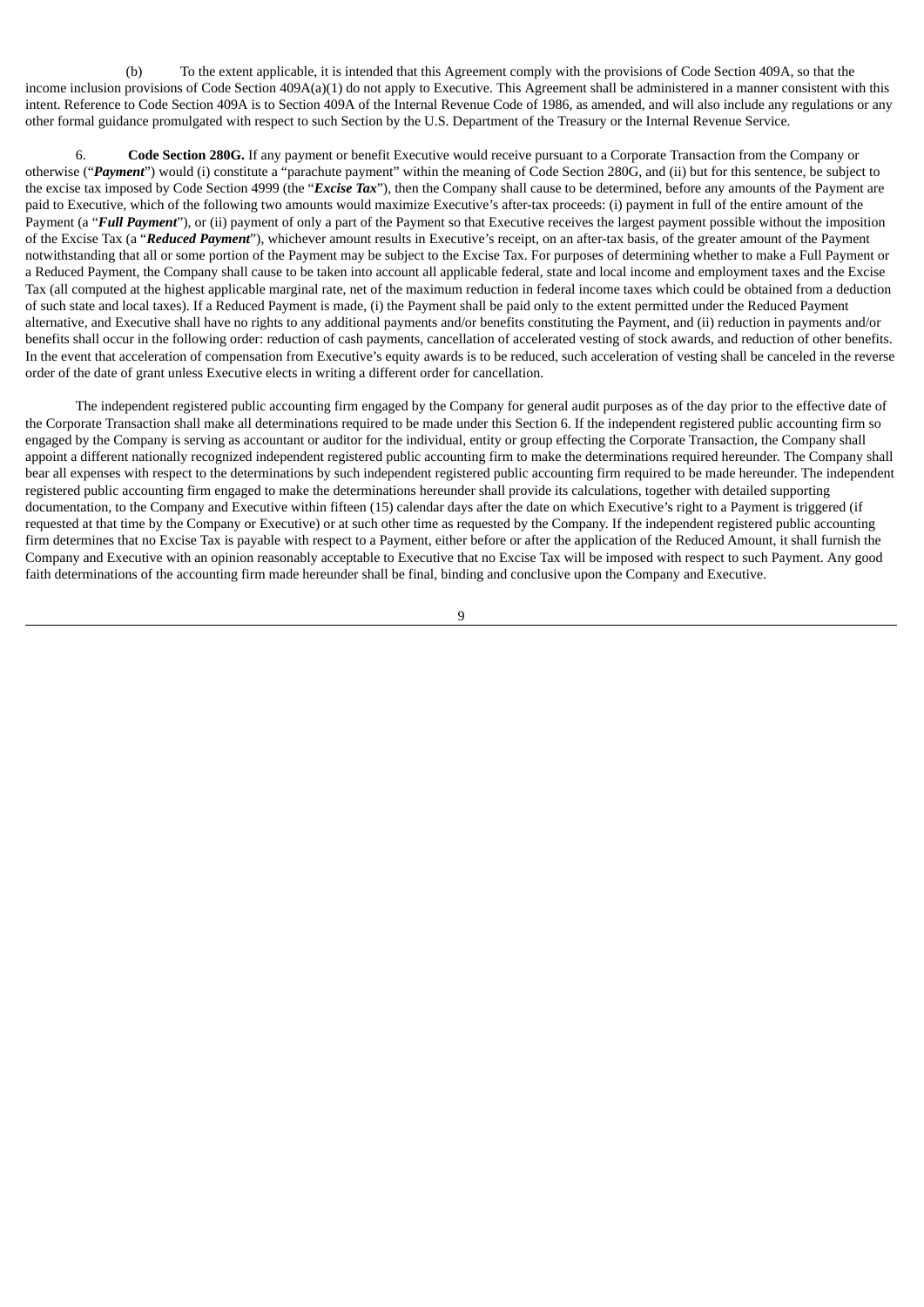7. **Conflict of Interest.** During the Employment Period, Executive shall devote such time and energies as appropriate to fulfill all responsibilities to the Company in the capacity set forth in Section 1. Executive shall be free to pursue business activities which do not interfere with the performance of his duties and responsibilities under this Agreement; provided, however, Executive shall not engage in any outside business activity which involves actual or potential competition with the business of the Company, except with the written consent of the Board.

8. **Executive Benefit Plans.** All of the Executive benefit plans referred to or contemplated by this Agreement shall be governed solely by the terms of the underlying plan documents and applicable law. Nothing in this Agreement shall impair the Company's right to amend, modify, replace, and terminate any and all such plans in its sole discretion as provided by law. This Agreement is for the sole benefit of Executive and the Company, and is not intended to create an Executive benefit plan or to modify existing terms of existing plans.

9. **Assignment.** This Agreement may not be assigned by Executive. This Agreement shall bind and inure to the benefit of the Company's successors and assigns, as well as Executive's heirs, executors, administrators, and legal representatives. The Company shall obtain from any successor, before the succession takes place, an agreement to assume the obligations and perform all of the terms and conditions of this Agreement.

10. **Notices.** All notices required by this Agreement may be delivered by first class mail at the following addresses:

To Company:

Adamis Pharmaceuticals Corporation 11682 El Camino Real, Suite 300 San Diego, CA 92130

To Executive:

David J. Marguglio [at the address for Executive contained in the Company's records]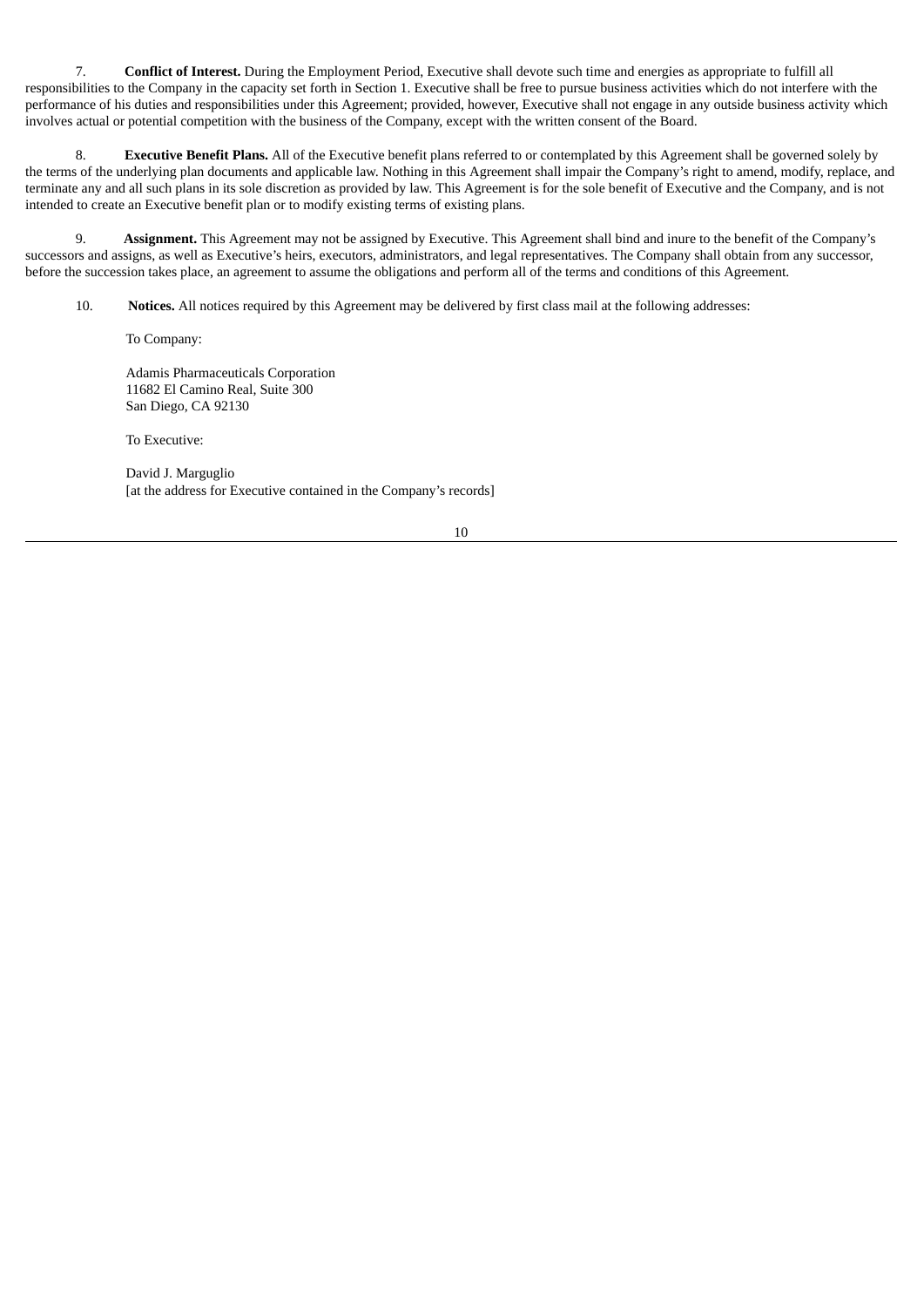11. **Amendment.** This Agreement may be modified only by written agreement signed by both the Company and Executive.

12. **Choice of Law; Arbitration.** This Agreement shall be governed by the laws of the State of California, without regard to choice of law principles. To provide a mechanism for rapid and economical dispute resolution, Executive and the Company agree that any and all disputes, claims, or causes of action, in law or in equity, arising from or relating to this Agreement (including the Release and Waiver) and its enforcement, performance, breach or interpretation, will be resolved, to the fullest extent permitted by law, by final, binding and confidential arbitration before a single arbitrator held in San Diego, California and conducted by JAMS, under its then-existing employment rules and procedures. The parties shall be entitled to conduct adequate discovery, and they may obtain all remedies available to the parties as if the matter had been tried in court. The arbitrator shall issue a written decision which specifies the findings of fact and conclusions of law on which the arbitrator's decision is based. Judgment upon the award rendered by the arbitrator may be entered by any court having jurisdiction thereof. Unless a different allocation is required by law, the parties shall each pay one-half of all fees and costs of the arbitration. Punitive damages shall not be awarded. Unless otherwise required by law, the arbitrator will award reasonable attorney fees and expenses (including reimbursement of the assigned arbitration costs) to the prevailing party. Nothing in this Section or in this Agreement is intended to prevent either Executive or the Company from obtaining injunctive relief in a court of competent jurisdiction to prevent irreparable harm pending the conclusion of any such arbitration. Notwithstanding the above, both Executive and the Company retain the right to seek or obtain, and shall not be prohibited, limited or in any other way restricted from seeking or obtaining, equitable relief from a court having jurisdiction over the parties in order to enforce the nonsolicitation and noncompetition provisions of this Agreement or any disputes or claims relating to or arising out of the misuse or misappropriation of the Company's intellectual property.

13. **Partial Invalidity.** In the event any provision of this Agreement is void or unenforceable, the remaining provisions shall continue in full force and effect.

14. **Waiver.** No waiver of any breach of this Agreement shall constitute a waiver of any subsequent breach.

15. **Complete Agreement.** As of the Effective Date, this Agreement, together with the stock option agreements and equity incentive plans governing the Options, constitutes the entire agreement between the parties in connection with the subject matter hereof and supersedes any and all prior or contemporaneous oral and written agreements or understandings between the parties, including the Prior Agreement.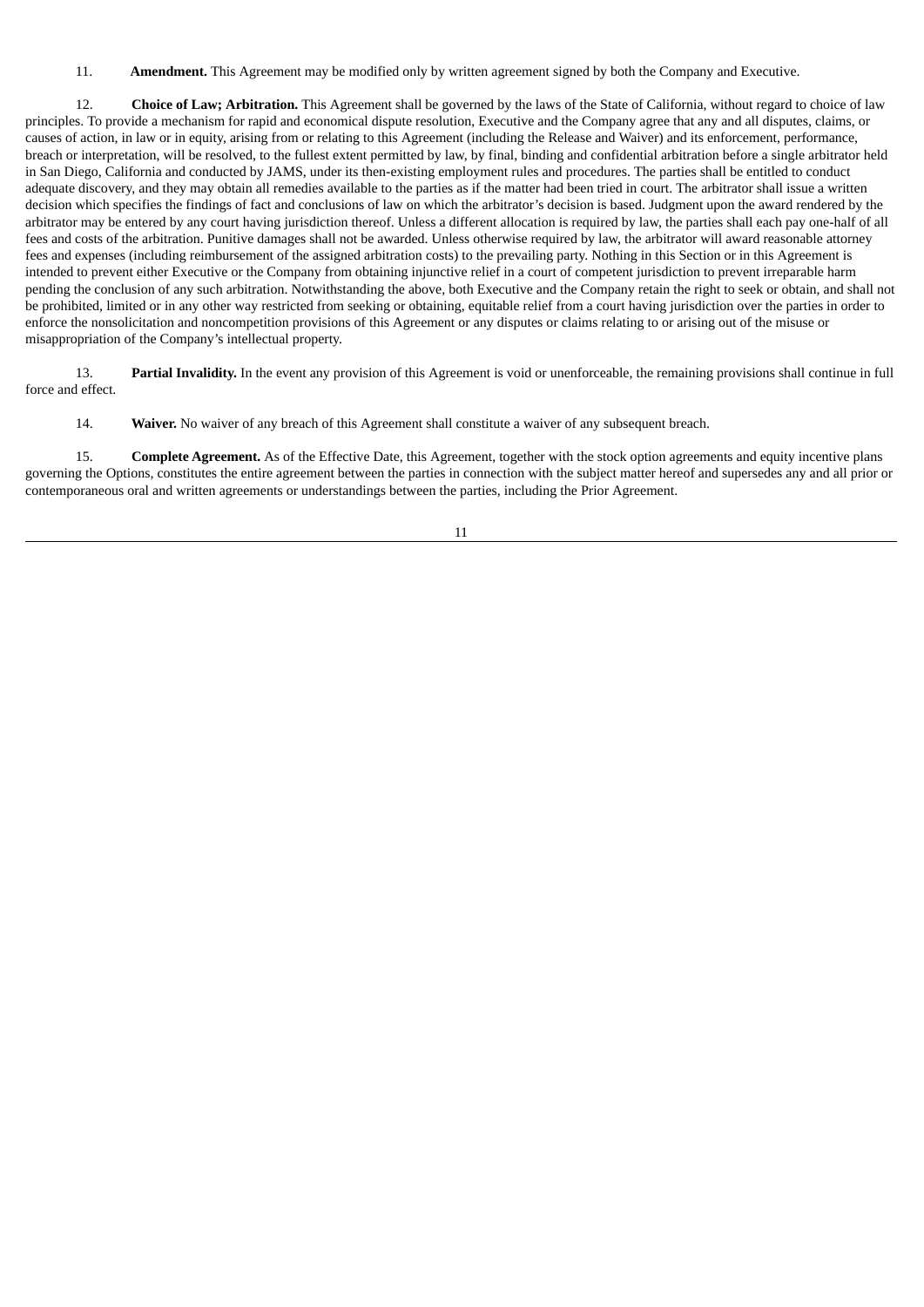16. **Headings.** Headings in this Agreement are included herein for convenience of reference only and shall not constitute a part of this Agreement for any other purpose.

17. **Miscellaneous.** Executive acknowledges full understanding of the matters set forth herein and the obligations undertaken upon the execution hereof.

# [REMAINDER OF PAGE INTENTIONALLY LEFT BLANK]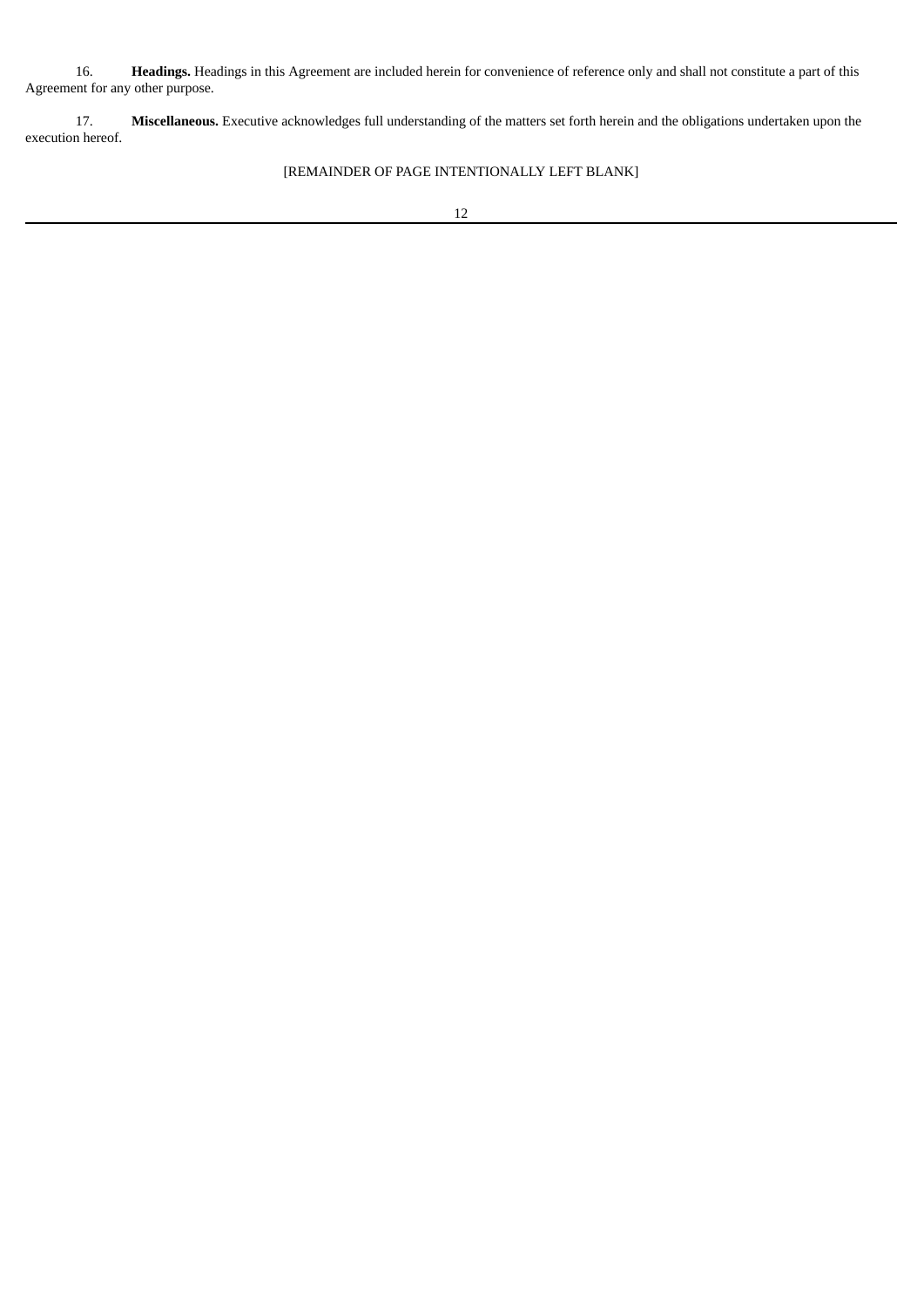### **ADAMIS PHARMACEUTICALS CORPORATION**

/s/ Richard C. Williams Name: Richard C. Williams Title: Chairman of the Board

# **EXECUTIVE:**

/s/ David J. Marguglio Name: David J. Marguglio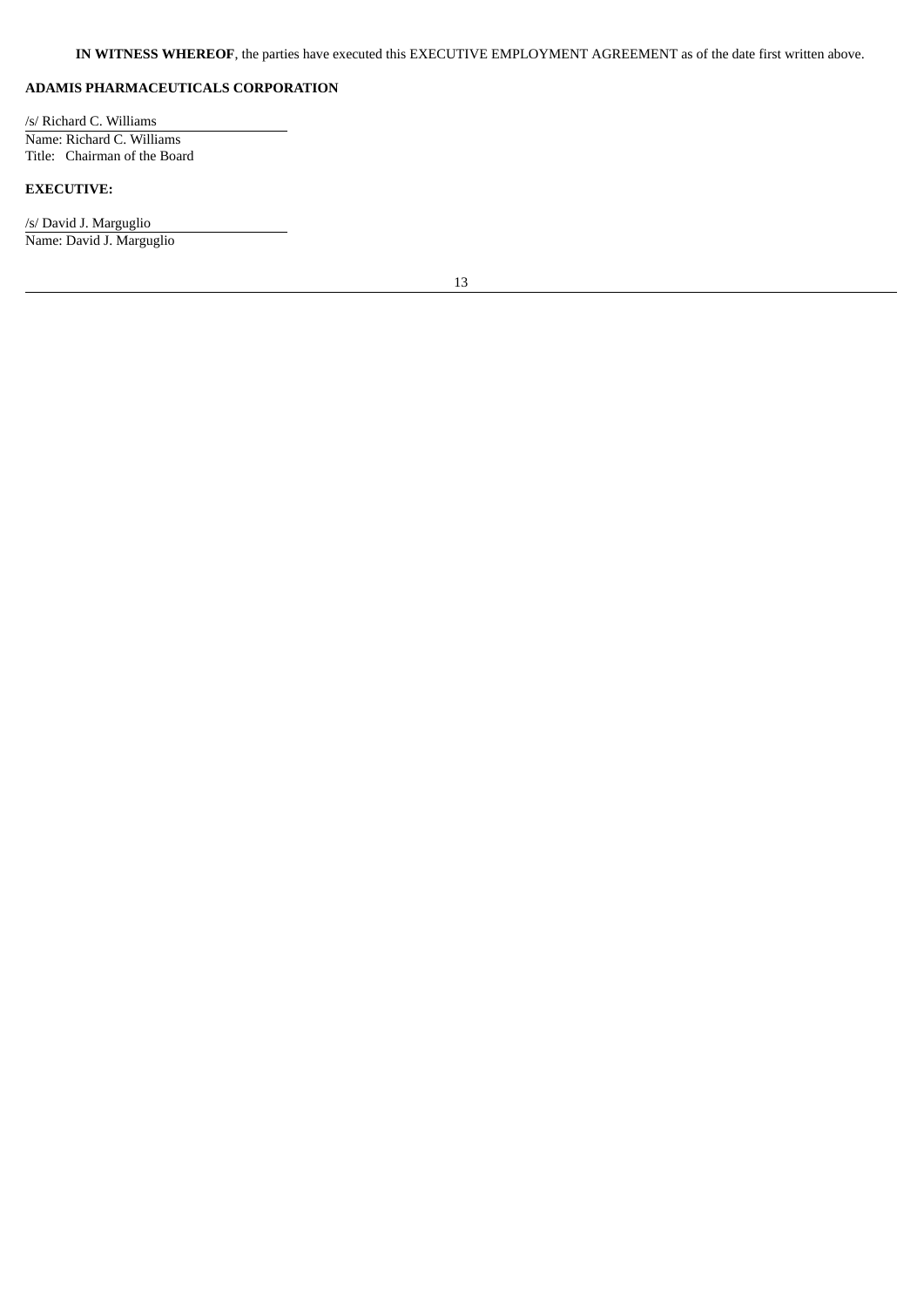#### **EXHIBIT A**

#### **RELEASE AND WAIVER OF CLAIMS**

In consideration of the payments and other benefits set forth in the Executive Employment Agreement dated as of May 18, 2022 (the "**Employment Agreement**"), to which this form is attached, I, David J. Marguglio, hereby furnish Adamis Pharmaceuticals Corporation (the "**Company**"), with the following release and waiver ("**Release and Waiver**"). Terms used herein but not otherwise defined shall have the meanings given to them in the Employment Agreement.

1. In exchange for the consideration provided to me by the Employment Agreement that I am not otherwise entitled to receive, I hereby generally and completely release and forever discharge the Company and its present, former and future directors, officers, executives, shareholders, partners, agents, attorneys, predecessors, successors, parent and subsidiary entities, insurers, affiliates, and assigns (collectively, the "Released Parties") from any and all claims, suits, controversies, actions, causes of action, cross-claims, counter claims, demands, debts, damages of any kind, claims for costs and attorneys' fees, or other liabilities and obligations of any nature whatsoever, both past and present (through the date that this Release and Waiver becomes effective and enforceable) and whether known or unknown, suspected or claimed, fixed or contingent, and whether in law or in equity, that I, my spouse, or any of my heirs, executors, administrators or assigns may have, or may ever have had, against any of the Released Parties, that are predicted upon, arise out of or are in any way related to, directly or indirectly, events, acts, conduct, or omissions occurring prior to my signing this Release and Waiver. This general release includes, but is not limited to all claims arising out of or relating in any way to: (1) my employment with the Company or the termination of that employment; (2) my compensation or benefits from the Company, including, but not limited to, salary, bonuses, commissions, vacation pay, expense reimbursements, severance pay, fringe benefits, stock, stock options, or any other ownership interests in the Company; (3) breach of contract, wrongful termination or retaliatory discharge, breach of the implied covenant of good faith and fair dealing, discrimination, harassment, improper wage payment, any other unlawful employment practice under federal, state, municipal, local, or foreign law, or arising under any other federal, state, municipal, local, or foreign law, rule, or regulation, including but not limited to civil rights laws, wage-hour, wage-payment, pension, or labor laws, rules, regulations, constitutions, or ordinances; (4) any and all tort claims, including, but not limited to, claims for fraud, defamation, emotional distress, and discharge in violation of public policy; and (5) any and all federal, state, and local statutory claims, including, but not limited to, claims for discrimination, harassment, retaliation, attorneys' fees, or other claims arising under: the federal Civil Rights Act of 1964 (as amended) (including Title VII thereunder); the Civil Rights Act of 1991; the federal Age Discrimination in Employment Act of 1967 (as amended) ("**ADEA**"); the Older Workers Benefit Protection Act; the Civil Rights Acts of 1966 and 1967; the Fair Labor Standards Act; the Equal Pay Act of 1963, as amended; the Americans with Disabilities Act; the Americans with Disabilities Act Amendments Act of 2008; the Family and Medical Leave Act of 1993; the Occupational Safety and Health Act; the Fair Credit Reporting Act; the Labor Management Relations Act; the Worker Adjustment Retraining and Notification Act; the Employee Retirement Income Security Act of 1974; the Sarbanes-Oxley Act of 2002; any applicable Executive Order Programs; the Consolidated Omnibus Budget Reconciliation Act; or their state or local counterparts, including without limitation the California Fair Employment and Housing Act (as amended), the California Worker Adjustment and Retraining Notification Act, the California Family Rights Act, the California Labor Code and Industrial Welfare Commission Orders, the California Constitution, the California Family Rights Act, and the California Business and Professions Code; (6) any and all federal, state and local claims under any other federal, state or local law, regulation or ordinance; and (7) any and all claims arising under any policies, practices or procedures of the Company (collectively, "*Claims*" or the "*Released Claims*"). I agree that I hereby waive all rights to sue or obtain equitable, remedial or punitive relief from any or all Released Parties of any kind whatsoever in respect of any Claim, including, without limitation, reinstatement, back pay, and any form of injunctive relief. I acknowledge and agree that my separation from employment with the Company shall not serve as the basis for any claim or action (including, without limitation, any claim under the ADEA). The Released Parties are intended to be third-party beneficiaries of this Release and Waiver, and this Release and Waiver may be enforced by each of them in accordance with the terms hereof in respect of the rights granted to such Released Parties hereunder.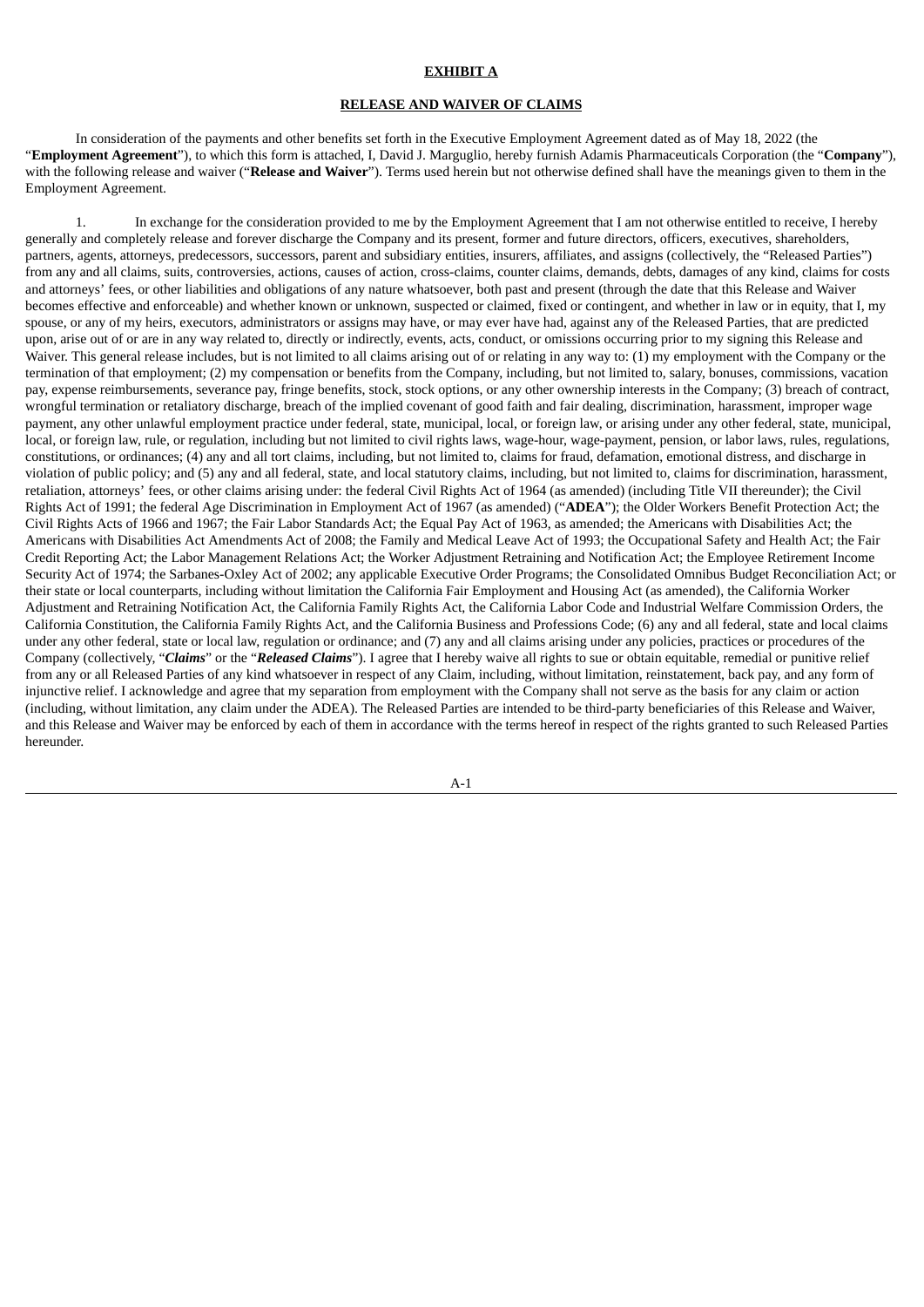2. I also expressly acknowledge that this Release and Waiver is also intended to include in its effect, without limitation, any and all claims which I do not know of or suspect may exist in my favor at the time of execution of this Release and Waiver, and that this Release and Waiver will also extinguish any such claim. I acknowledge that this is a full, complete and final general release of any and all claims described as aforesaid, and that I agree that it shall apply to all unknown, unanticipated, unsuspected and undisclosed claims, demands, liabilities, actions or causes of action, in law, equity or otherwise, as well as those which are now known, anticipated, suspected or disclosed. This release includes a release under § 1542 of the Civil Code of the State of California. I acknowledge that I have read and understand Section 1542 of the California Civil Code which reads as follows: **"A general release** does not extend to claims which the creditor or releasing party does not know or suspect to exist in his or her favor at the time of executing the release and that, if known by him or her, would have materially affected his or her settlement with the debtor or released party." I hereby expressly waive and relinquish all rights and benefits under that section and any law of any jurisdiction of similar effect with respect to any claims I may have against the Company. I represent that I am not aware of any claim by me against any Released Party of the type described in Section 1 above. I acknowledge that I may hereafter discover claims or facts in addition to or different than those which I now know or believe to exist with respect to the subject matter of this Release and Waiver and which, if known or suspected at the time of entering into this Release and Waiver, may have materially affected this Release and Waiver and my decision to enter into it. In signing this Release and Waiver, I acknowledge and intend that it shall be effective as a bar to each and every one of the Claims hereinabove mentioned or implied. I expressly consent that this Release and Waiver shall be given full force and effect according to each and all of its terms and provisions. I acknowledge and agree that this waiver is an essential and material term of this Release and Waiver and that without such waiver the Company would not have agreed to the terms of the Employment Agreement. I further agree that in the event I should bring a claim seeking damages against the Company, or in the event I should seek to recover against the Company in any claim brought by a Government Agency on my behalf, this Release and Waiver shall serve as a complete defense to such Claims to the maximum extent permitted by law.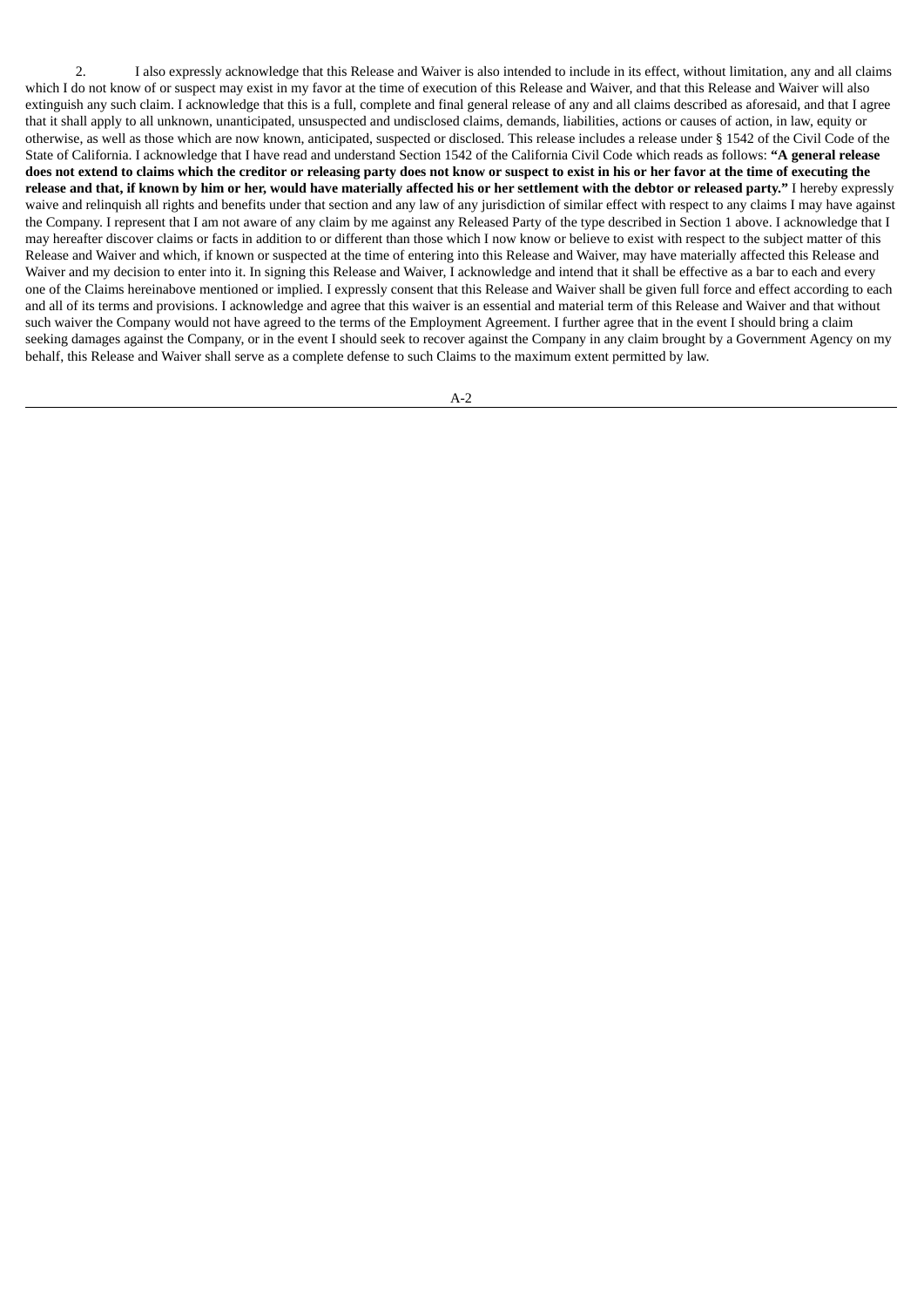3. By signing this Release and Waiver, I represent and agree that I have read it carefully, I understand all of its terms and know that I am giving up important rights, including but not limited to, rights under the ADEA, Title VII of the Civil Rights Act of 1964, as amended, the Equal Pay Act of 1963, the Americans With Disabilities Act of 1990, and the Employee Retirement Income Security Act of 1974, as amended. I acknowledge that, among other rights, I am waiving and releasing any rights I may have under ADEA, that this Release and Waiver is knowing and voluntary, and that the consideration given for this Release and Waiver is in addition to anything of value to which I was already entitled as an executive of the Company. I understand that any severance payments or benefits paid or granted to me under the Employment Agreement represent, in part, consideration for signing this Release and Waiver and are not salary, wages or benefits to which I was already entitled. I further acknowledge that I have been advised, as required by the Older Workers Benefit Protection Act, that: (a) the release and waiver granted herein does not relate to claims under the ADEA which may arise after this Release and Waiver is executed; (b) I should consult with an attorney prior to executing this Release and Waiver and have done so or, after careful reading and consideration, I have chosen not to do so of my own volition; (c) I have been given at least 21 days (or, if required by applicable law, 45 days) to consider this Release and Waiver and whether or not to sign (although I may choose voluntarily to execute this Release and Waiver earlier, and if I decide to shorten this time period for signing, my decision was knowing and voluntary), and that any changes made since my receipt of this Release and Waiver are not material, were made at my request, and whether or not material in all events will not restart the required 21 (or 45) day period; (d) I have seven (7) days following the execution of this Release and Waiver to revoke my consent to this Release and Waiver; and (e) this Release and Waiver shall not be effective until the seven (7) day revocation period has expired unexercised and no benefits will be paid unless and until this Release and Waiver has become effective. If the last day of such 7-day revocation period falls on a Saturday, Sunday, or holiday, then the last day of the revocation period shall be deemed to be the next business day. Any such revocation must be in writing and received by the Company's Corporate Secretary (or, if I am the Corporate Secretary, then Chief Financial Officer) on or before such 7<sup>th</sup> day in order to be effective. In the event that this Release and Waiver is requested in connection with an exit incentive or other employment termination program offered to a group or class of employees, I have 45 days to consider this Release and Waiver and I shall be provided with the information required by 29 U.S.C. Section 626 (f)(1)(H). I understand and agree that I will not receive certain of the payments and benefits specified in the Employment Agreement unless I execute this Release and Waiver and do not revoke this Release and Waiver within the time period permitted hereafter. Such payments and benefits will not be considered compensation for purposes of any employee benefit plan, program, policy or arrangement maintained or hereafter established by the Company or its affiliates.

4. I represent and warrant that: (a) I have made no assignment or transfer of any right, claim, demand, cause of action, or other matter covered by any of the Released Claims and will not make any such assignment or transfer; (b) I am the lawful owner of all Claims released through this Release and Waiver; (c) I have not commenced, maintained, or prosecuted, any action, claim, lawsuit, grievance, complaint, or proceeding of any kind against any of the Released Parties in any court or arbitral forum, or before any administrative or investigative body or agency; and to the extent that I have, except for claims that cannot by law be released, I agree that I shall promptly withdraw or dismiss, and shall undertake all measures necessary to effectuate the withdrawal or dismissal of, any such action, claim, lawsuit, grievance, complaint, or proceeding, with prejudice. In the event that any such action, claim, lawsuit, grievance, complaint, or proceeding is commenced by me or on my behalf, I hereby waive any right to compensation, recovery, monetary relief, damages, settlement, or other individual relief. I acknowledge and understand that I am waiving any right I may have to sue any of the Released Parties for any of the claims I have released, or to receive any compensation, recovery, monetary relief, damages, settlement, or other individual relief arising as a result of any action, claim, lawsuit, grievance, complaint, or proceeding commenced by anyone else against any of the Released Parties.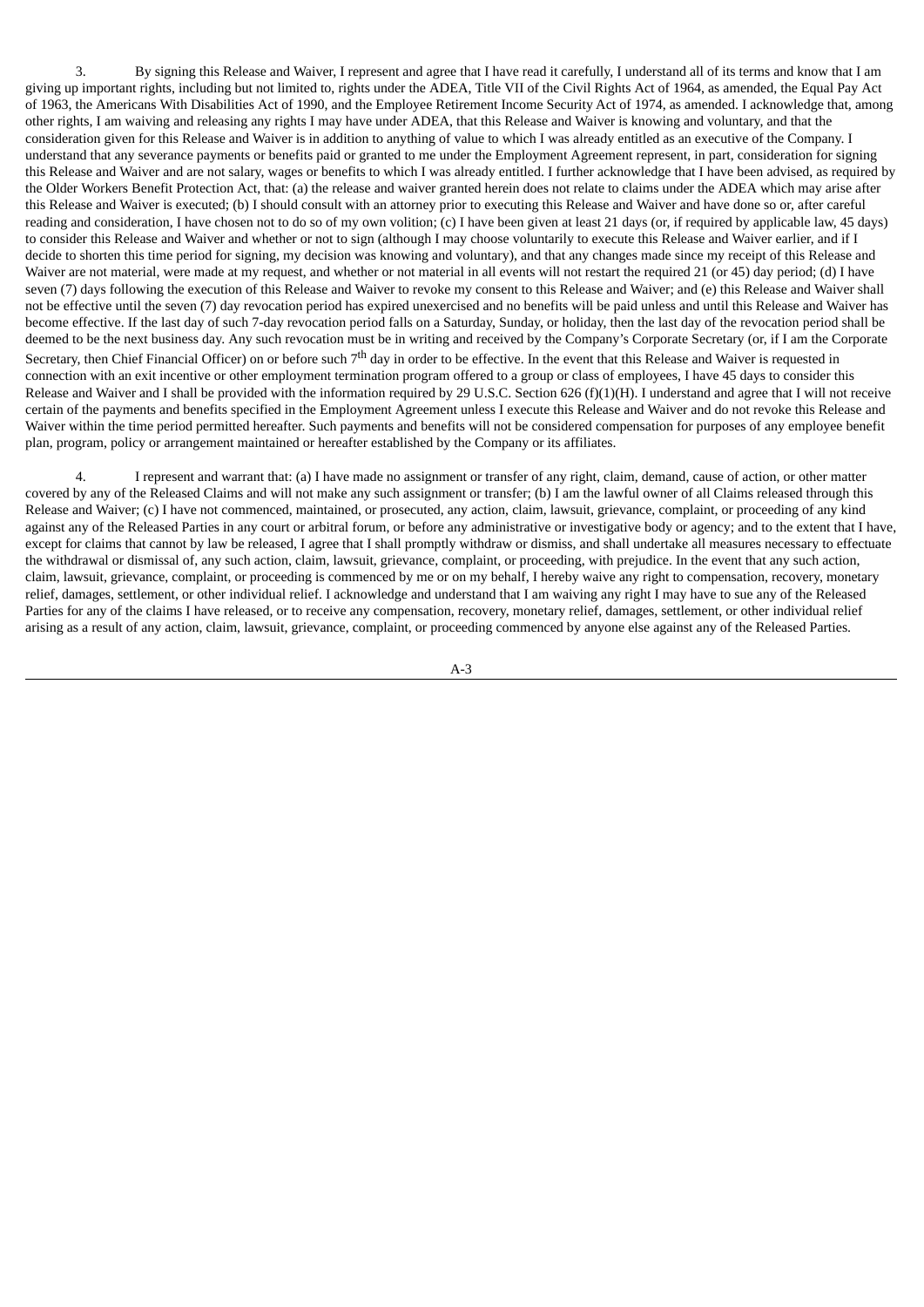5. I also acknowledge and affirm that, except for the severance payments and benefits set forth in the Employment Agreement to be paid after the date of this Release and waiver, I have been fully paid all wages and other compensation owed to me by the Company, including all overtime wages, incentive compensation, expense reimbursement payments, equity compensation, separation compensation, severance compensation, bonuses, and commissions, and to the extent I ever claim or allege that I have not been fully paid all such wages and other compensation, I hereby waive and forfeit, through this Release and Waiver, my entitlement to any and all such wages and other compensation. To the extent any other compensation and/or benefits other than under this Release and Waiver may exist or be claimed to exist for or by me, this Release and Waiver and the consideration hereunder expressly are agreed to and shall constitute an accord and satisfaction of any and all such claims and/or obligations. In addition, I also acknowledge and affirm that, as of the date of my execution of this Release and Waiver, I have been afforded all required periods of family, medical, and other leave, as well as any right to reinstatement upon conclusion of any leave taken. I further acknowledge and affirm that I have no known workplace injuries or occupational diseases.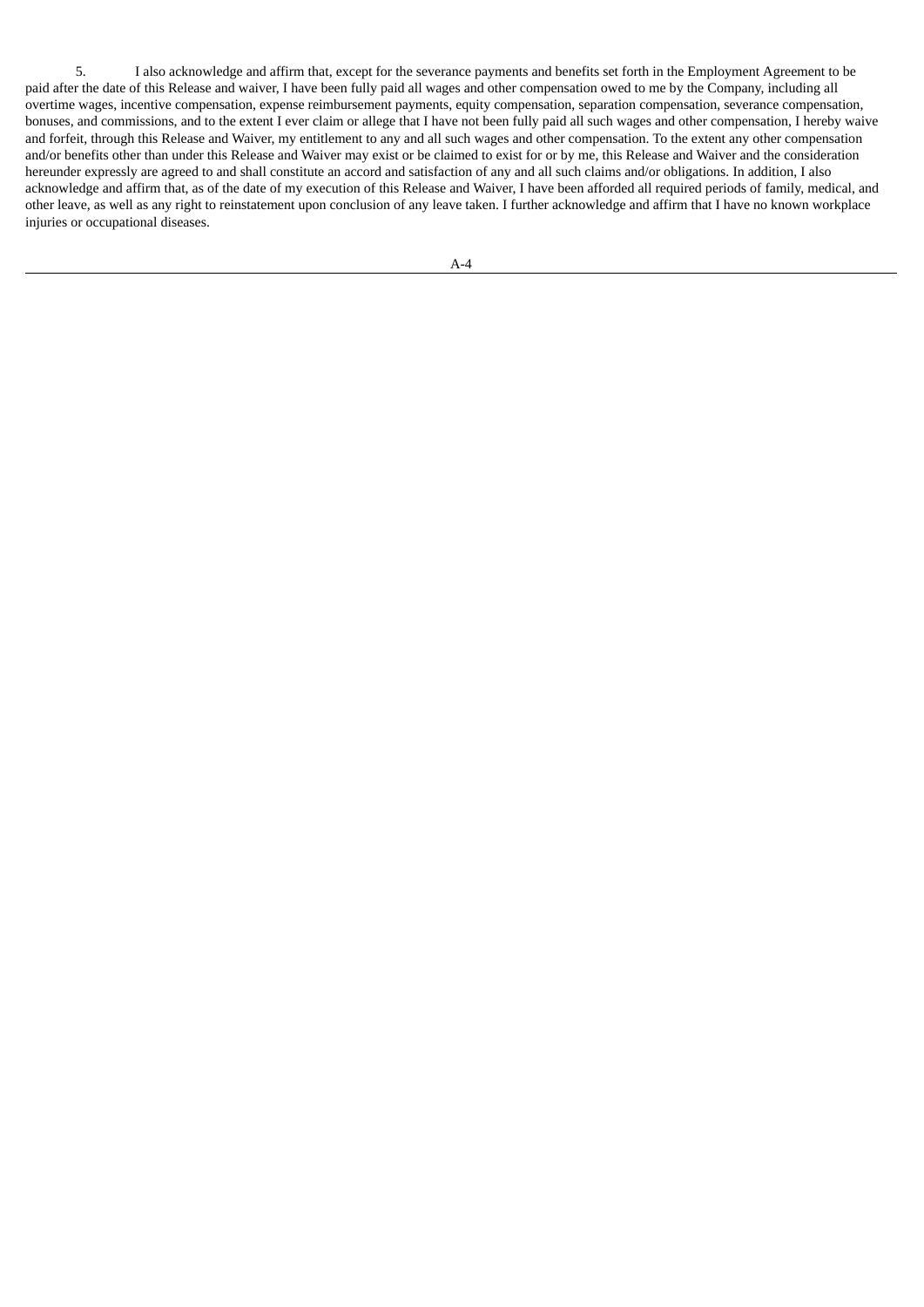6. Notwithstanding the above or anything else in this Release and Waiver, nothing in this Release and Waiver shall be deemed to require the waiver or release of any claim that may not be released or waived under applicable federal or state law. I acknowledge that I am not waiving and am not being required to waive any right that cannot be waived under law, including the right to file or initiate a charge, claim, or complaint of discrimination or any other unlawful employment practice that cannot legally be waived, or to communicate with any federal, state, or local government agency charged with the enforcement and/or investigation of claims of unlawful conduct, including but not necessarily limited to the California Department of Fair Housing and Employment or the U.S. Equal Employment Opportunity Commission and any other state or city fair employment practices agency; provided, however, that I disclaim and waive any right to share or participate in any monetary award resulting from the prosecution of such charge or investigation or proceeding. Additionally, I am not waiving (i) any right to the severance benefits to which I am entitled under the Employment Agreement, (ii) any claim relating to directors' and officers' liability insurance coverage or any right of indemnification under the Company's organizational documents or otherwise, (iii) claims under the Consolidated Omnibus Budget Reconciliation Act of 1985, as amended, (iv) claims relating to any outstanding equity-based award on the date of termination in accordance with the terms thereof, (v) claims for the enforcement of this Release and Waiver, (vi) claims that arise after the date of this Release and Waiver, or (vii) any rights or claims I may have to receive workers' compensation or unemployment insurance benefits or under California Labor Code section 2802. Further, nothing in this Release and Waiver shall prevent me (or my attorneys) from exercising my rights under the Older Workers Benefit Protection Act to challenge the validity of my above waiver of claims under the Age Discrimination in Employment Act of 1967, nor does this Release and Waiver impose any condition precedent, penalties, or costs for doing so, unless specifically authorized by applicable law. In addition, I understand that nothing in this Release and Waiver is intended to or shall prevent, impede or interfere with my rights, to the extent non-waivable, to file a charge or complaint with the Equal Employment Opportunity Commission, the Occupational Safety and Health Review Commission ("**OSH**"), the National Labor Relations Board, the Securities and Exchange Commission ("**SEC**"), the Department of Justice, any other federal agency, labor board or commission, any state or local fair employment practices agency, the Financial Industry Regulatory Authority, any other self regulatory organization or any governmental entity or any other state or local agency, labor board or commission (collectively, the "**Government Agencies**"). I also understand that nothing in this Release and Waiver, my Employment Agreement or other written agreement between the Company and me limits, interferes with or restricts my ability, without prior authorization from or notification to the Company, to provide information and/or documents to or otherwise communicate with any Government Agencies, participate in or cooperate with any investigation or proceeding conducted by any Government Agency, communicate directly with, respond to any inquiry from, testify or otherwise participate in any proceeding that may be conducted by any Government Agencies concerning the Company's past or future conduct, to report possible violations of federal, state or local law or regulation to any Government Agency, or engage in any activities now or in the future that are protected under whistleblower provisions of federal, state or local law or regulation, without notice to the Company, including regarding this Release and Waiver or its underlying facts or circumstances. My right and ability to engage and participate in the activities described in this paragraph shall not be limited or abridged, in any way, by any term, condition, or provision of, or obligation imposed by, this Release and Waiver. To the extent that any other term or condition of the Release and Waiver is inconsistent with this paragraph, this paragraph shall supersede and invalidate such term or condition to the extent necessary to give effect to the provisions of this paragraph. Notwithstanding the foregoing, I understand that the waivers and releases in this Release and Waiver shall be construed and enforced to the maximum extent permitted by law. I agree that notwithstanding the foregoing, I am completely waiving any right to recover money, receive any individual relief, share in or participate in any monetary award in connection with or resulting from the prosecution of any charge, investigation or proceeding by any Government Agency, and if I am awarded individual relief and/or monetary damages in connection therewith, I hereby unconditionally assign to the Company, and agree to undertake any and all measures necessary to effectuate such assignment of, any right or interest that I may have to receive such individual relief and/or monetary damages. Notwithstanding the foregoing, this Release and Waiver does not limit my right to receive an award for information provided to the SEC, and this Agreement does not limit the right to receive and fully retain a monetary reward from any government-administered whistleblower award or other incentive program for providing information directly to any Government Agencies (such as those administered by the OSH or the SEC). I acknowledge that any non-disclosure provision in this Release and Waiver or in the Employment Agreement or other written agreement between the Company and me does not prohibit or restrict me (or my attorney) from responding to any inquiry about this Release and Waiver or its underlying facts and circumstances by the SEC, the Financial Industry Regulatory Authority (FINRA), any other self regulatory organization or any governmental entity.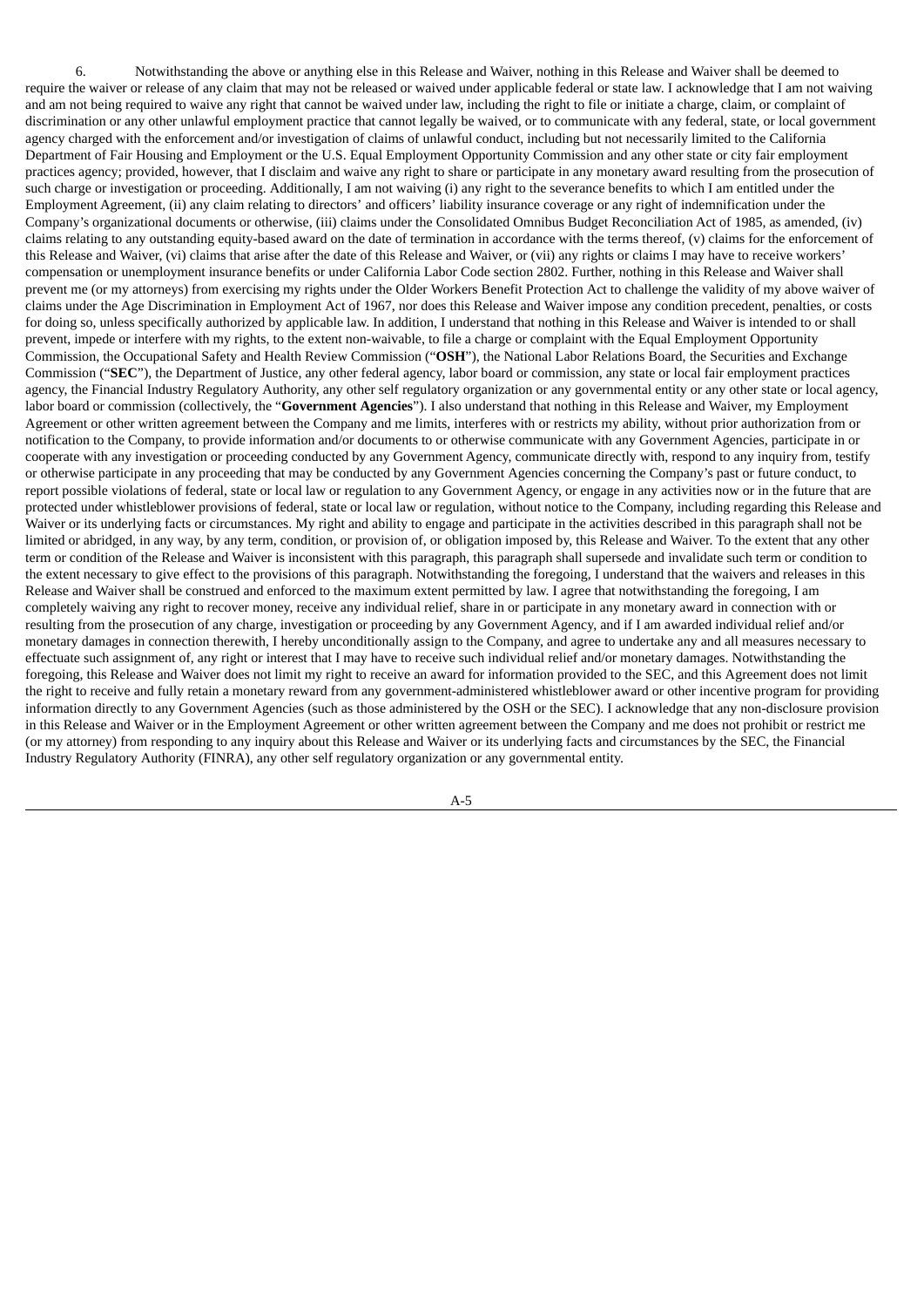7. I agree that if I violate this Release and Waiver by suing the Company or the other Released Parties, I will pay all costs and expenses of defending against the suit incurred by the Released Parties, including reasonable attorneys' fees.

8. Whenever possible, each provision of this Release and Waiver shall be interpreted in, such manner as to be effective and valid under applicable law, but if any provision of this Release and Waiver is held to be invalid, illegal or unenforceable in any respect under any applicable law or rule in any jurisdiction, such invalidity, illegality or unenforceability shall not affect any other provision or any other jurisdiction, but this Release and Waiver shall be reformed, construed and enforced in such jurisdiction as if such invalid, illegal or unenforceable provision had never been contained herein.

Without limitation of any of my obligations set forth in any agreements or documents, or sections thereof, that survive the execution of this Release and Waiver, I agree that, prior to my execution of this Release and Waiver, I have returned all of the Company's property and equipment in my possession or under my control, including but not limited to any and all computers, laptops, computer hardware or software, cell phones, iPads, credit cards, keys, manuals, notebooks, financial statements, reports, passwords, company IDs, and any other property of the Company, including any and all copies of Company documents, materials, and information not specifically addressed and relating to you.

10. I agree that neither this Release and Waiver, nor the furnishing of the consideration for this Release and Waiver, shall be deemed or construed at any time to be an admission by the Company, any Released Party or me of any improper or unlawful conduct. In fact, I understand that the Released Parties specifically deny that they have violated any federal, state or local law or ordinance or any right or obligation that they owe or might have owed to me at any time and maintain that they have at all times treated me in a fair, lawful, non-discriminatory and non-retaliatory manner.

11. Except as provided for in and subject to Section 6 of this Release and Waiver, I agree that I will not make any false, negative, or disparaging comments about, and will refrain from directly or indirectly making any comments or engaging in publicity or any other action or activity which reflects adversely upon, the Company or any of the Released Parties. This non-disparagement provision applies to comments made verbally, in writing, electronically, or by any other means, including but not limited to blogs, postings, message boards, texts, video, or audio files, and all other forms of communication. For the avoidance of doubt, nothing in this Release and Waiver prevents me from discussing or disclosing information about unlawful acts in the workplace, such as harassment or discrimination or any other conduct that I have reason to believe is unlawful. This paragraph shall be in addition to, and shall not be considered or construed as superseding or in conflict with, any other obligation, whether contractual or otherwise, that I owe or may owe to the Company. For the avoidance of doubt, the parties further acknowledge and agree that this Section is subject to the terms, conditions, and exceptions set forth in Section 6 above.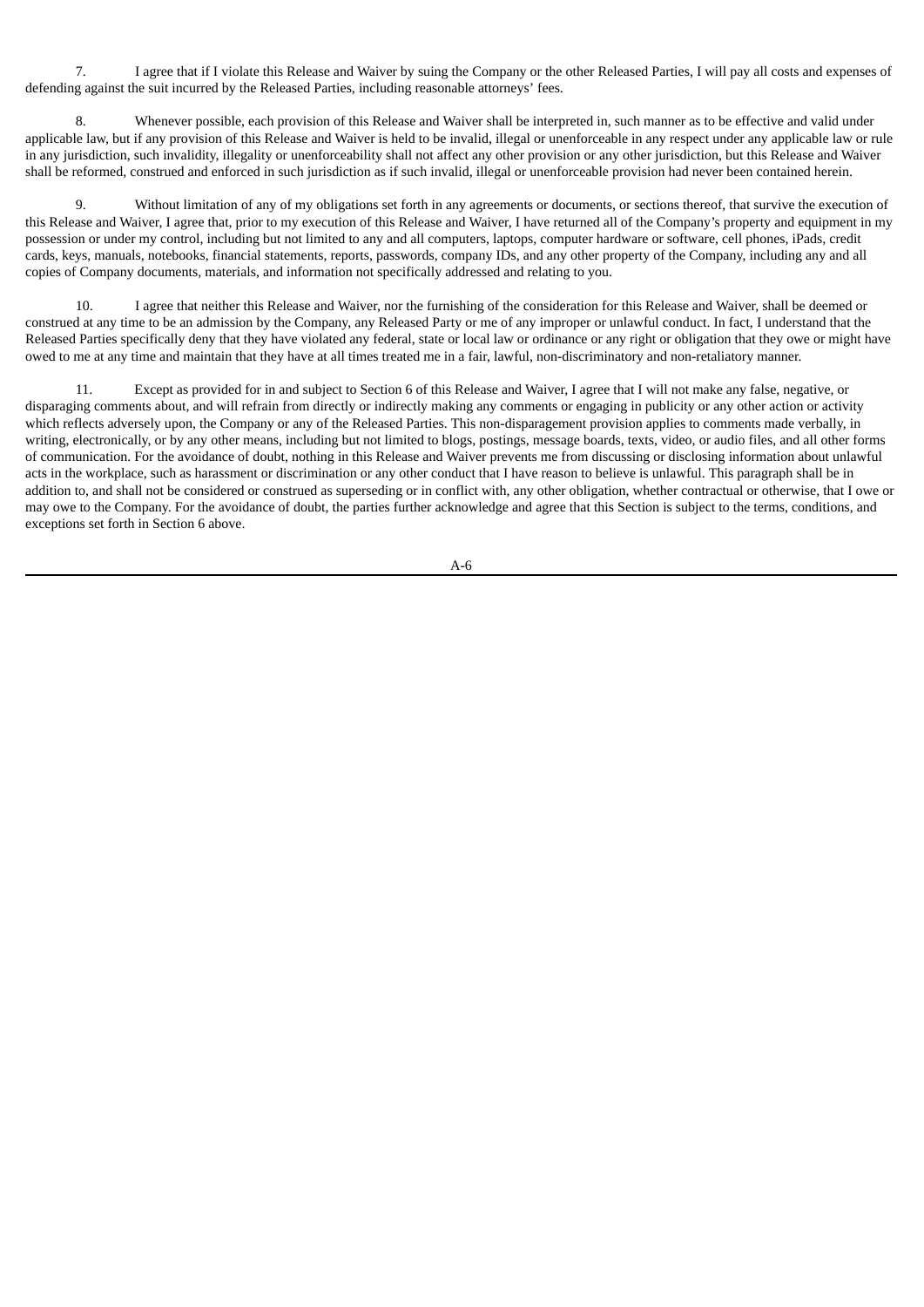12. Except as provided for in and subject to Section 6, I agree that I will cooperate with the Company regarding any investigation, or the defense or prosecution of any claims, proceedings, arbitrations, or actions now pending or in existence, or which may be brought in the future, against or on behalf of the Company, which relate to events or occurrences that transpired during my employment with the Company. My cooperation shall include, but not necessarily be limited to: (i) attending meetings with and truthfully answering questions posed by representatives and/or attorneys of the Company; (ii) providing or producing documents relevant to such claim, proceeding, arbitration, or action, as applicable, to the extent that such documents are in my possession, custody, or control and as may be requested, from time to time, by representatives and/or attorneys of the Company; (iii) executing truthful and complete declarations or affidavits; and (iv) appearing as a witness at depositions, trials, arbitration hearings, or other proceedings without the necessity of a subpoena and testifying truthfully and completely, provided that the Company agrees to pay me a fee equivalent to the hourly rate I was paid in my last paycheck (based on my base salary divided by 2,000 hours) for all time in excess of ten (10) cumulative hours required and reimburse me for all of my reasonable, out-of-pocket expenses associated with such cooperation, including reasonable travel expenses, in accordance with any applicable Company policy as in effect from time to time, so long as I provide advance written notice of my request for reimbursement and provide satisfactory documentation of the expenses. Nothing in this provision shall be construed or applied so as to obligate me to violate any law or legal obligation. Nothing herein is intended to unduly interfere with my other business or personal activities.

13. This Release and Waiver constitutes the complete, final and exclusive embodiment of the entire agreement between the Company and me with regard to the subject matter hereof. I am not relying on any promise or representation by the Company that is not expressly stated herein. This Release and Waiver may only be modified by a writing signed by both me and a duly authorized member of the Board of Directors of the Company.

Date:  $\_\_$ 

[Name]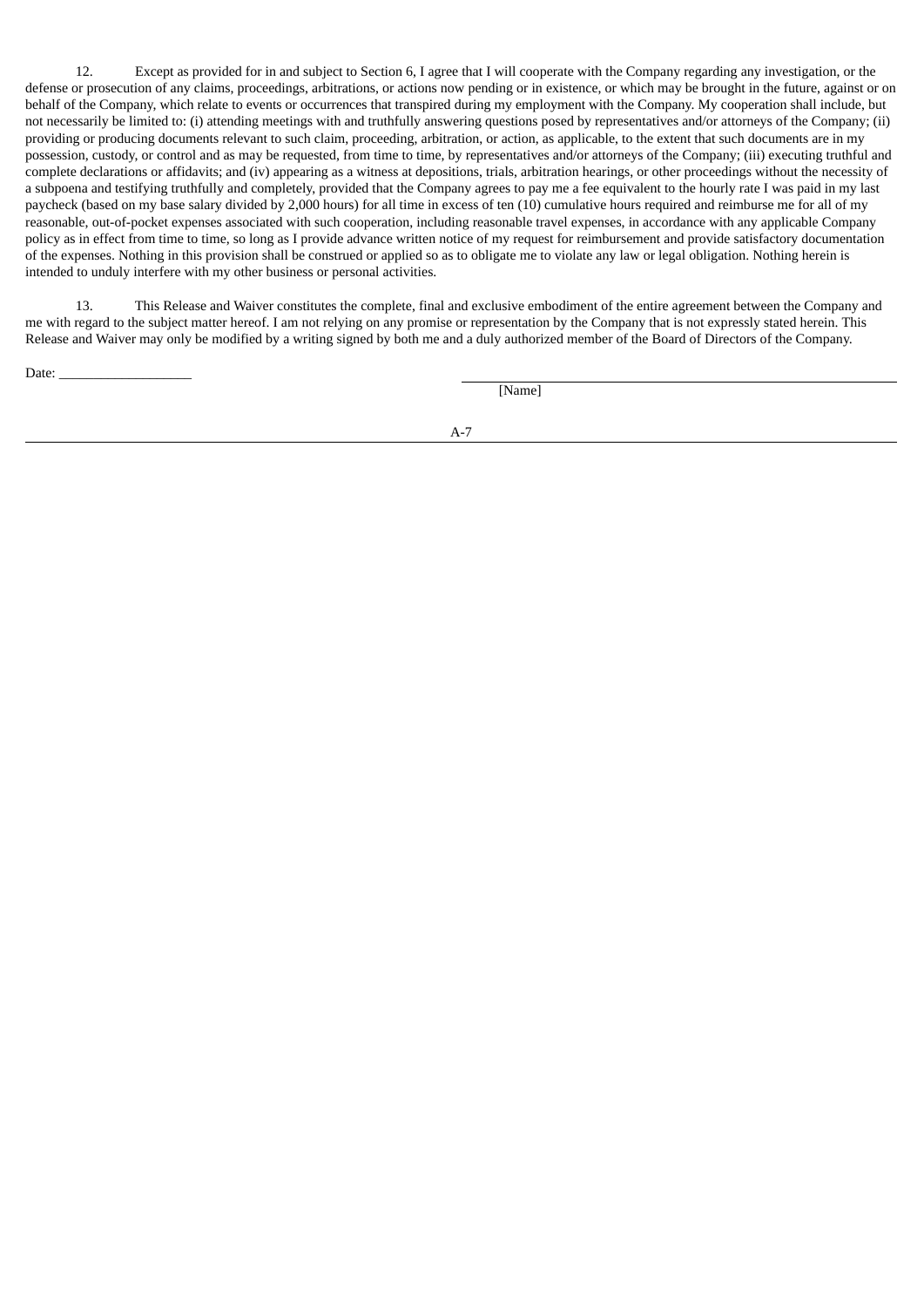<span id="page-46-0"></span>Adamis Pharmaceuticals Announces Leadership Transition to Support New Phase of Innovation and Growth

#### *David J. Marguglio, Co-Founder and Chief Business Officer, Appointed President and CEO*

#### *Dennis J. Carlo, Ph.D. Has Retired as Both CEO and Board Director*

SAN DIEGO, May 18, 2022 - Adamis Pharmaceuticals Corporation (NASDAQ: ADMP), a biopharmaceutical company developing and commercializing specialty products for allergy, opioid overdose, respiratory and inflammatory diseases, today announced a leadership transition plan to support its efforts to unlock long-term growth and value creation opportunities:

- David J. Marguglio, Co-Founder and Chief Business Officer, has been appointed President and Chief Executive Officer, effective immediately.
- Dennis J. Carlo, Ph.D., has retired from the President and Chief Executive Officer roles, and stepped down from the Board of Directors, effective immediately.
- Mr. Marguglio will continue his director role, and a search has commenced to identify a highly qualified and independent director to fill the vacancy resulting from Dr. Carlo's retirement from the Company.

Mr. Marguglio commented, "Having led the company to three FDA product approvals, I want to thank Dennis for his many years of service and tireless effort to position Adamis as an innovator in the biopharmaceutical sector. As I step into the CEO role, my goal is to build on the Company's foundation. I believe advancing and broadening our product pipeline through new collaborations and partnerships, combined with growing sales from SYMJEPI® and ZIMHI™, which was recently launched, will create significant long-term value for patients, providers and stockholders alike."

Richard C. Williams, Chairman of the Board, added, "After carefully considering the right successor for Dennis, who provided strong leadership over many years, the Board has determined that David is the ideal leader for Adamis at this pivotal inflection point. David has the right balance of institutional knowledge and new ideas for driving value. He is also a proven operator with a firm understanding of bringing drugs and treatments from concept to commercialization. Adamis is in good hands with David at the helm."

#### **David J. Marguglio Biography**

Mr. Marguglio is a co-founder of Adamis and currently serves as Chief Business Officer and a member of the Board of Directors. He joined Adamis in 2006 as Vice President, Business Development and Investor Relations and from 2011 to 2017 served as Senior Vice President, Corporate Development. Prior to Adamis, Mr. Marguglio held various positions with Citigroup Global Markets, Salomon Smith Barney and Merrill Lynch. Before entering the financial industry, he founded and ran two different startup companies. , Mr. Marguglio began his career as a financial analyst after receiving a degree in finance and management from the Hankamer School of Business at Baylor University.

#### **About Adamis Pharmaceuticals**

Adamis Pharmaceuticals Corporation is a specialty biopharmaceutical company primarily focused on developing and commercializing products in various therapeutic areas, including allergy, opioid overdose, respiratory and inflammatory disease. The Company's SYMJEPI® (epinephrine) Injection products are approved by the FDA for use in the emergency treatment of acute allergic reactions, including anaphylaxis. The Company's  $ZIMHI^M$  (naloxone) Injection product is approved for the treatment of opioid overdose. Tempol is in development for the treatment of patients with COVID-19 and a Phase 2/3 clinical trial is underway. For additional information about Adamis Pharmaceuticals, please visit our website and follow us on Twitter and LinkedIn.